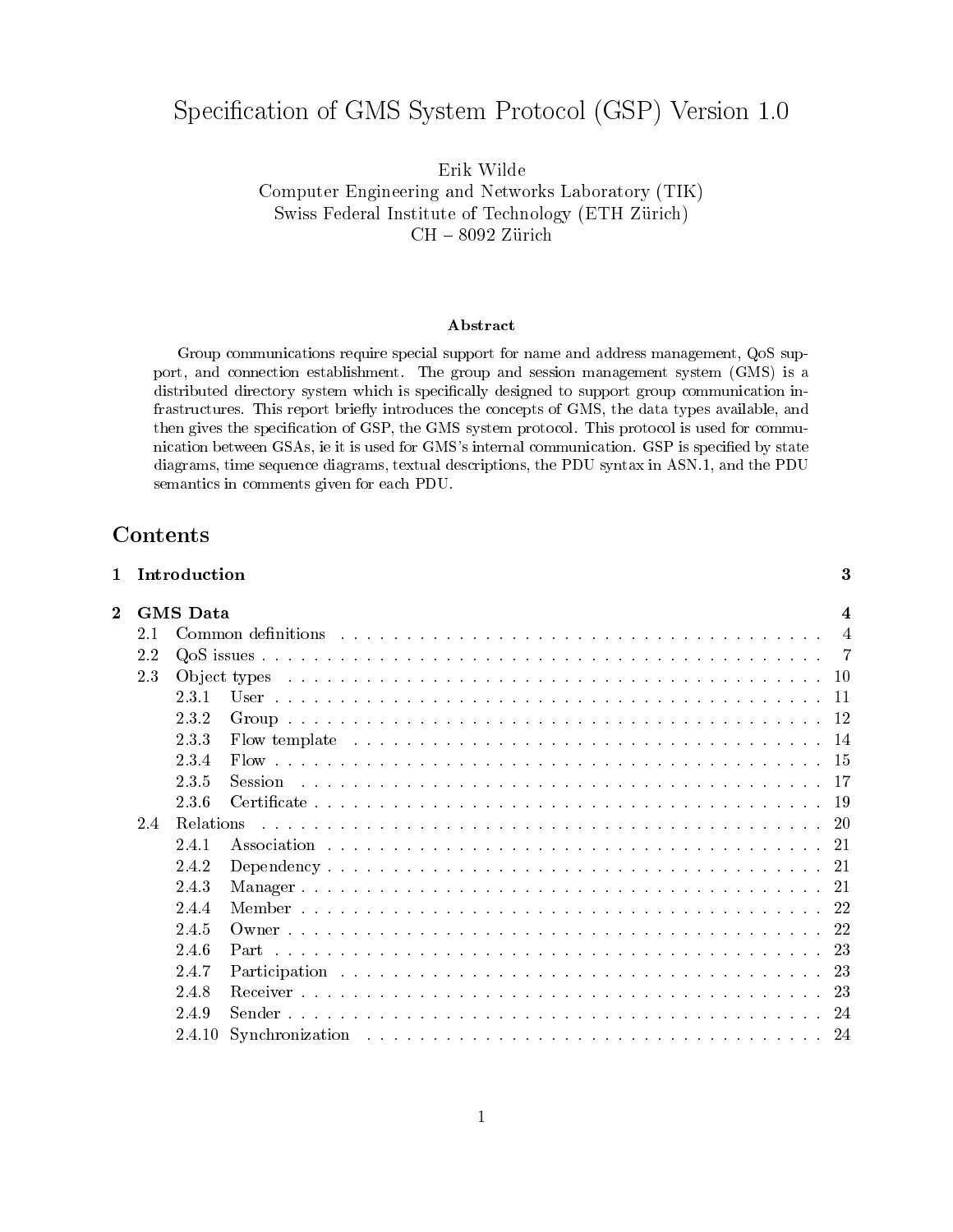| 3.1<br>3.2<br>-26<br>3.3<br>3.4<br>27<br>28<br>3.5<br>3.6<br>3.6.1<br>3.6.2<br>31<br><b>GSP PDU Definitions</b><br>4<br>36<br>4.1<br>4.1.1<br>36<br>4.1.2<br>36<br>4.1.3<br>-37<br>4.1.4<br>4.2<br>4.2.1<br>4.2.2<br>4.3<br>4.3.1<br>41<br>4.3.2<br>-41<br>4.3.3<br>4.3.4<br>4.4<br>4.4.1<br>4.4.2<br>4.4.3<br>4.4.4<br>4.4.5<br>46<br>4.4.6<br>49<br>4.4.7<br>52<br>4.4.8<br>55<br>4.4.9 | 25  |
|-------------------------------------------------------------------------------------------------------------------------------------------------------------------------------------------------------------------------------------------------------------------------------------------------------------------------------------------------------------------------------------------|-----|
|                                                                                                                                                                                                                                                                                                                                                                                           | 25  |
|                                                                                                                                                                                                                                                                                                                                                                                           |     |
|                                                                                                                                                                                                                                                                                                                                                                                           | 27  |
|                                                                                                                                                                                                                                                                                                                                                                                           |     |
|                                                                                                                                                                                                                                                                                                                                                                                           |     |
|                                                                                                                                                                                                                                                                                                                                                                                           | 29  |
|                                                                                                                                                                                                                                                                                                                                                                                           | 30  |
|                                                                                                                                                                                                                                                                                                                                                                                           |     |
|                                                                                                                                                                                                                                                                                                                                                                                           |     |
|                                                                                                                                                                                                                                                                                                                                                                                           | 34  |
|                                                                                                                                                                                                                                                                                                                                                                                           |     |
|                                                                                                                                                                                                                                                                                                                                                                                           |     |
|                                                                                                                                                                                                                                                                                                                                                                                           |     |
|                                                                                                                                                                                                                                                                                                                                                                                           |     |
|                                                                                                                                                                                                                                                                                                                                                                                           | 37  |
|                                                                                                                                                                                                                                                                                                                                                                                           | 38  |
|                                                                                                                                                                                                                                                                                                                                                                                           | 39  |
|                                                                                                                                                                                                                                                                                                                                                                                           | 40  |
|                                                                                                                                                                                                                                                                                                                                                                                           | 40  |
|                                                                                                                                                                                                                                                                                                                                                                                           |     |
|                                                                                                                                                                                                                                                                                                                                                                                           |     |
|                                                                                                                                                                                                                                                                                                                                                                                           |     |
|                                                                                                                                                                                                                                                                                                                                                                                           | 43  |
|                                                                                                                                                                                                                                                                                                                                                                                           | 43  |
|                                                                                                                                                                                                                                                                                                                                                                                           | 43  |
|                                                                                                                                                                                                                                                                                                                                                                                           | 44  |
|                                                                                                                                                                                                                                                                                                                                                                                           | -44 |
|                                                                                                                                                                                                                                                                                                                                                                                           | 45  |
|                                                                                                                                                                                                                                                                                                                                                                                           |     |
|                                                                                                                                                                                                                                                                                                                                                                                           |     |
|                                                                                                                                                                                                                                                                                                                                                                                           |     |
|                                                                                                                                                                                                                                                                                                                                                                                           |     |
|                                                                                                                                                                                                                                                                                                                                                                                           |     |
|                                                                                                                                                                                                                                                                                                                                                                                           | 58  |
|                                                                                                                                                                                                                                                                                                                                                                                           | 59  |
|                                                                                                                                                                                                                                                                                                                                                                                           | -60 |
| 61                                                                                                                                                                                                                                                                                                                                                                                        |     |
|                                                                                                                                                                                                                                                                                                                                                                                           |     |
|                                                                                                                                                                                                                                                                                                                                                                                           | 62  |
|                                                                                                                                                                                                                                                                                                                                                                                           | 63  |
|                                                                                                                                                                                                                                                                                                                                                                                           | 64  |
| 64                                                                                                                                                                                                                                                                                                                                                                                        |     |
| References<br>65                                                                                                                                                                                                                                                                                                                                                                          |     |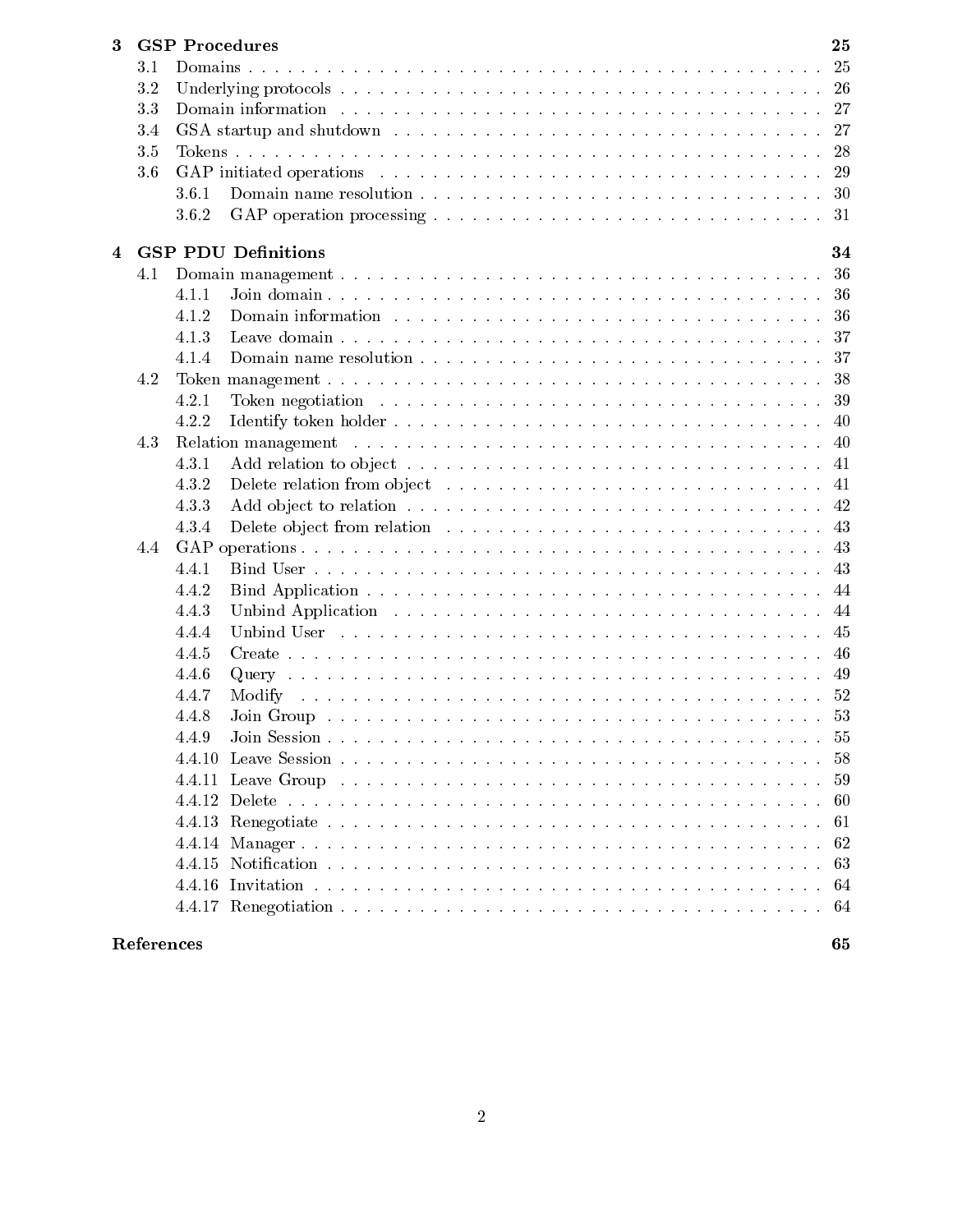# <sup>1</sup> Introduction

This report contains the specication of GSP, the GMS system protocol, version 1.0, which is used for communication between GMS system agents (GSA) within the Group and Session Management System (GMS). The general architecture of GMS is shown in figure 1. The GMS service offered by GMS system agents(GSA) to GMS user agents (GUA) is implemented by a number of GSAs communicating using the GMS system protocol (GSP). Users of the GMS (which will typically be programmers of communication infrastructures) will be represented by GUAs and may access any GSA using GAP. The specification of GAP is available in another technical report [21]. For more information about GMS and its goals it is possible to read some conference papers [2, 22, 23]. The major benefits of the GMS architecture can be summarized as follows.

- Reduced implementation costs. Because of the transport-independency of the GUA component, it could be used in different transport platforms without having to implement the functionality for each platform. This leads to a reduction of implementation costs for new platforms using this component.
- Transport-independent naming. The name to address mapping is one of the tasks of the what is often called the management plane of communication infrastructures (eg the QoS-Architecture of Lancaster University [5]). If naming is implemented by a transport-independent component, then it is possible to use the same names for addressing for different transport platforms. This would eliminate the situation of today, where each collaborative application has its own name space so that the use of more than one collaborative application can become a very complicated process in terms of user and group management.
- Session directory functionality. A session directory similar to the well-known mbone session directory would be possible, and it would be a more general directory. It would not only list the sessions and the respective applications, but also the transport infrastructure being used and users and groups. This way it would be easy to implement collaborative applications which are able to use different transport infrastructures.



Figure 1: GMS architecture

To understand GSP, it is necessary to first introduce the object types used within the GMS. This is done in section 2. Also explained in this section are the QoS concepts of GMS, and the relations which may exist between GMS objects. The object types of GMS (described in section 2) as well as the PDUs which are exchanged when using GSP (described in section 4) are specied in ASN.1 as defined by the ITU  $[7, 10, 18]$ . Because ASN.1 only describes the syntax, the specifications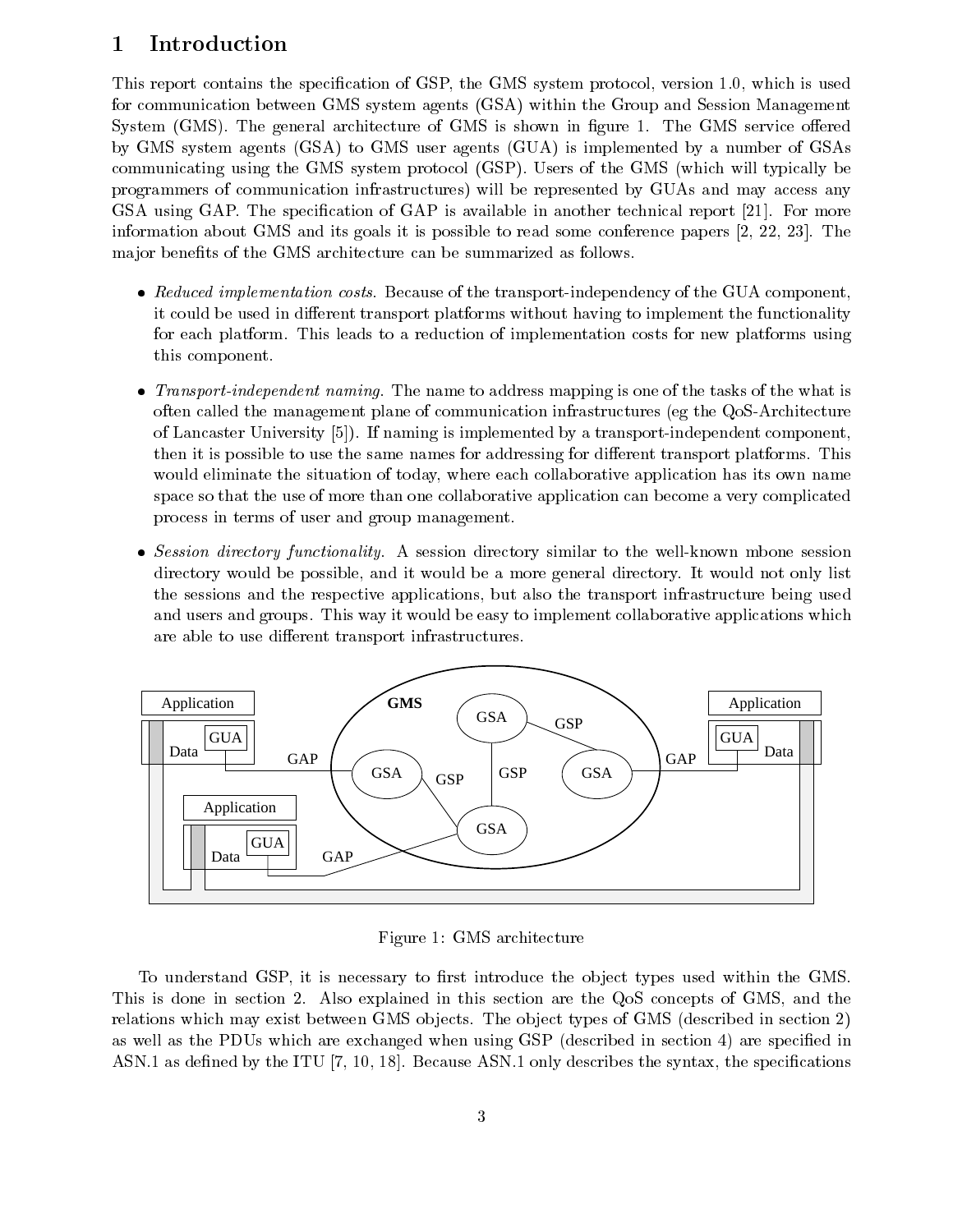are accompanied by explanations of the semantics. Furthermore, section 3 contains descriptions of all GSP procedures, ie of the rules according to which communicating GSAs exchange GSP PDUs. The "--snacc isPdu: "TRUE"  $-$ " comments are necessary for the snacc ASN.1 compiler which is described by Sample and Neufeld [16, 17]. These comments direct the compiler to generate encoding and decoding routines for the marked data types. We use this compiler to check the ASN.1 definitions and to generate code for coding and decoding ASN.1.

Section 2 of this technical report is almost identical with the respective section of the GAP specification [21], because the GMS object types and relations are used within both protocols. Only some references to GAP specific sections and some typographic errors have been removed. Most of the protocol itself is the result of two diploma theses, written by Pascal Freiburghaus [6] and Daniel Koller [13].

The typographic conventions in this specification are very simple. Text in typewriter type refers to attribute types or values taken from ASN.1 definitions (either object type specifications or PDU definitions). Text in sans serif type refers to definitions from state diagrams, which may be states, events, or actions.

# <sup>2</sup> GMS Data

This section contains all definitions of object types and relations which are necessary to interpret GSP PDUs. The ASN.1 definitions are separated into four different modules. The first module (GMS-COMMON described in section 2.1) contains common denitions of types which are used in other modules. The second module (GMS-QOS) described in section 2.2 defines the QoS attributes available for flows. This section also gives a general overview over the concept of QoS used in GMS. Module GMS-OBJECT-TYPES (described in section 2.3) then defines the actual object types used inside the GMS. It uses definitions from GMS-COMMON and GMS-QOS. The last module described in this section (GMS-RELATIONS described in section 2.4) imports definitions from GMS-COMMON and describes relations which may exist between GMS objects.

## 2.1 Common definitions

The following ASN.1 module GMS-COMMON contains definitions of common data structures which are used for object type definitions (described in section 2.3), relation definitions (described in section 2.4), and definitions of GSP PDUs (described in section 4).

```
GMS-COMMON DEFINITIONS ::= BEGIN
```

| $AccessRight :: = SET {$ |                   |           |
|--------------------------|-------------------|-----------|
| read                     | гот               | BOOLEAN.  |
| modify                   | $\lceil 1 \rceil$ | BOOLEAN.  |
| delete                   | F 21              | BOOLEAN P |

The AccessRight data type is used for determining the rights that a user of a particular category has to manipulate an object. It is used in the definitions of the object type User (section  $(2.3.1)$ ), Group (section 2.3.2), and Session (section 2.3.5). The read access right allows a user to read attributes of an object. The modify access rights allows a user to modify an object. The delete access right allows a user to delete an object from the GMS.

```
Application ::= CHOICE {
   sessionDirectory [0] NULL,
   other [1] IA5String }
```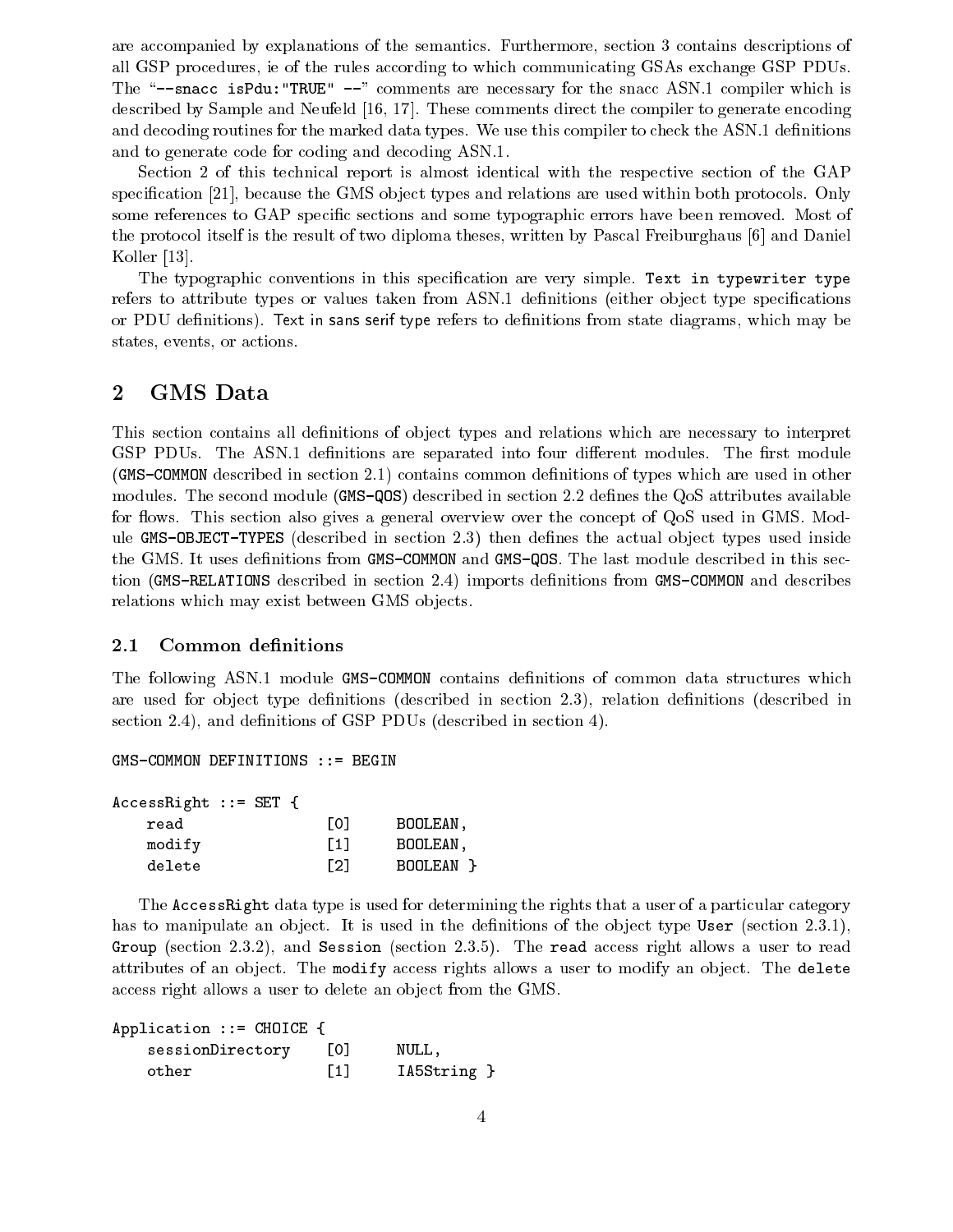TheApplication data type is used to describe which application a GMS user is using (explained in the User object type described in section 2.3.1), or which application is used within a session (explained in the Session object type described in section 2.3.5). An application is either the session directory (an application which is only used for browsing through GMS data) or any other application described by a string.

```
AuthLevel ::= INTEGER
AuthRequirements ::= AuthLevel
AuthType ::= CHOICE {
    none [0] NULL,
    name [1] NULL,
    unixPassword [2] NULL,
     oneTimePassword [3] NULL,
    tokenChallenge [4] NULL,
    rsaChallenge [5] NULL,
     other [6] SET {{Contracts}} and {{Contracts}} and {{Contracts}} and {{Contracts}} and {{Contracts}}} and {{Contracts}} and {{Contracts}} and {{Contracts}} and {{Contracts}} and {{Contracts}} and {{Contracts}} and {{Contrac
         authLevel [0] AuthLevel,
         authName [1] IA5String } }
```
Authentication is possible in different ways when binding to the GMS. Depending on the level of security an authentication method provides, the methods are being assigned AuthLevel values (ranging from 0 to 100). Because a number of well know methods are predened, they are not assigned an explicit level. These methods are none (no authentication atall, the user is bound anonymously, level 0), name (the name must be known, but there is no authentication mechanism, level 10), unixPassword (a password must be submitted which is encrypted according to standard Unix password encryption, level 20), oneTimePassword (a password must be submitted which is only valid for one authentication, level 30), tokenChallenge (level 40), and rsaChallenge (level  $50$ ). Other methods may be used by using the **AuthType** value other and defining an explicit AuthLevel and a name as a string.

The AuthRequirements are used to determine which authentication level must have been used to accept the authorization of a user to access an object. The **AuthRequirements** are used for the object types User (described in section 2.3.1), Group (described in section 2.3.2), and Session (described in section 2.3.5). This combination of authorization and authentication makes it possible to create ob jects (groups and sessions, in particular) with relaxed security conditions and to also create objects which require a strong authentication method to be used by anyone who wants to perform any operation on these objects.

| CertificateType $::=$ CHOICE { |                   |             |
|--------------------------------|-------------------|-------------|
| pgp                            | L0J               | NULL,       |
| x509                           | $\lceil 1 \rceil$ | NULL,       |
| nis                            | $\lceil 2 \rceil$ | NULL,       |
| other                          | [3]               | IA5String } |

The CertificateType data type is used for the object type Certificate (section 2.3.6). It determines which type of certification is used with a certificate. Three predefined values may be used (pgp, x509, and nis), if the certificate uses another kind of certification, other may be used and the type is described by a name given as a string.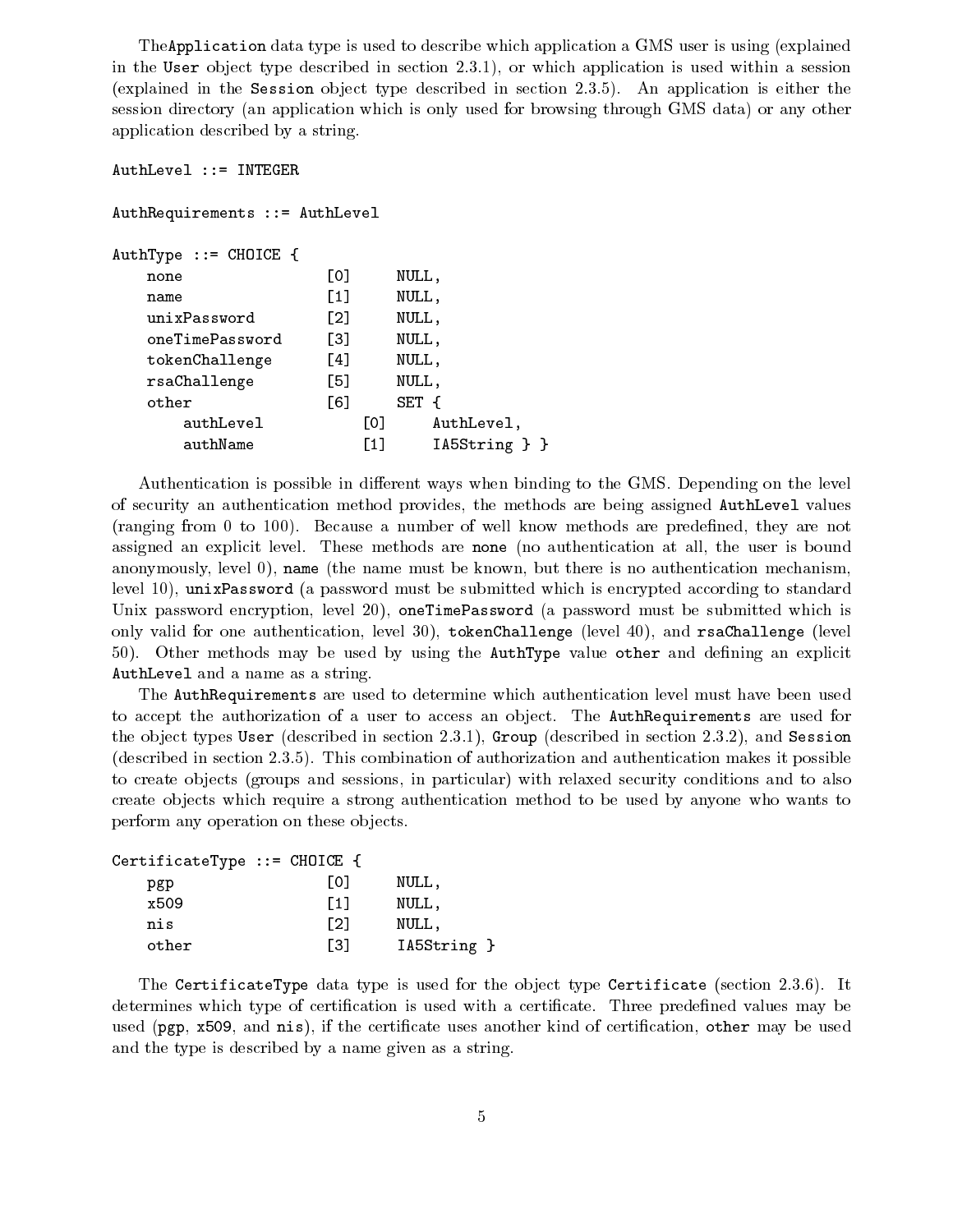| DataType $::=$ CHOICE { |                   |             |
|-------------------------|-------------------|-------------|
| audio                   | L0J               | NULL,       |
| video                   | [1]               | NULL,       |
| data                    | $\lceil 2 \rceil$ | NULL.       |
| other                   | Г31               | IA5String } |

The DataType of a FlowTemplate (section 2.3.3) is used to characterize the data which may be transported with a flow of this flow type. Three predefined values may be used, defining audio data, video data, or raw data. If another data type needs to be specified in a FlowTemplate, the other type may be used and the data type is described by a name given as a string.

GmsDomainName ::= SEQUENCE OF IA5String

| $GmsObjectName :: = SEQUENCE {$  |                   |                 |  |  |  |  |
|----------------------------------|-------------------|-----------------|--|--|--|--|
| relativeName                     | L01               | IA5String,      |  |  |  |  |
| gmsDomainName                    | $\lceil 1 \rceil$ | GmsDomainName } |  |  |  |  |
|                                  |                   |                 |  |  |  |  |
| GmsRelationName $::=$ SEQUENCE { |                   |                 |  |  |  |  |
| relativeName                     | L01               | IA5String,      |  |  |  |  |
| gmsDomainName                    | F11               | GmsDomainName } |  |  |  |  |

Names inside the GMS are hierarchically organized (like the name space of the DNS [14] or the concept of distinguished names of the ITU's X.500 directory [12]). A GmsDomainName simply is a sequence of strings, where the first string is the innermost domain and the last string is the outermost domain. Objects and relations of the GMS have names which are unique inside one domain. So each GmsObjectName and each GmsRelationName is a sequence of the object's name (which is similar to an X.500 RDN) and a GmsDomainName, which determines in which domain this object is located.

```
GmsObjectInformation ::= IA5String
```
Each object inside the GMS has Gms0bjectInformation as one attribute. This attribute can be used to give a short description of the purpose or the meaning of an object. The description is simply a string of characters.

```
GsaAddress ::= OCTET STRING
GuaRelativeAddress ::= OCTET STRING
GuaAddress ::= SET {
   gsaAddress [0] GsaAddress,
   guaRelativeAddress [1] GuaRelativeAddress }
```
GUAs and GSAs have addresses which are used for finding the respective components. A GsaAddress simply is an octet string and gives the address of a GSA in a way specific to the GSP. A GuaAddress simply is a set of a GsaAddress and a GuaRelativeAddress, which is sufficient for addressing a GUA because every GUA bound to the GMS does so by binding to exactly one GSA. The GuaAddress is used in the definition of the object type User (described in section 2.3.1).

| NameType ::= CHOICE { |                  |             |
|-----------------------|------------------|-------------|
| rfc822                | L01              | NULL.       |
| e 164                 | [1]              | NULL.       |
| ipv4                  | T <sub>2</sub> 1 | NULL.       |
| other                 | [3]              | IA5String } |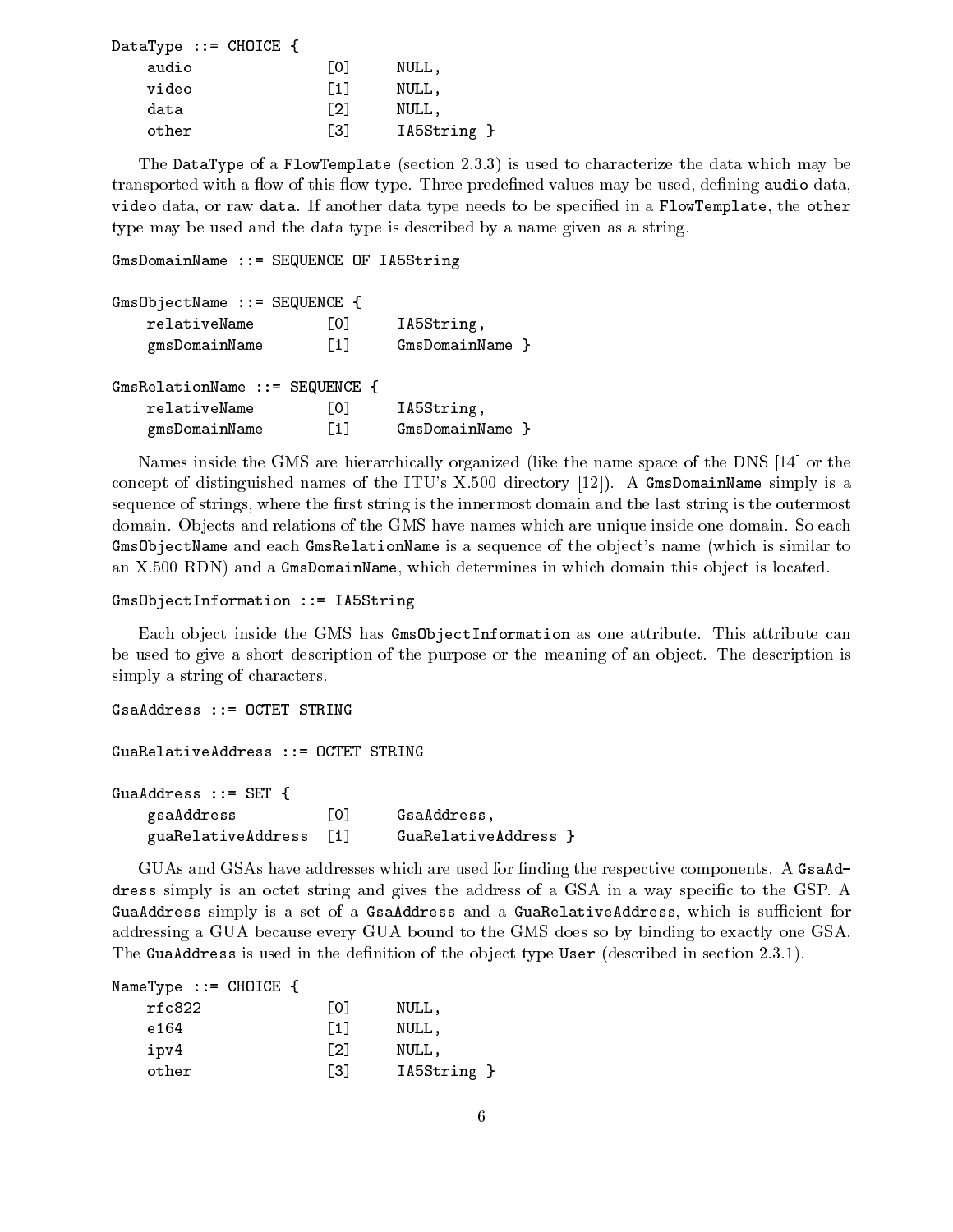The NameType data type is used for certicates, where it determines of which type a name of a certificate is. There are three predefined values, which are  $rfc822$  names, e164 names, and  $ipv4$ names. If another name type is required, the type other may be used, where the new name type can be specied as a string of characters.

| $Transports$ ervice ::= $CHOICE$ { |             |
|------------------------------------|-------------|
| L01                                | NULL,       |
| $\left[1\right]$                   | NULL,       |
| $\lceil 2 \rceil$                  | NULL,       |
| Г31                                | NULL,       |
| F41                                | IA5String } |
|                                    |             |

END

The TransportService data type determines which transport infrastructure is being used. Since this is necessary for deciding which flows may be created and which sessions a user may join, it is used in the User object type (described in section 2.3.1) to describe a user's binding, and the FlowTemplate object type (described in section 2.3.3) to specify for which transport service a flow template may be used. The predefined values of TransportService include tcpIp, dacapo, atmUni, and mcf. If another transport infrastructure is being used, type other can be used and the transport infrastructure is defined as a string of characters.

#### 2.2 QoS issues

QoS parameters can be used in several ways when using GMS object types. They are used in the object types FlowTemplate (described in section 2.3.3) and Flow (described in section 2.3.4). The GMS concept of QoS parameters distinguishes a number of predened QoS parameters and the possibility to dene other QoS parameters which have one of four possible parameter types. The model of how QoS parameters are used consists of four possible steps.

The first step (which is only present if a flow template is used to create a flow) is the definition of QoS parameters within a flow template when creating the object. The second step is the creation of a flow, where the flow template's QoS parameters are used (if no flow template is used, the QoS parameters for the flow must be specified without a template). A flow's QoS parameters determine the QoS used for data transmission. The third step is the join session operation, which includes joining one or more flows. It is possible to join flows with weaker QoS parameters than defined for the flow (this only makes sense for receivers, senders must always match the flow's QoS values). It is also possible to define a weakest limit for a  $Q$ oS parameter when joining the flow.

If the flow's QoS parameters have to be changed because of modified application requirements or changes in the network, the last step of QoS usage can be applied, the QoS renegotiation. QoS renegotiation may be limited by renegotiation limits (strongest and/or weakest limits may be dened). Because of the dynamic nature of GMS sessions, steps three and four may occur more than one time and may occur in any sequence.

GMS-QOS DEFINITIONS ::= BEGIN

| QosParameterName ::= CHOICE { |                   |       |  |
|-------------------------------|-------------------|-------|--|
| delay                         | LOJ               | NULL. |  |
| bandwidth                     | [1]               | NULL, |  |
| peakBandwidth                 | $\lceil 2 \rceil$ | NULL, |  |
| meanBandwidth                 | Г31               | NULL. |  |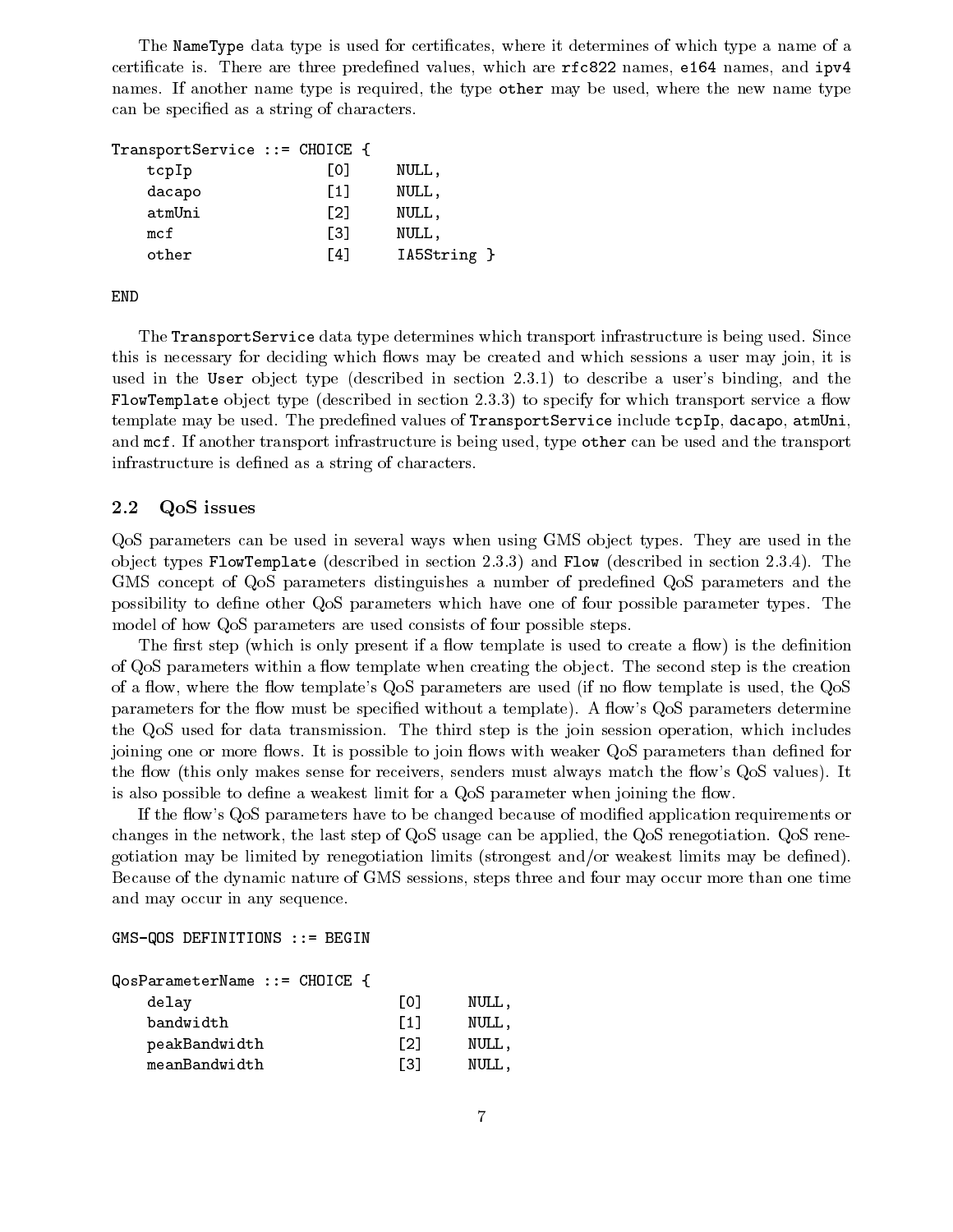| minBandwidth              |                  |                   | <u> 4</u> | NULL.                   |  |
|---------------------------|------------------|-------------------|-----------|-------------------------|--|
| other                     |                  |                   | [5]       | IA5String }             |  |
|                           |                  |                   |           |                         |  |
| $QosParameter :: = SET$ { |                  |                   |           |                         |  |
| qosParameterName          | $\lceil$ 01      |                   |           | QosParameterName,       |  |
| parameterType             | $\left[1\right]$ |                   | CHOICE {  |                         |  |
| unsortedValues            |                  | [0]               |           | UnsortedList,           |  |
| sortedValues              |                  | $\lceil 1 \rceil$ |           | SortedList,             |  |
| integerValues             |                  | $\lceil 2 \rceil$ |           | IntegerValues,          |  |
| realValues                |                  | Г31               |           | RealValues } OPTIONAL } |  |
|                           |                  |                   |           |                         |  |

 $\sim$   $\sim$ 

The QoS parameters delay, bandwidth, peakBandwidth, meanBandwidth, and minBandwidth are predened values which can be used without having to introduce a new name and without having to specify their parameterType. All these values are of the IntegerValues type. If another QoS parameters should be used, the other type must be used and the parameterType must be given.

The parameterType of a QosParameter decides whether that parameter is made up of unsortedValues, sortedValues, integerValues, or realValues. The general model of QoS parameters is independent of the parameterType. There always is a defaultValue which is used for joining a flow when no local specifications of the parameter's value are specified.

```
UnsortedList ::= SET {
   values
                    [0] SET OF IA5String,
   defaultValue [1] IA5String,
   alternatives [2] SET OF IA5String OPTIONAL,
   renegotiateValues [3] SET OF IA5String OPTIONAL }
SortedList ::= SET {
   values [0] SEQUENCE OF IA5String,
   defaultValue [1] IA5String,
   weakestLimit [2] IA5String OPTIONAL,
   renegotStrongLimit [3] IA5String OPTIONAL,
   renegotWeakLimit [4] IA5String OPTIONAL }
```
For unsortedValues and sortedValues, which are both just sets respectively ordered sets of strings, the QoS parameter's values must be dened in order to know which choices for a parameter are possible. Because no order is defined for unsortedValues, it is necessary to define sets of values for alternatives (local modifications of  $QoS$  parameters when joining the flow) and renegotiateValues, rather than specifying range limits. Because sortedValues do have an order, it is possible to define the weakestLimit (the limit for local QoS parameters when joining), and renegotStrongLimit and renegotWeakLimit (the limits for modifying defaultValue and weakestLimit when performing a renegotiation) as range limits of the QoS parameter's values.

```
IntegerValues ::= SET {
   defaultValue [0] INTEGER,
   weakestLimit [1] INTEGER OPTIONAL,
   renegotStrongLimit [2] INTEGER OPTIONAL,
   renegotWeakLimit [3] INTEGER OPTIONAL }
RealValues ::= SET {
   defaultValue
                     [0] REAL,
```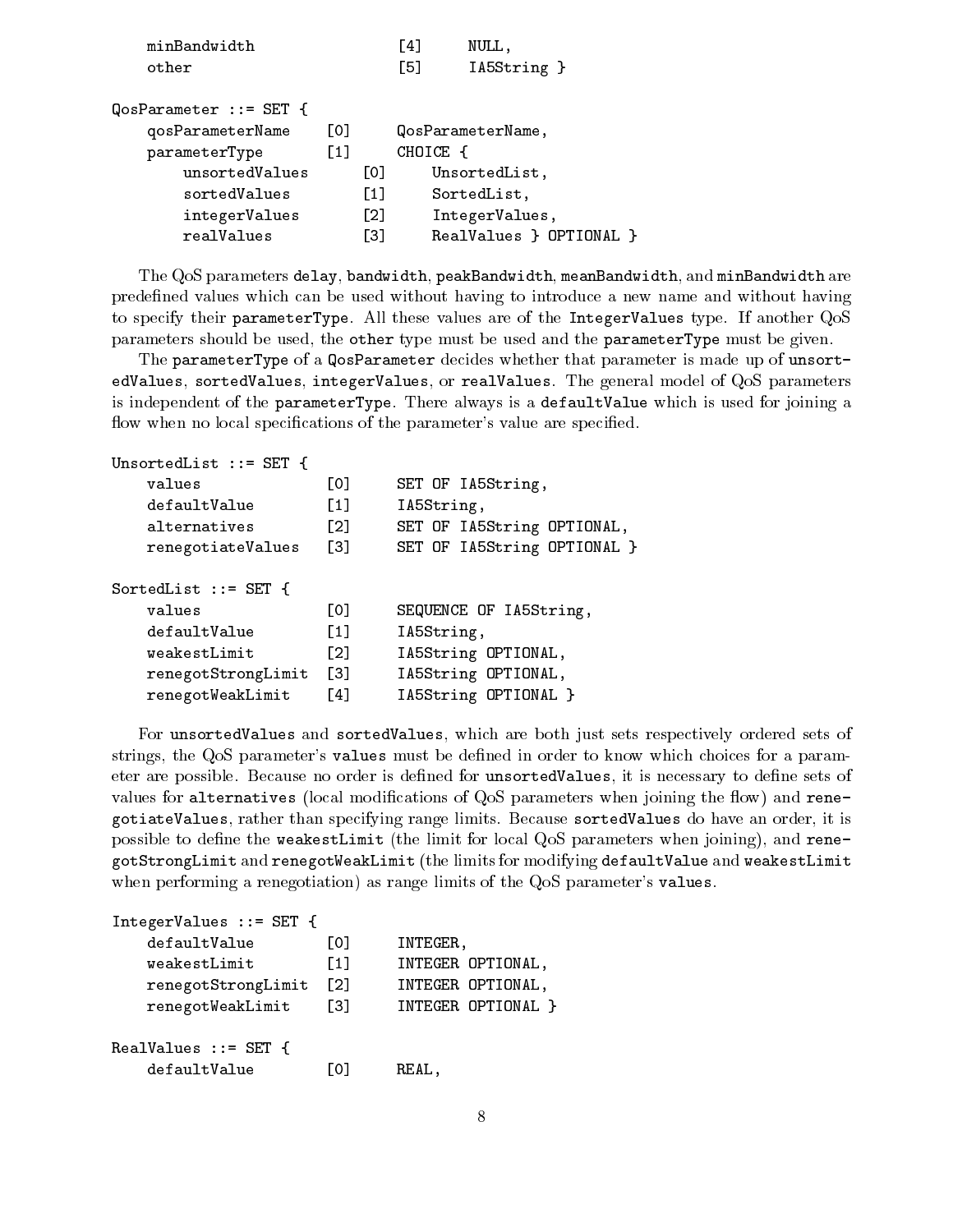| weakestLimit       | $\lceil 1 \rceil$ | REAL OPTIONAL,  |
|--------------------|-------------------|-----------------|
| renegotStrongLimit | <sup>1</sup> 21   | REAL OPTIONAL.  |
| renegotWeakLimit   | Г31               | REAL OPTIONAL } |

IntegerValues and RealValues are values with a clearly defined order. Therefore, the specification of a defaultValue is sufficient for a parameter value. Optional components are the weakestLimit (the limit for local QoS parameters when joining), the renegotStrongLimit (the strongest limit for setting defaultValue and weakestLimit in a renegotiation), and renegotWeak-Limit (the weakest limit for setting defaultValue and weakestLimit in a renegotiation).

| $QosParameterTemp1 :: = SET {$ |                   |                                                  |
|--------------------------------|-------------------|--------------------------------------------------|
| [0]<br>qosParameterName        |                   | QosParameterName,                                |
| $[1]$<br>parameterValues       |                   | CHOICE {                                         |
| unsortedValues                 | [0]               | SET OF IA5String,                                |
| sortedValues                   | $[1]$             | SEQUENCE OF IA5String,                           |
| integerValues                  | $\lceil 2 \rceil$ | SET {                                            |
| strongestLimit                 |                   | [0]<br>INTEGER OPTIONAL,                         |
| weakestLimit                   |                   | $[1]$<br>INTEGER OPTIONAL },                     |
| realValues                     | [3]               | SET {                                            |
| strongestLimit                 |                   | [0]<br>REAL OPTIONAL,                            |
| weakestLimit                   |                   | $\left[1\right]$<br>REAL OPTIONAL } } OPTIONAL } |

Because flow templates do not define actual data transmissions but only templates for creating them, a QosParameterTempl is defined differently than actual parameters. A QosParameterTempl is defined as a qosParameterName and parameterValues. The parameterValues are defined according to the four parameter types introduced above (unsortedValues, sortedValues, integerValues, and realValues). Because in a template it only makes sense to define sets of possible values (unsortedValues and sortedValues), or strongest and weakest limits for integerValues and realValues, these are the only possible specification inside a QosParameterTempl. This attribute type is only used in the FlowTemplate object type (described in section 2.3.3).

| $Q$ os $R$ enegotiation ::= SET { |       |                   |                  |          |                              |
|-----------------------------------|-------|-------------------|------------------|----------|------------------------------|
| qosParameterName                  | [0]   |                   |                  |          | QosParameterName,            |
| parameterType                     | $[1]$ |                   |                  | CHOICE { |                              |
| unsortedValues                    |       | [0]               |                  | SET {    |                              |
| defaultValue                      |       |                   | [0]              |          | IA5String,                   |
| alternatives                      |       |                   | $\left[1\right]$ |          | SET OF IA5String OPTIONAL }, |
| sortedValues                      |       | $[1]$             |                  | SET {    |                              |
| defaultValue                      |       |                   | [0]              |          | IA5String,                   |
| weakestLimit                      |       |                   | $[1]$            |          | IA5String OPTIONAL },        |
| integerValues                     |       | $\lceil 2 \rceil$ |                  | SET {    |                              |
| defaultValue                      |       |                   | [0]              |          | INTEGER,                     |
| weakestLimit                      |       |                   | [1]              |          | INTEGER OPTIONAL },          |
| realValues                        |       | [3]               |                  | SET {    |                              |
| defaultValue                      |       |                   | [0]              |          | REAL.                        |
| weakestLimit                      |       |                   | $\left[1\right]$ |          | REAL OPTIONAL $\}$ } }       |
|                                   |       |                   |                  |          |                              |

END

For QoS renegotiations, which are performed using the GAP renegotiate service and the GAP renegotiation service, the QosRenegotiation data type is required. This data type is a set containing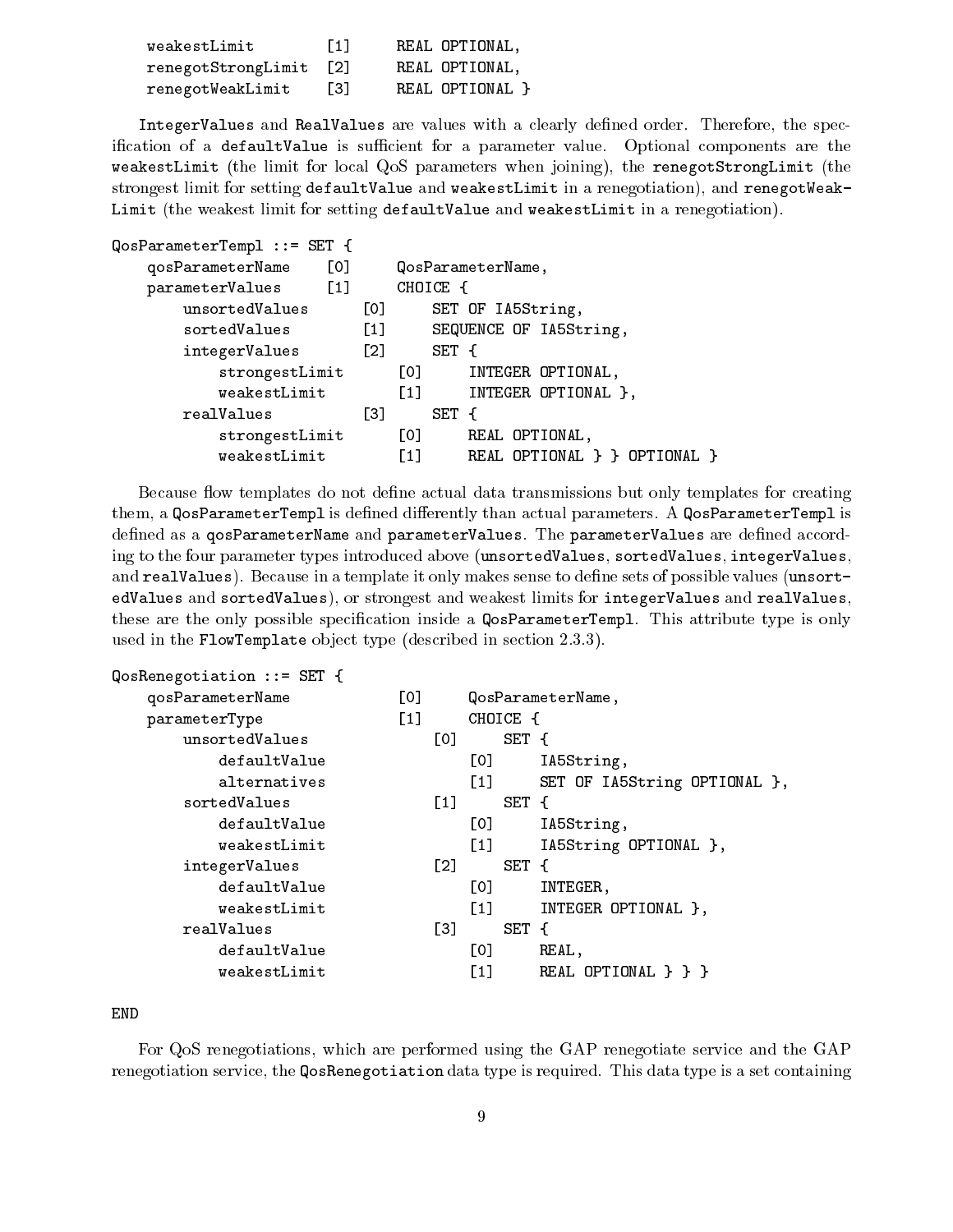a qosParameterName and renegotiation values which are dened in the parameterType. Depending on the parameterType attribute, the specification of new QoS values is defined differently, but it is always mandatory to define a new defaultValue and always optional to define a new weakestLimit respectively alternatives (if the parameter is of type unsortedValues).

### 2.3 Ob ject types

This section describes the object types of GMS. Definitions from the previous sections (GMS-COMMON and  $GNS-QOS$ ) are used to define these types. Subsections 2.3.1 to 2.3.6 contain short descriptions and the ASN.1 definitions of the object types.

```
GMS-OBJECT-TYPES DEFINITIONS ::= BEGIN
IMPORTS
   AccessRight, Application, AuthLevel, AuthRequirements, AuthType,
   CertificateType, DataType, GsaAddress, GmsObjectName, GmsObjectInformation,
   GmsRelationName, GuaAddress, NameType, TransportService
   FROM GMS-COMMON
   QosParameter, QosParameterName, QosParameterTempl
   FROM GMS-QOS;
GmsObject ::= CHOICE {
   user [0] User,
   group [1] Group,
   flowTemplate [2] FlowTemplate,
   flow [3] Flow,
   session [4] Session,
   certificate [5] Certificate }
GmsObjectAttributes ::= CHOICE {
   user [0] UserAttributes,
   group [1] GroupAttributes,
   flowTemplate [2] FlowTemplateAttributes,
   flow [3] FlowAttributes,
   session [4] SessionAttributes,
   certificate [5] CertificateAttributes }
GmsObjectRelations ::= CHOICE {
   user [0] UserRelations,
   group [1] GroupRelations,
   flowTemplate [2] FlowTemplateRelations,
   flow [3] FlowRelations,
   session [4] SessionRelations,
   certificate [5] CertificateRelations }
```
The header of the GMS-OBJECT-TYPES module imports the required data types from the modules GMS-COMMON and GMS-QOS. It also defines the data types GmsObject, GmsObjectAttributes, and GmsObjectRelations, which are used wherever generic references to GMS objects, their attributes, or relations are required. Relations are discussed in in detail section 2.4.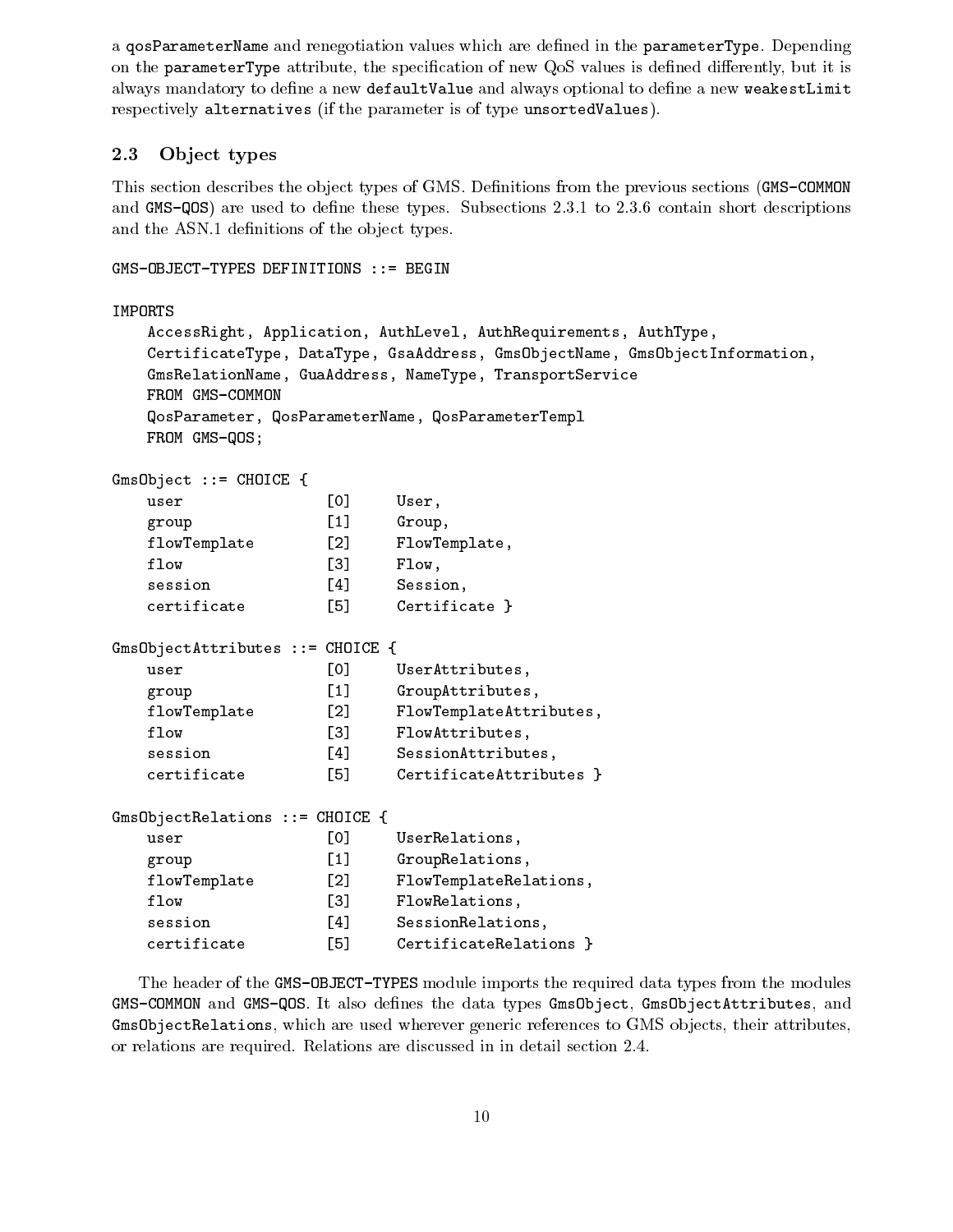A general rule for the object type definitions is the separation of the definitions into an  $\circ b$ jectName, which always defines the object's name, objectAttributes (which may be modified by a sufficiently authorized user), objectInternalAttributes (which may only be modified by the GMS itself), and objectRelations (which describe the relations that an object may have). The objectInternalAttributes are not present in all object type definitions.

#### 2.3.1 User

A User ob ject is used to represent a GMS user, ie a real world person. Because authentication and authorization of the GMS heavily depend on the concept of User objects, it is one of the most important object types. And because application needs in terms of security differ very much, authentication and authorization can be handled very flexible.

| User ::= $--space$ is Pdu: "TRUE" $--$ SET { |                   |                   |                   |     |                         |
|----------------------------------------------|-------------------|-------------------|-------------------|-----|-------------------------|
| userName                                     | L0J               |                   | CHOICE            |     |                         |
| name                                         |                   | [0]               |                   |     | GmsObjectName,          |
| anonymous                                    |                   | $\lceil 1 \rceil$ |                   | SET | $\overline{A}$          |
| identifier                                   |                   |                   | TO T              |     | INTEGER,                |
| gsaAddress                                   |                   |                   | $\lceil 1 \rceil$ |     | GsaAddress } },         |
| userAttributes                               | $\lceil 1 \rceil$ |                   |                   |     | UserAttributes,         |
| userIntAttributes                            | $\lceil 2 \rceil$ |                   |                   |     | UserInternalAttributes, |
| userRelations                                | Г31               |                   |                   |     | UserRelations }         |

A User ob ject may either have a name or refer to an anonymous GMS user. In this case, the ob ject is not referenced with a GmsObjectName but with a combination of the gsaAddress, pointing to the GSA the anonymous user bound to, and an identifier for referring to the anonymous user. For the remainder of the object type definition, the User attributes are according to the general rules for the object type definitions.

```
UserAttributes ::= SET {
```

| realWorldName    | [0]               |                   | IA5String,                     |
|------------------|-------------------|-------------------|--------------------------------|
| userInformation  | $\left[1\right]$  |                   | GmsObjectInformation OPTIONAL, |
| userMailAdress   | $\lceil 2 \rceil$ |                   | IA5String OPTIONAL,            |
| authRequirements | $\left[3\right]$  |                   | AuthRequirements,              |
| authInformation  | $\lceil 4 \rceil$ |                   | SET OF SET {                   |
| authType         |                   | [O]               | AuthType,                      |
| authInformation  |                   | F11               | OCTET STRING },                |
| userAccessPolicy | [5]               |                   | SET {                          |
| owner            |                   | [0]               | AccessRight,                   |
| members          |                   | $\left[1\right]$  | AccessRight,                   |
| world            |                   | $\lceil 2 \rceil$ | $AccessRight$ } }              |

The UserAttributes include all information which is necessary for identification and authentication of a user. The realWorldName simply is a string of characters defining the real world name of a user. The userInformation is the standard optional GmsObjectInformation which may be stored with each GMS object. Because it may be useful to be able to contact a GMS user asynchronously via email, the userMailAdress is defined, but it is optional. The authRequirements of a user (defined and described in section 2.1) decide, which authentication level a user must have before he is allowed to perform any of the actions the userAccessPolicy defines. The authInformation of a user is a set of possible authentication methods. The user may choose different methods depending on the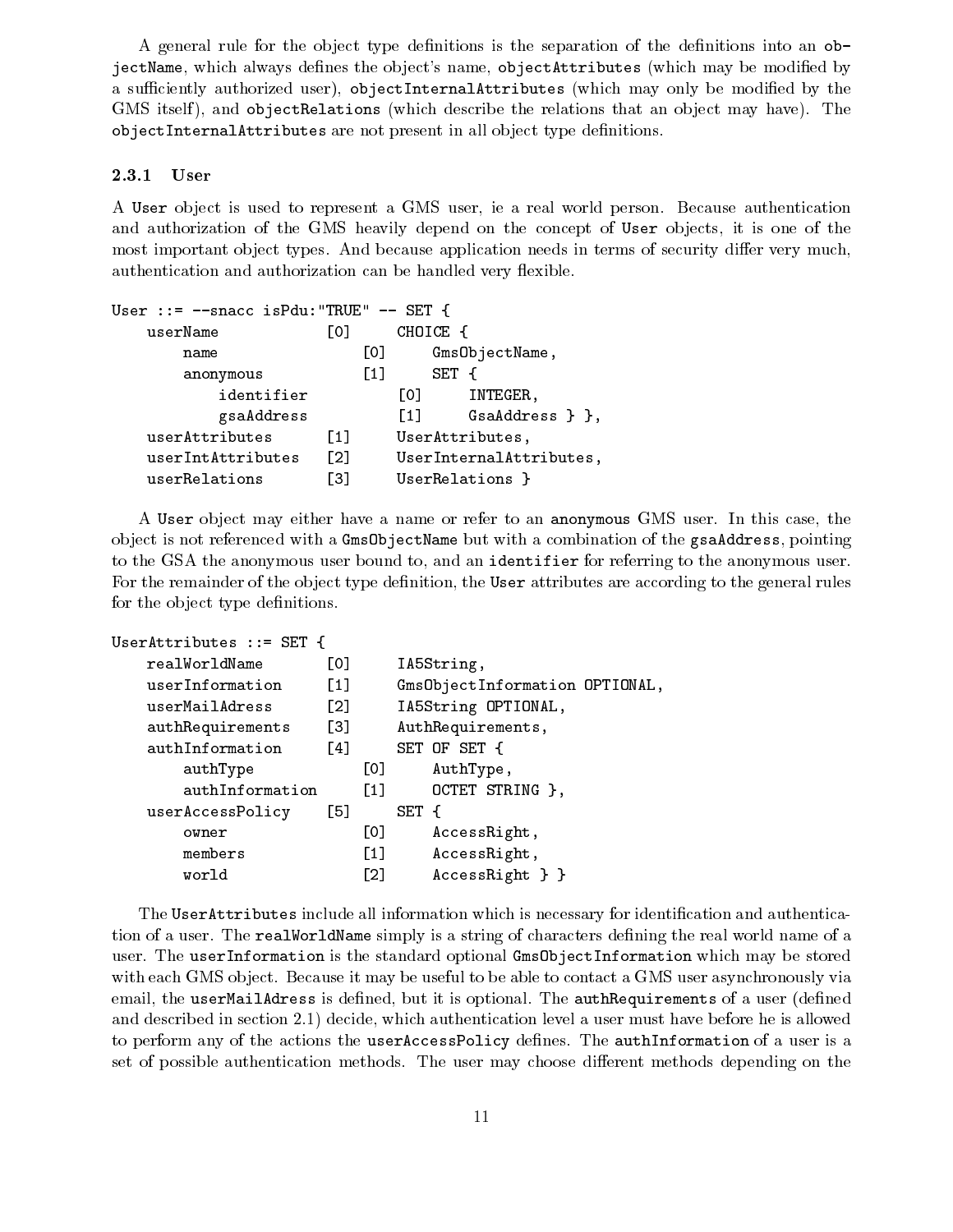authentication requirements of the objects he is going to access. The userAccessPolicy defines the access rights for the user object. It uses the AccessRight definition from the GMS-COMMON module. The members keyword in this case defines the access rights for users which are in the same group as the user being accessed.

| UserInternalAttributes ::= SET |                     |                                        |
|--------------------------------|---------------------|----------------------------------------|
| bindings                       | [0]                 | SET OF SET {                           |
| address                        | L0J                 | GuaAddress,                            |
| authentication                 | $\lceil 1 \rceil$   | AuthType,                              |
| transportServices              | $\lbrack 2 \rbrack$ | SET OF TransportService,               |
| bindingComment                 | [3]                 | IA5String OPTIONAL,                    |
| applications                   | [4]                 | SET OF Application OPTIONAL } OPTIONAL |

The UserInternalAttributes contain the bindings of a user, ie the information on where the user is currently actively working with the GMS. Each binding consists of an address, describing where (ie at which GSA and which GUA address at this GSA) the user is bound, authentication information describing which authentication method has been used when creating this binding, and a set of transportServices, describing which transport services are available with the communication infrastructure which has initiated the binding. Two optional component of a binding are a bindingComment, which is a description of the binding given as a string of characters, and applications, which is a set of Application identifiers describing which applications the user is using for this binding.

```
UserRelations ::= SET {
```

| owns        | L01               | SET OF GmsRelationName OPTIONAL,  |
|-------------|-------------------|-----------------------------------|
| manages     | $\lceil 1 \rceil$ | SET OF GmsRelationName OPTIONAL,  |
| $m$ ember   | $\lceil 2 \rceil$ | SET OF GmsRelationName OPTIONAL,  |
| participant | $\lceil 3 \rceil$ | SET OF GmsRelationName OPTIONAL,  |
| sends       | Γ41               | SET OF GmsRelationName OPTIONAL,  |
| receives    | F51               | SET OF GmsRelationName OPTIONAL } |

The UserRelations of a user object describe the relations which may be established between a user and other objects. The owns relation describes for which objects the user is the owner, which gives him special access rights for these objects. By definition, each user is the owner of his user object (because of this definition, the user object type does not have an owner relation defined, which is present in all other object types). The manages relation specifies for which objects the user is a manager. The status as a manager gives special access privileges for objects. Being a manager for a group or session also may require to response to manager requests which are necessary for approving or refusing join group or join session requests.

member and participant relations are established when a user joins a group (becoming a group member) or a session (becoming a session participant). The relations are deleted when the group or session is left. The sends and receives relations are used for establishing relationships between users and flows, whenever a user joins a flow (by joining a session) as a sender and/or receiver. These relations are also deleted when the session the flows are part of is left.

### 2.3.2 Group

A Group ob ject is used to refer to a group of users, which are called group members. However, because groups may be nested (group can be members of group), group membership of a user can be either direct or indirect. Groups are the central instrument for granting authorizations, because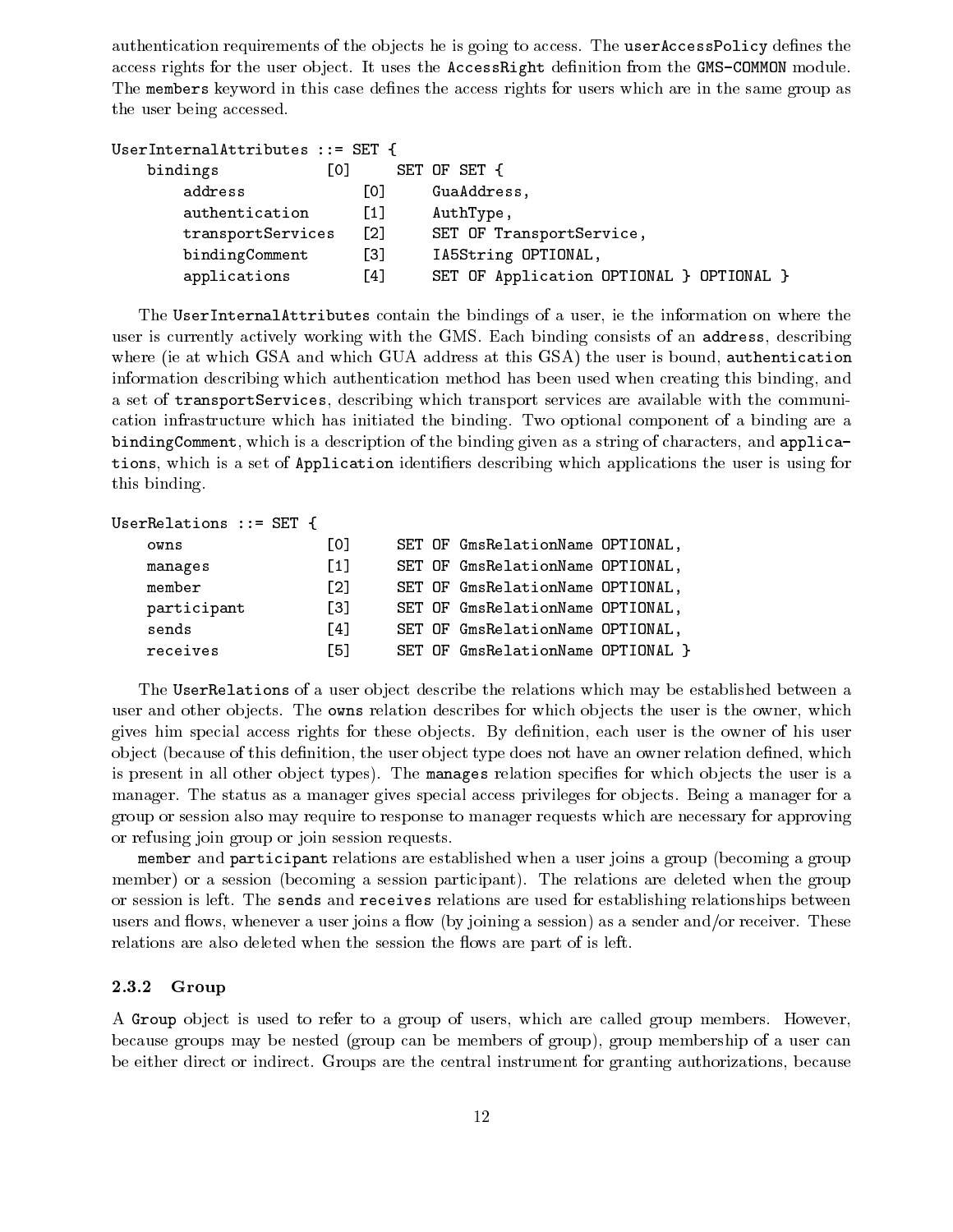the authorization check for session joining can be based on group membership. Groups may also be used for administrative purposes (such as creating groups which may be used for electronic mail), they represent the static abstraction for grouping users, while sessions represent the more dynamic abstraction (ie communications).

```
Group ::= --snacc isPdu:"TRUE" -- SET {
   groupName [0] GmsObjectName,
   groupAttributes [1] GroupAttributes,
   groupRelations [2] GroupRelations }
GroupAttributes ::= SET {
   realWorldName [0] IA5String,
   groupInformation [1] GmsObjectInformation OPTIONAL,
   groupMailAddress [2] IA5String OPTIONAL,
   authRequirements [3] AuthRequirements,
   groupAccessPolicy [4] SET {
      owner [0] AccessRight,
      managers [1] AccessRight,
      members
                     [2] AccessRight,
      world [3] AccessRight },
   staticGroup [5] BOOLEAN,
   groupMembers [6] ENUMERATED {
      users (1),
      groups (2),
      usersAndGroups (3) },
   groupJoinPolicy [7] CHOICE {
      relativeQuorum [0] INTEGER (0..100),
      absoluteQuorum [1] INTEGER },
   groupNotificaPolicy [8] SET {
      joinGroup [0] GroupNotification,
      leaveGroup [1] GroupNotification,
      bind [2] GroupNotification,
      unbind [3] GroupNotification,
      createSession [4] GroupNotification,
      deleteSession [5] GroupNotification } }
GroupNotification ::= ENUMERATED {
   none (1),
   managers (2),
   members (3),
   managersAndMembers (4) }
```
The GroupAttributes contain all information which define a group's properties. The real-WorldName is a string of characters which describes the group with a short name or explanation. groupInformation is the optional standard information associated with every GMS object. The groupMailAddress is also dened asa string of characters and contains the group's mail address, which is optional. This attribute may be useful if information has to be sent to all group members asynchronously using electronic mail. However, to keep the GMS group's members and the mail group's members consistent entirely depends on the maintainer of the mail group.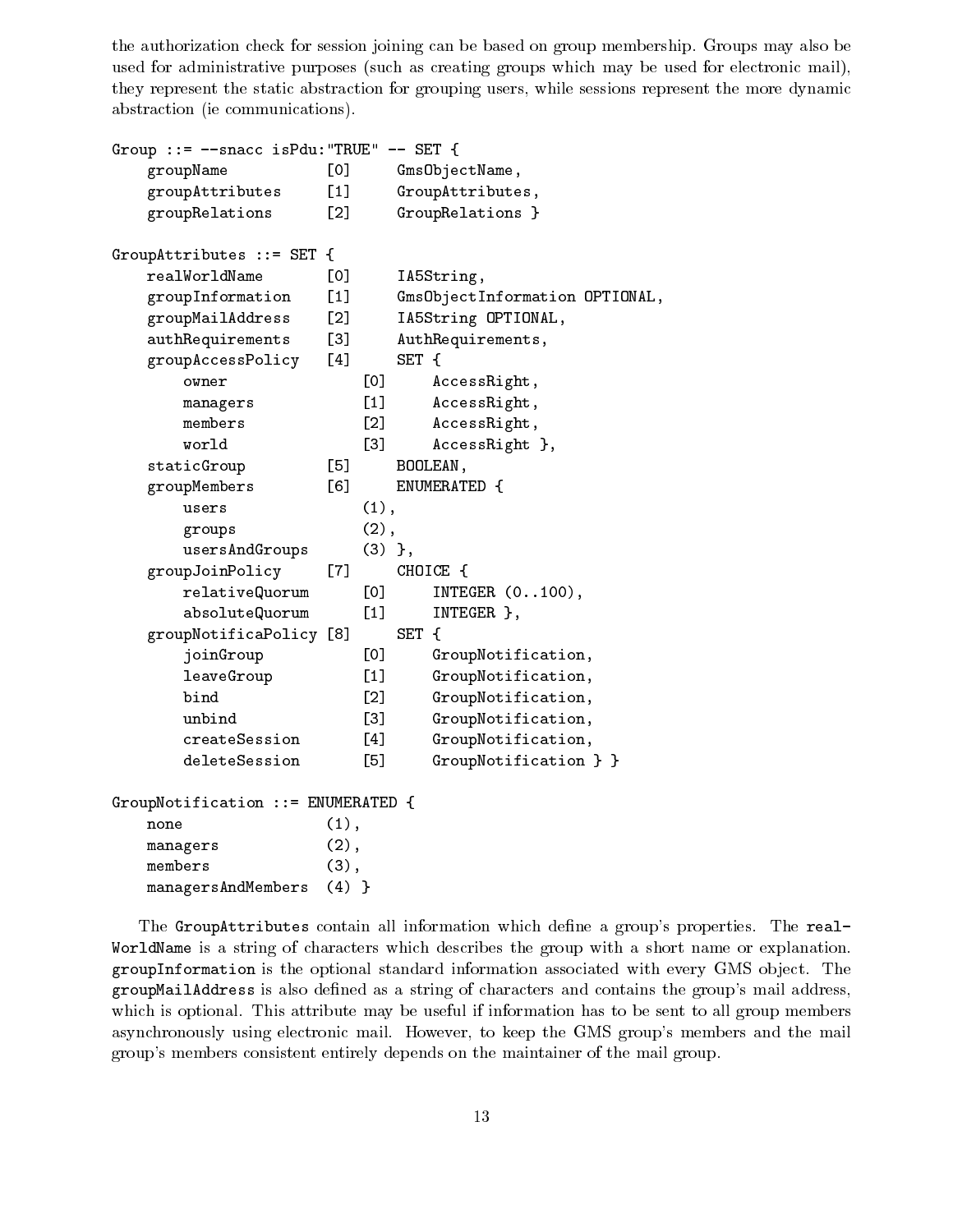The **authRequirements** of a group (defined and described in section 2.1) decide which authentication level a user must have before he is allowed to perform any of the actions the groupAccessPolicy defines. If the group is a static Group, then join and leave operations are not allowed (ie the set of members is static). The groupMembers attribute is used to decide whether only users, only groups, or usersAndGroups are allowed to join the group. Thus, the groupMembers attribute can be used to control the group hierarchy.

The groupJoinPolicy determines how join group requests are processed. The relativeQuorum policy defines the percentage of managers which must at least confirm to approve the join group request. Setting this parameter to zero creates an entirely open group, setting it to hundred creates a group where all managers must confirm for a join to be successful. However, it should be kept in mind that it is not very likely that all managers will always be bound to the GMS. It is also possible to specify an absoluteQuorum which gives the number of managers which must at least confirm to approve the join request. If a group should be open for joins without the need to request managers at all, either the relativeQuorum or the absoluteQuorum can be set to zero.

The groupNotificaPolicy defines the policy which is used for notifying group members and/or managers of certain events. For every event it is possible to choose a GroupNotification type, which decides whether nobody, only managers, only members, or managersAndMembers should be notified. Notifiable events are successful joinGroup and leaveGroup requests, which change the group's member set (it is important to notice that only joins and leaves of direct members are notied), bind and unbind requests of group members (which change the active population), and createSession and deleteSession requests, which change the ongoing communications which are associated with this group.

```
GroupRelations ::= SET {
```

| owners   | LOJ.              | GmsRelationName,                 |
|----------|-------------------|----------------------------------|
| managers | $\lceil 1 \rceil$ | GmsRelationName OPTIONAL,        |
| member   | $\Gamma$ 21       | SET OF GmsRelationName OPTIONAL, |
| members  | <u>ГЗЛ</u>        | GmsRelationName OPTIONAL,        |
| sessions | F41               | GmsRelationName OPTIONAL }       |

The GroupRelations of a group object describe the relations which may be established between a group and other objects. The **owners** relation is used to determine which users are owners of the group. The managers and the members relations define the managers and members of the group. The sessions relation describes which sessions are associated with the group. The member relation describes, of which groups this group is a member of.

#### 2.3.3 Flow template

A FlowTemplate object describes a template which may be used to create a flow. However, it is not necessary that a flow is based on a template. It is possible to store information about a flow, its construction and its properties  $(QoS$  parameters) inside a FlowTemplate object. When a flow is created based on the flow template's content, all data from the template can be used to create the flow. Depending on the actual communication infrastructure being used, this may save a lot of work (ie, protocol congurations may be predened which do not have to be computed if they are stored inside a flow template)

```
FlowTemplate ::= --snacc isPdu:"TRUE" -- SET {
   flowTemplateName [0] GmsObjectName,
   flowTemplAttributes [1] FlowTemplateAttributes,
   flowTemplRelations [2] FlowTemplateRelations }
```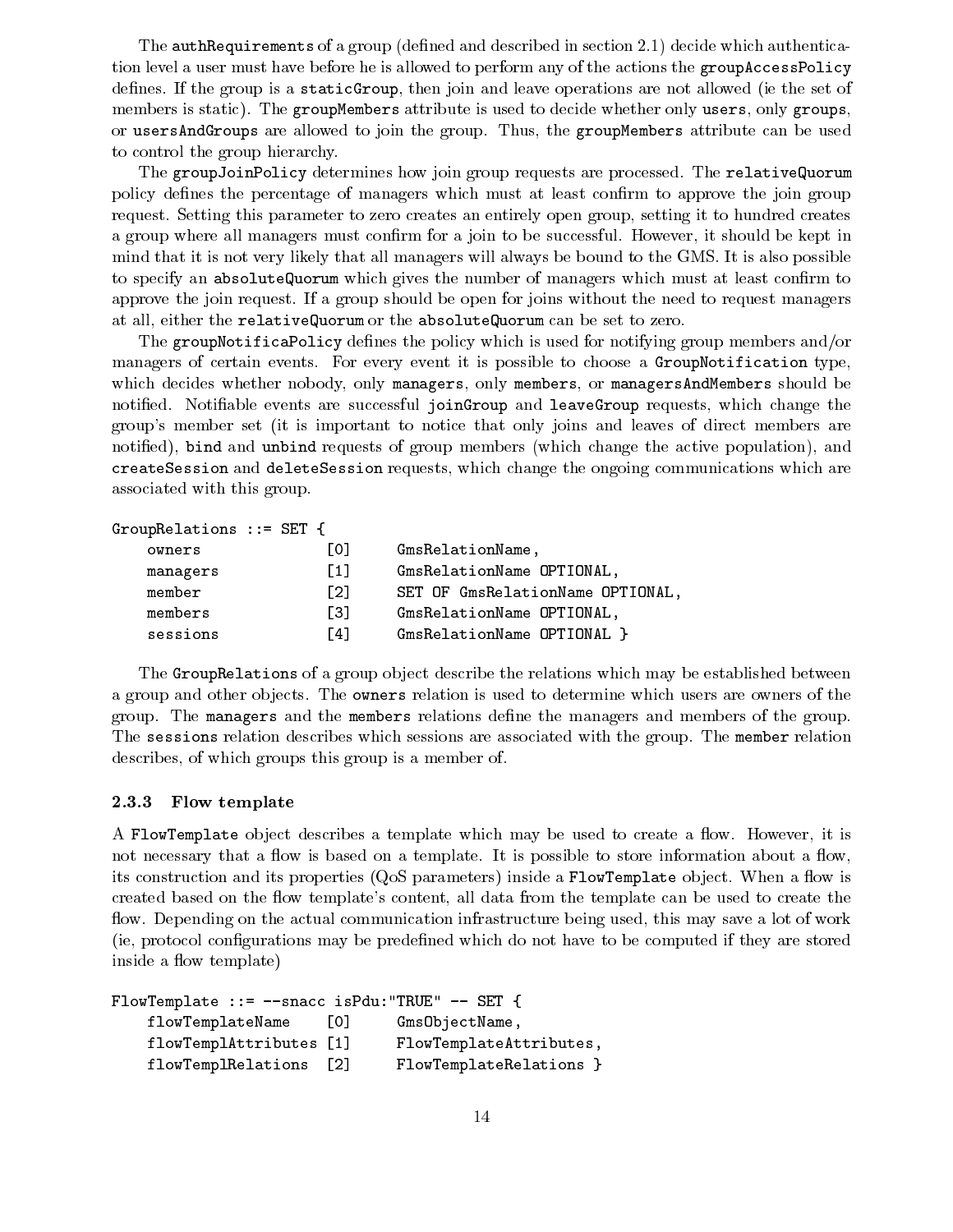```
FlowTemplateAttributes ::= SET {
   flowTemplInfo [0] GmsObjectInformation OPTIONAL,
   dataType [1] DataType,
   transportService [2] TransportService,
   flowTemplateData [3] OCTET STRING OPTIONAL,
   flowTemplDirection [4] ENUMERATED {
      uniDirectional (1),
      biDirectional (2) } OPTIONAL,
   participantLimits [5] SEQUENCE {
      maxnumSenders [0] INTEGER OPTIONAL,
      maxnumReceivers [1] INTEGER OPTIONAL } OPTIONAL,
   qosParameterTempl [6] SET OF QosParameterTempl }
```
A FlowTemplate is defined by its name (the flowTemplateName), FlowTemplateAttributes, and FlowTemplateRelations. The FlowTemplateAttributes contain all information which is necessary to describe a FlowTemplate object. flowTemplInfo is the optional standard information associated with every GMS object. The DataType of a FlowTemplate is described in section 2.1, it describes which type of data may be transported with a flow which is based on this FlowTemplate. The TransportService is also described in section 2.1, it describes which transport infrastructure is necessary to create a flow based on this FlowTemplate.

The flowTemplateData is data which is necessary to create a flow based on the FlowTemplate. This data is completely dependent on the communication infrastructure for which this FlowTemplate has been created. Additional information about the flow template includes the possible direction modes (flowTemplDirection may be uniDirectional or biDirectional). The participantLimits may be given to specify a maximum number of senders and/or receivers for a flow based on this FlowTemplate. It is possible that an actual flow which is based on this template has different values than the ones defined in the template. This depends on how the flow creation is done.

The qosParameterTempl is a set of QosParameterTempl, which are described in more detail in section 2.2. Using a flow template's **qosParameterTempl** it is possible to specify the properties of a flow which is created based on this FlowTemplate. Because the template is generic, it is very likely that the QoS parameters of the template are not fully specied in the template. However, the qosParameterTempl information is very useful in determining whether a flow to be created can be based on this FlowTemplate or not.

```
FlowTemplateRelations ::= SET {
   owners [0] GmsRelationName }
```
The FlowTemplateRelations are very simple, because a FlowTemplate has only the owners relation which specifies which users are the owners of this object.

#### 2.3.4 Flow

A Flow object is the GMS representation of one flow of data between several GMS users. The GMS model of data exchange between users is based on sessions (described in section 2.3.5) and flows. Each session consists of one or more flows, which are said to be part of the session. It is possible to specify dependencies and synchronization relations between the flows of a session. Depending on the application, different mappings from application requirements onto sessions and flows are possible. It is up to the application programmer to decide which mapping onto sessions and flows he chooses.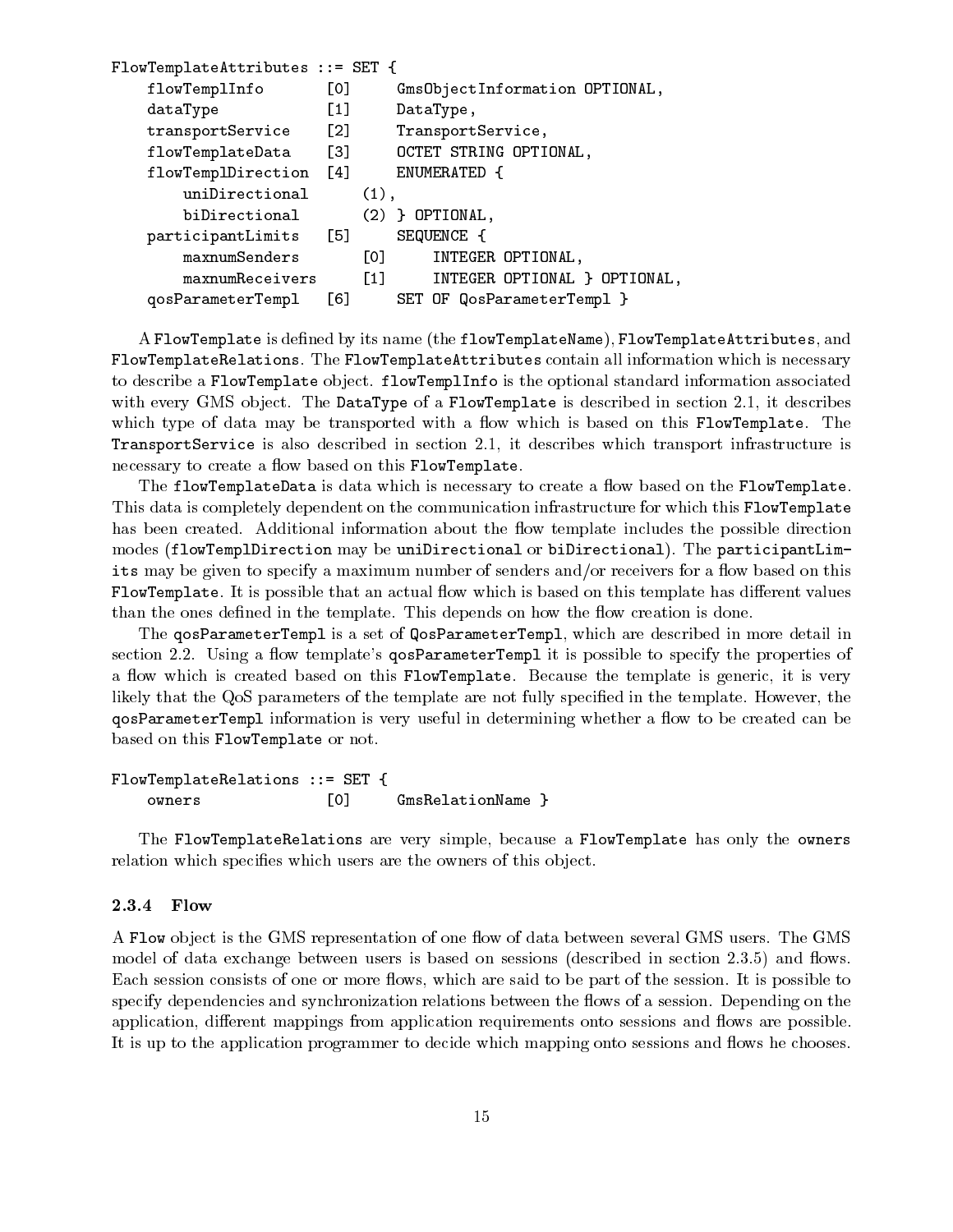```
Flow ::= --space isPdu:"TRUE" -- SET {
   flowName [0] GmsObjectName,
   flowAttributes [1] FlowAttributes,
   flowIntAttributes [2] FlowInternalAttributes,
   flowRelations [3] FlowRelations }
FlowAttributes ::= SET {
   flowInformation [0] GmsObjectInformation OPTIONAL,
   flowData [1] OCTET STRING OPTIONAL,
   flowDirection [2] ENUMERATED {
       uniDirectional (1),
       biDirectional (2) },
   participantLimits [3] SEQUENCE {
       maxnumSenders
                          [0] INTEGER OPTIONAL,
       maxnumReceivers
                          [1] INTEGER OPTIONAL } OPTIONAL,
   renegotiation [4] SET {
       senders [0] BOOLEAN,
       receivers in the contract of the contract of the contract of the contract of the contract of the contract of t
       sessionManagersOnly [2] BOOLEAN } OPTIONAL }
```
A Flow consists of its name (the flowName), flowAttributes, flowIntAttributes, and flowRelations. The FlowAttributes contain the optional standard information associated with every GMS object. flowData is the application specific data which is necessary to actually create the flow when joining the session the flow is part of. This information may be empty when addressing information is sufficient for joining the flow, but it may also contain data structures which are necessary for setting up the protocol which is being used with that flow.

Depending on whether the flow is uniDirectional or biDirectional, the flowDirection attribute is set accordingly. The participantLimits of a flow specify, if present, a maxnumSenders and/or a maxnumReceivers, which define the maximum number of participants which may send data to or receive data from this flow. If the flow is biDirectional, it may still be possible to only join as a receiver (even though no more senders are accepted), so the distinction between maxnumSenders and maxnumReceivers may also be useful in this case.

The optional renegotiation attribute decides who is allowed to initiate a QoS renegotiation for this flow. The QoS are described in greater detail in section 2.2. Depending on the renegotiation, senders or receivers are allowed to initiate a QoS renegotiation (ie to create a GAP renegotiation request). If sessionManagersOnly is set to true, only session managers are allowed to initiate a QoS renegotiation. If all renegotiation attributes are set to false, the flow is not renegotiable.

```
FlowInternalAttributes ::= SET {
   qosParameters [0] SET OF QosParameter,
   addressingInfo [1] CHOICE {
      receiverOriented [0] OCTET STRING,
      senderOriented [1] SET OF SEQUENCE {
         userName [0] GmsObjectName,
         address [1] OCTET STRING } }
}
```
The FlowInternalAttributes of a flow include information about QoS parameters and addressing information. The **qosParameters** attribute of a flow describes all properties of the flow which are defined by QoS parameters. Section 2.2 contains a detailed description of the GMS QoS concept. The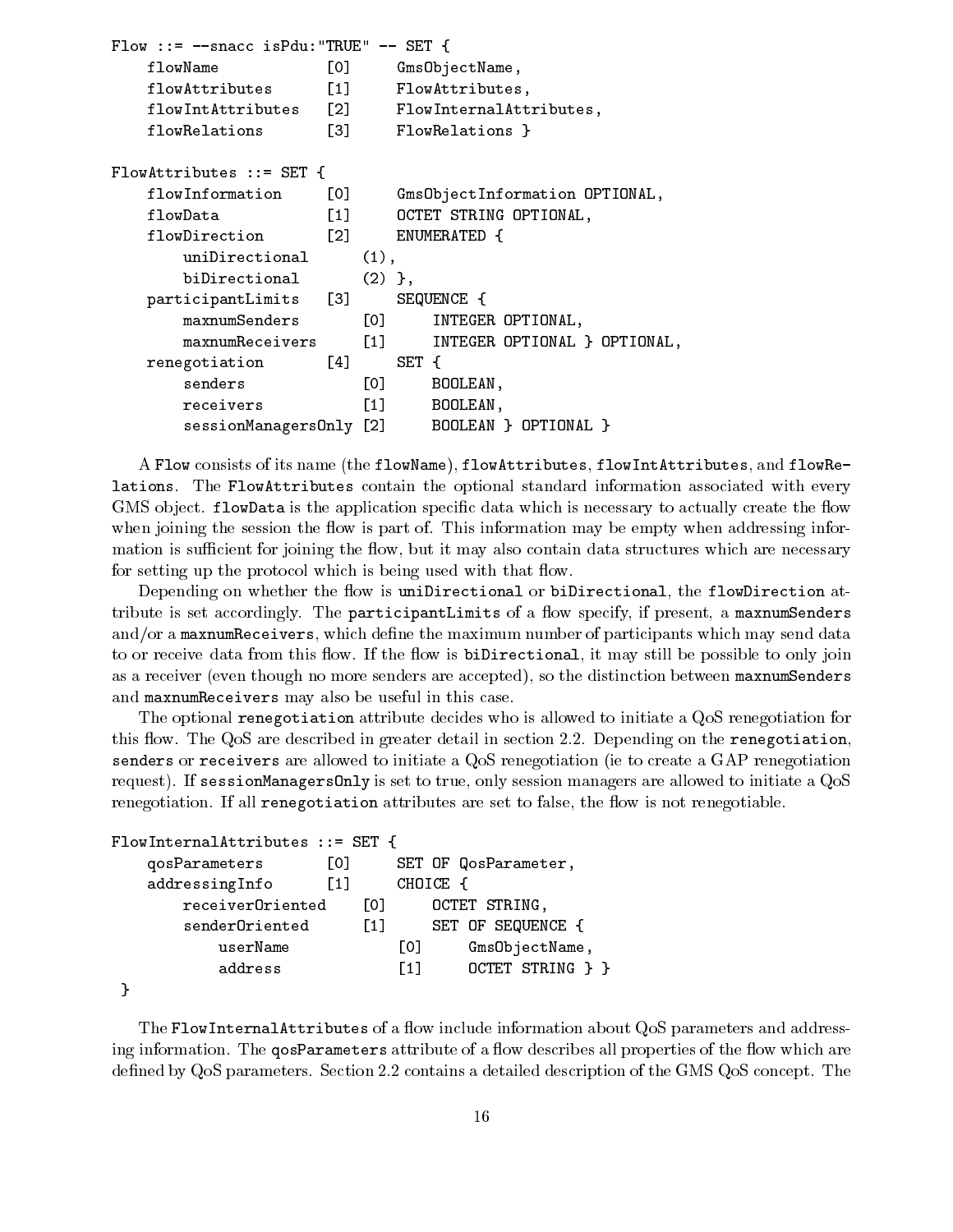addressing Info of a flow contains information which is necessary for joining the flow. If the flow is based on receiver0riented addressing, then one address (the flow address, sometimes called group address) is sufficient for joining the flow. If the flow is senderOriented addressed, each newcomer must get the complete set of addresses of flow receivers. Therefore, in this case the addressingInfo is a set of addresses which may be used for addressing all receivers of the flow. Each member of this set consists of the receiver's name (the userName) and the address the receiver is using. This set is automatically updated when receivers join or leave the flow.

| FlowRelations $::=$ SET { |                   |                                   |
|---------------------------|-------------------|-----------------------------------|
| session                   | [0]               | GmsRelationName,                  |
| senders                   | $\lceil 1 \rceil$ | GmsRelationName,                  |
| receivers                 | [2]               | GmsRelationName,                  |
| dependencies              | Г31               | SET OF GmsRelationName OPTIONAL,  |
| synchronized              | F41               | SET OF GmsRelationName OPTIONAL } |

The FlowRelations define the relations which may be established between a flow object and other objects. The session relation describes which session this flow is a part of. senders and receivers are relations which are used to register the users which are senders and/or receivers of the flow. The dependencies of a Flow are directed relations which specify whether this flow depends on another flow or whether another flow depends on this flow. The concept of flow dependencies is described in greater detail in section 2.4.2. synchronized flows may be achieved by establishing this relation. The concept of synchronized flows is described in greater detail in section 2.4.10.

#### 2.3.5 Session

A Session ob ject is the main abstraction of the GMS for communications between users. Each Session consists of one or more flows, which are the abstractions for the actual data exchange connections. However, a Session is one manageable unit which is used for authentication, authorization, admission control, and management. It is only possible to participate in communications by using sessions, flows are always joined and left by joining and leaving sessions. Therefore, the concept of sessions and flows is the central concept of communication inside the GMS.

```
Session ::= --snacc isPdu:"TRUE" -- SET {
   sessionName [0] GmsObjectName,
   sessionAttributes [1] SessionAttributes,
   sessionInAttributes [2] SessionInternalAttributes,
   sessionRelations [3] SessionRelations }
SessionAttributes ::= SET {
   sessionInformation [0] GmsObjectInformation OPTIONAL,
   sessionAppInfo [1] SET {
      application [0] Application,
      appSpecificInfo [1] OCTET STRING } OPTIONAL,
   sessionDuration [2] SEQUENCE {
      start [0] UTCTime OPTIONAL,
      end [1] UTCTime OPTIONAL } OPTIONAL,
   blockingJoinLeave [3] BOOLEAN,
   anonymousSession [4] BOOLEAN,
   authRequirements [5] AuthRequirements,
   sessionAccessPolicy [6] SET {
```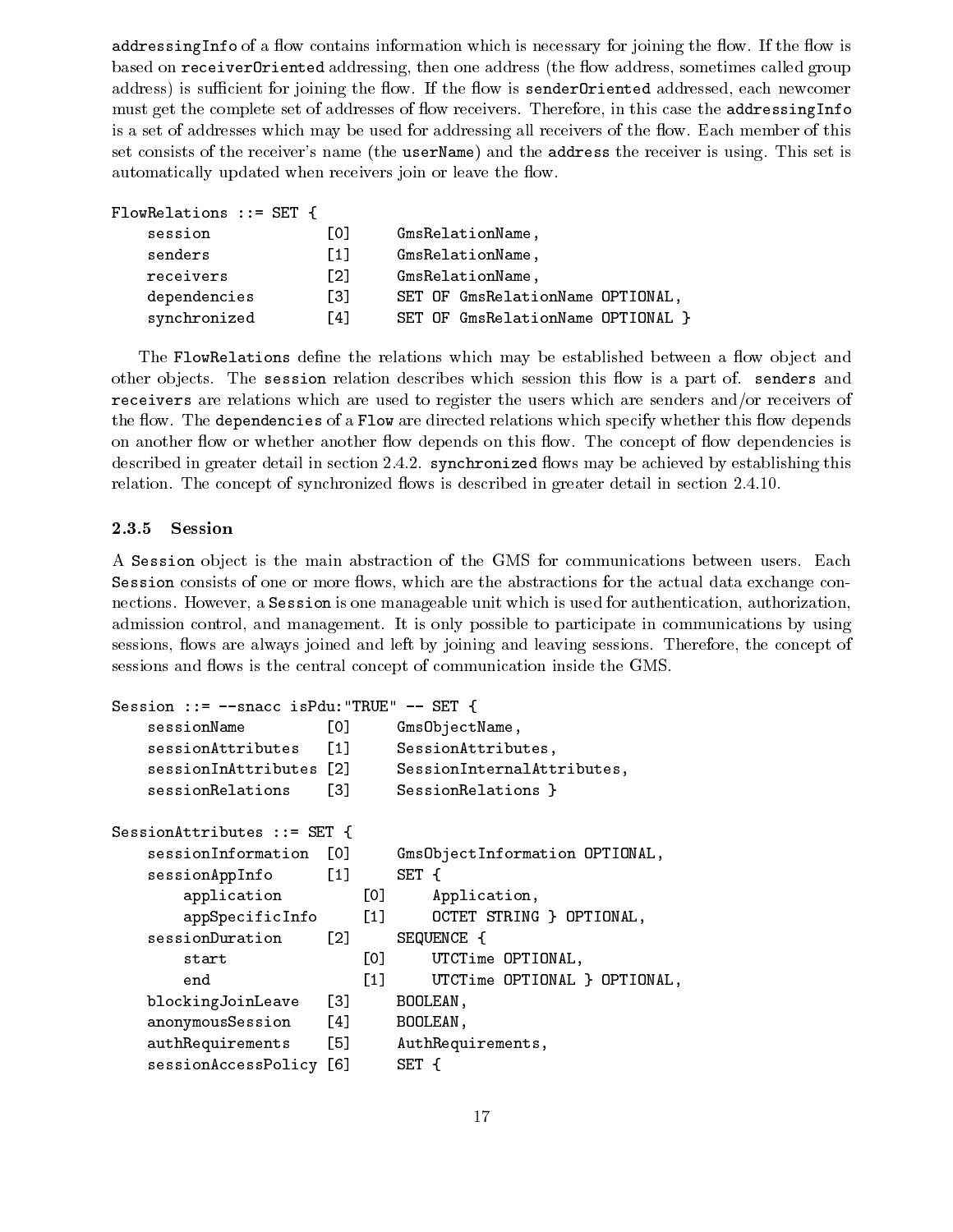```
owner
                     [0] AccessRight,
      managers [1] AccessRight,
      participants [2] AccessRight,
      world [3] AccessRight },
   sessionJoinPolicy [7] CHOICE {
      open [0] NULL,
     group [1] NULL,
     managed [2] CHOICE {
         relativeQuorum [0] INTEGER (1..100),
         absoluteQuorum [1] INTEGER } },
   sessionNotifiPolicy [8] SET {
      joinSession [0] SessionNotification,
      leaveSession [1] SessionNotification } }
SessionNotification ::= ENUMERATED {
  none
                  (1),managers (2),
   participants (3),
   managersAndParticip (4) }
```
A Session object consists of its sessionName, sessionAttributes, internal sessionInAttributes, and sessionRelations. sessionInformation is the optional standard information associated with every GMS object. The sessionAppInfo is application specific information which is also optional. Each member of the set of sessionAppInfo consists of an application identification and appSpecificInfo, which may be any information that an application needs to associate with this session.

An optional sessionDuration can be given to specify the session's lifetime. It is possible to specify the start and/or the end of the session. Using this information it is possible to define sessions although they are not yet active.

The blockingJoinLeave attribute decides whether join and leave operations for this session are blocking. Blocking join and leave operations cause a serialization of join and leave requests. This makes it possible to ensure that participant limits of flows are never exceeded. Consequently, a session which contains flows with participant limits should set the blockingJoinLeave attribute to true. If no such flow is present in a session, this setting might slow down the join and leave operation unnecessarily.

An anonymousSession is a session where the identity of the senders and receivers should not be given to users. Because the identity must be known to GUAs (in order to make it possible to set up connections), it is not possible to keep the information about senders and receivers inside the GSAs only. However, the communication frameworks containing the GUAs should not give any information about session participants to users if the session is an anonymousSession.

The authRequirements of a session (defined and described in section 2.1) decide which authentication level a user must have before he is allowed to perform any of the actions the session-AccessPolicy defines. The sessionJoinPolicy describes how join requests are handled. If the sessionJoinPolicy is open, then everybody may join the session. If the sessionJoinPolicy is group, then only members of the group the session is associated with are allowed to join the session (a description of the association of sessions and groups is given in section 2.4.1). If the session-JoinPolicy is set to managed, then a mechanism identical to the one described for managed groups (section 2.3.2) is used.

The sessionNotifiPolicy decides whether session managers and/or participants should be notified of new members and/or members leaving the session. It is possible to enable these notifications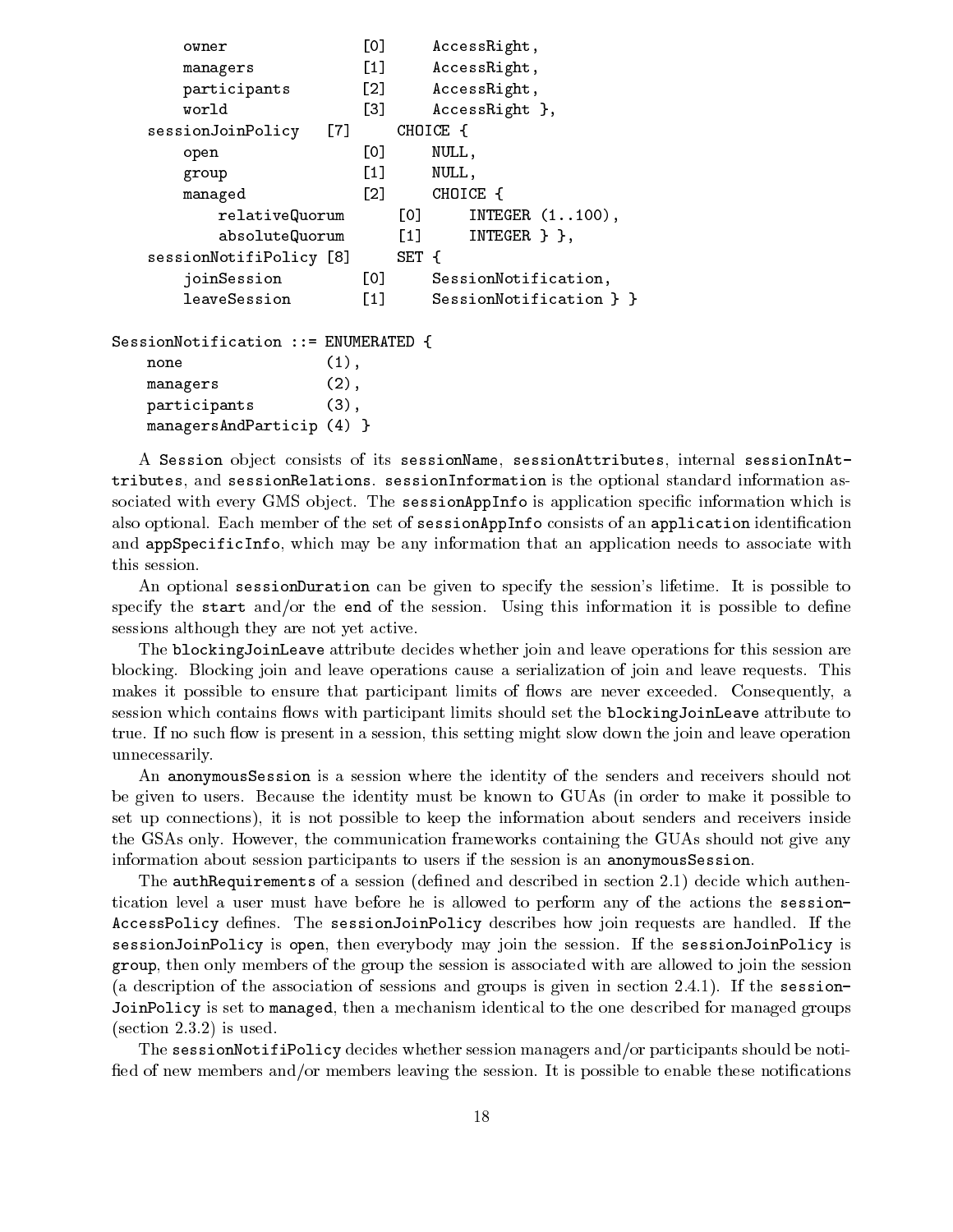for join and leave operations separately. It can be chosen whether managers, participants, or managers and participants (managersAndParticip) should be notied.

| SessionInternalAttributes ::= SET { |                   |                      |  |
|-------------------------------------|-------------------|----------------------|--|
| joinLeaveRequests                   | ा०ा               | SEQUENCE OF SET {    |  |
| userName                            | L0J               | GmsObjectName,       |  |
| pendingRequest                      | $\lceil 1 \rceil$ | ENUMERATED {         |  |
| join                                |                   | $(1)$ ,              |  |
| leave                               |                   | $(2)$ } } OPTIONAL } |  |

A session's SessionInternalAttributes contain the pending joinLeaveRequests of a session. These requests consist of a userName and an identification of the pendingRequest, which can be a join or a leave request. This attribute is used when the blockingJoinLeave attribute is set to true and thus join and leave requests are serialized.

```
SessionRelations ::= SET {
```

| owners       | L0J               | GmsRelationName,           |
|--------------|-------------------|----------------------------|
| managers     | F11               | GmsRelationName OPTIONAL,  |
| participants | $\lceil 2 \rceil$ | GmsRelationName OPTIONAL,  |
| flows        | Г31               | GmsRelationName OPTIONAL,  |
| group        | ٢4٦               | GmsRelationName OPTIONAL } |

The SessionRelations define which relations may be established between a session object and other GMS objects. The owner of a session (the owner relation is described in detail in section 2.4.5) has special rights which are defined in the owners part of the sessionAccessPolicy. The managers of a group also have special access rights as well as maybe a different notification policy set in the sessionNotifiPolicy than normal participants. A sessions participants are the users actively taking part in the communication going on inside the session using its flows. The flows itself may have relations established among themselves, which is described in section 2.3.4. Finally, a session's group describes the group to which the session is associated. This is especially important and a mandatory relation if the sessionJoinPolicy is set to group.

### 2.3.6 Certificate

A Certificate object is used to store a certificate which may be used to prove the authenticity of another object. This may be used to store information about objects which need to be authentic in order to be able to guarantee some level of security. An example for such an application of the Certificate object is the certification of software components which will be used for exchanging security sensitive data. Only if it possible to check whether the software being used is authentic secure data exchange can be guaranteed.

```
Certificate ::= --snacc isPdu:"TRUE" -- SET {
   certificateName [0] GmsObjectName,
   certificAttributes [1] CertificateAttributes,
   certificRelations
                      \lceil 2 \rceilCertificateRelations }
    certificateRelations 2 CertificateRelations 2 CertificateRelations 2CertificateAttributes ::= SET {
   certificInformation [0] GmsObjectInformation OPTIONAL,
   certificateType [1] CertificateType,
   nameType [2] NameType,
   validity [3] SEQUENCE {
```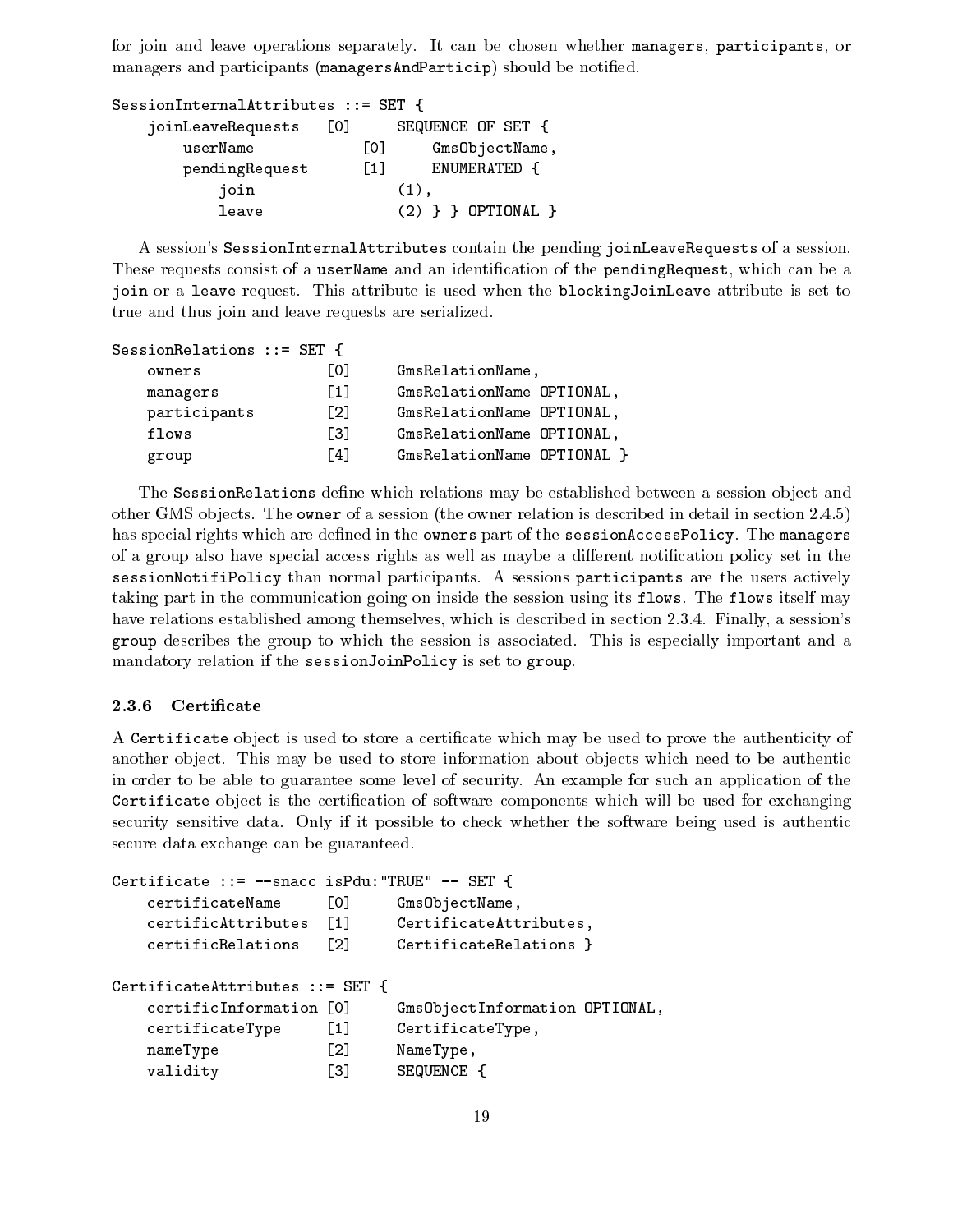| notbefore  |     | LOJ               | UTCTime,       |
|------------|-----|-------------------|----------------|
| notafter   |     | $\lceil 1 \rceil$ | UTCTime $\}$ , |
| name       | F41 |                   | IA5String,     |
| data       | [5] |                   | BIT STRING.    |
| signatures | Г61 |                   | BIT STRING }   |

A Certificate consists of the certificateName, certificAttributes, and certificRelations. The CertificateAttributes contain the optional standard information associated with every GMS object (certificInformation). The certificateType and the nameType contain information about the certificate which is described in section 2.1. The validity of a certificate is given as a sequence of times, the first indicating the earliest validity (notbefore), the second specifying the end of the validity period (notafter).

The certificate's name is a string according to the certificate's nameType. The data and signatures is information necessary for the actual certification process and both of them are given as a bit string.

CertificateRelations ::= SET { owners [0] GmsRelationName }

**END** 

The only relation a certificate may have is the **owners** of the certificate. Only the owner of a certicate is allowed to modify it or to remove it from the GMS.

#### $2.4$ Relations

Relations are defined as possible relationships between two or more GMS objects. The relations described in this sections are all used within some of the GmsObjectRelations described in section 2.3. For every relation it will be described objects of which object types may be used with it. With the two exceptions of the dependency and the synchronization relation (which are described in section 2.4.2i and 2.4.10), all relations are defined as a set containing a relation name, a reference to one object, and a set of references to other objects, which are all related to the object referred to in the second attribute of the relation.

```
GMS-RELATIONS DEFINITIONS ::= BEGIN
```

```
IMPORTS
    GmsObjectName, GmsRelationName
    FROM GMS-COMMON;
```

```
GmsRelation ::= CHOICE {
       association [0] Association,
       dependency [1] Dependency,
       manager [2] Manager,
       member
                                                          \sqrt{31}Member.
       member [3] Member, and the contract of the contract of the contract of the contract of the contract of the contract of the contract of the contract of the contract of the contract of the contract of the contract of the con
       owner
                                                          \lceil 4 \rceilowner [4] Owner, and the contract of the contract of the contract of the contract of the contract of the contract of the contract of the contract of the contract of the contract of the contract of the contract of the contr
                                                          F51part is a set of the contract of the contract of the contract of the contract of the contract of the contract o
       participation [6] Participation,
       receiver and a receiver and a receiver of the centre of the centre of the centre of the centre of the centre o
       sender
       sender (8) Sender (8) Sender (8) Sender (8) Sender (8) Sender (8) Sender (8) Sender (8) Sender (8) Sender (8) 
       synchronization [9] Synchronization }
```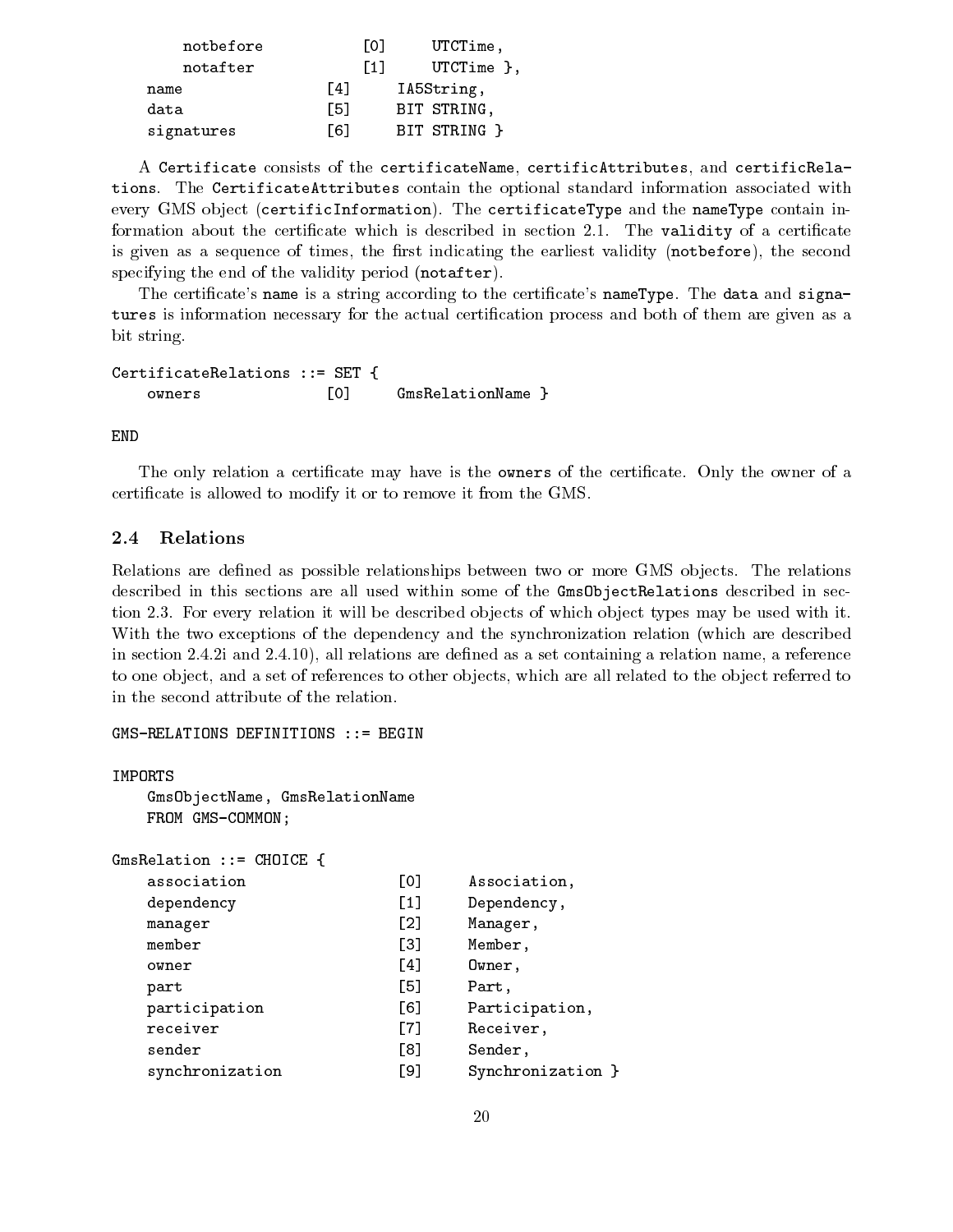The GmsRelation type is defined to make a simple reference to GMS relations possible by just using this type. It also lists all relation types available, which are described in detail in the following sections.

#### 2.4.1 Association

An Association relation describes the relation between a group and a session. A session may be associated to a group. This relation is a 1:n relation, since a number of sessions can be associated to one group, but each session can be associated with at most one group. As long as sessions are associated to a group, it is not possible to delete this group using the GAP delete service.

| Association ::= $-\text{space}$ is Pdu: "TRUE" $-\text{SET}$ { |                   |                        |
|----------------------------------------------------------------|-------------------|------------------------|
| associationName                                                | LOJ.              | GmsRelationName,       |
| group                                                          | $\lceil 1 \rceil$ | GmsObjectName,         |
| session                                                        | $\lceil 2 \rceil$ | SET OF GmsObjectName } |

The usage of an Association is to express the relationship between a group and a session. This may be used just for informal purposes. However, if the session's sessionJoinPolicy is set to group (which is described in detail in section 2.3.5), the handling of join requests for that session is based on the session's associated group and the fact whether the join requester is a member of that group. Only if he is, the join will be accepted.

#### 2.4.2 Dependency

The Dependency is a relation which is established between a number of flows. It is used to express the fact that a flow depends on another flow, ie a flow can only be interpreted correctly (according to the creator of the session with the dependent flows), if the flow it depends on is also present. The most popular example for this is MPEG-2 coding as standardized by ISO [9], which uses data partitioning for video streams (sending low quality video images on one flow and an an additional flow which contains more information to get a video with higher quality) and multi-channel audio (which may be used for stereophonic audio signals).

| Dependency ::= $--$ snacc isPdu: "TRUE" $--$ SET { |     |                             |
|----------------------------------------------------|-----|-----------------------------|
| dependencyName                                     | 101 | GmsRelationName.            |
| flows                                              |     | SEQUENCE OF GmsObjectName } |

Each Dependency is a sequence of references to flows, which has to be interpreted as a directed dependency graph from the first flow to the last flow, ie the first flow depends on all subsequent flows referred to in the relation. As a consequence, only the last flow of a Dependency can be interpreted independently from all other flows.

It is also possible that a flow occurs in several Dependency relations, which is reflected by the fact that the dependencies attribute in the flow's FlowRelations (which is described in section 2.3.4) is defined to be a SET OF GmsRelationName. For example, the usage of multiple dependencies is required if it is necessary that a video stream depends on a multi-channel coded audio stream. In this setup, the first Dependency is defined between the audio channels, while the second Dependency establishes a relationship between the video and the audio.

#### 2.4.3 Manager

The Manager relation establishes a relationship between a GMS object and one or more users. Groups and sessions are the only GMS objects which may have managers. The manager status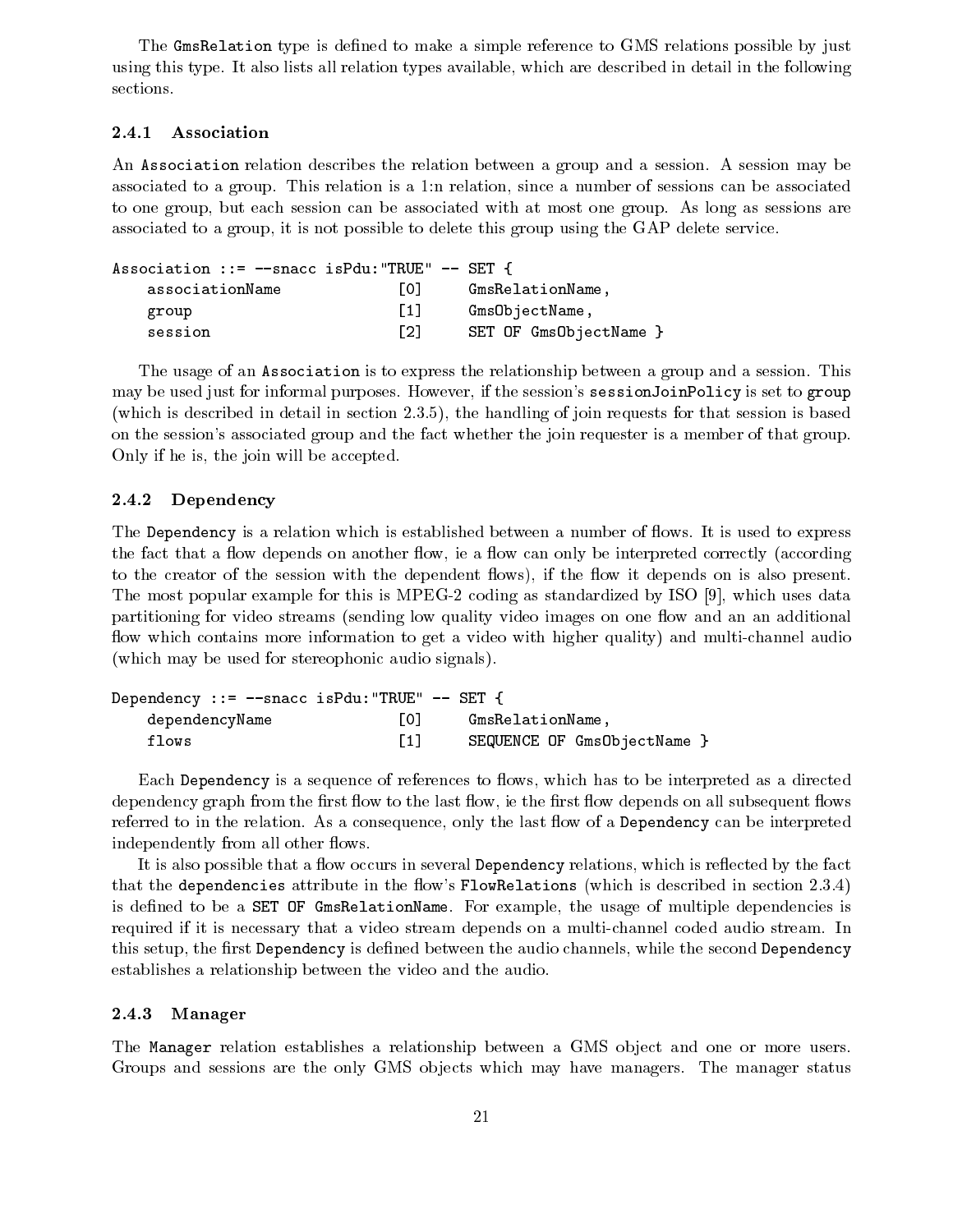gives special access rights, which are dened in the groupAccessPolicy and sessionAccessPolicy, respectively. Managers also have special responsibilities for granting or refusing join requests to groups or sessions, if the groupJoinPolicy or sessionJoinPolicy is set accordingly. A last special thing about managers is their special status with respect to notications, which are dened in the groupNotificaPolicy and the sessionNotifiPolicy. Details for these procedures and mechanisms are given in section 2.3.2 for groups and section 2.3.5 for sessions.

| Manager ::= $--$ snacc isPdu: "TRUE" $--$ SET { |                   |                      |
|-------------------------------------------------|-------------------|----------------------|
| managerName                                     | L01               | GmsRelationName,     |
| managedObject                                   | $\lceil 1 \rceil$ | GmsObjectName,       |
| users                                           | F21               | SET OF GmsObjectName |

Because groups or sessions may have several managers (which may be added or deleted using the GAP modify service), the users part of the Manager relation is defined to be a SET OF GmsObjectName. Each group or session object only has one set of managers related to it, which is why the managers attribute in the GroupRelations and SessionRelations is defined as a  $Gm$ sRelationName. On the other hand, a user may be manager of several objects, which is why the specification of the user object type (which is given in section  $2.3.1$ ) defines the manages attribute of the UserRelations to be a SET OF GmsRelationName.

### 2.4.4 Member

The Member relation is used to express the membership of users within groups. Consequently it is modied whenever a join or leave request for a group has been successful. Because groups may have more than one member, the relation is a 1:n relation. If a group is defined to be a staticGroup (described in section 2.3.2), the Member relation will not change, because the members of the group may not be changed.

| Member ::= $-\text{space}$ is Pdu: "TRUE" $-\text{SET}$ { |                   |                      |
|-----------------------------------------------------------|-------------------|----------------------|
| memberName                                                | 10 I              | GmsRelationName.     |
| group                                                     | $\lceil 1 \rceil$ | GmsObjectName,       |
| members                                                   | $\lceil 2 \rceil$ | SET OF GmsObjectName |

Because users and groups may be members of a group (this depends on how the groupMembers attribute of the group is set), the members of a group may be references to ob jects of these two types. Each group only has one set of members, therefore the members attribute in the definition of the GroupRelations is only a GmsRelationName. However, because users and groups may be members of multiple groups, the member attribute of the UserRelations and GroupRelations, respectively, is defined to be a SET OF GmsRelationName.

### 2.4.5 Owner

The **Owner** relation is used to define owners for GMS objects. Groups, flow templates, sessions, and certicates have owners. Groups and sessions have a groupAccessPolicy or a sessionAccessPolicy which defines the AccessRight of the owners of these objects. Flow templates and certificates are by definition readable by everyone and may only be modified or deleted by their owners, so they have no explicit access rights defined.

| Owner ::= $-\text{space}$ is Pdu: "TRUE" $-\text{SET}$ { |                   |                      |
|----------------------------------------------------------|-------------------|----------------------|
| ownerName                                                | 101               | GmsRelationName.     |
| ownedObject                                              | $\lceil 1 \rceil$ | GmsObjectName,       |
| owners                                                   | $\lceil 2 \rceil$ | SET OF GmsObjectName |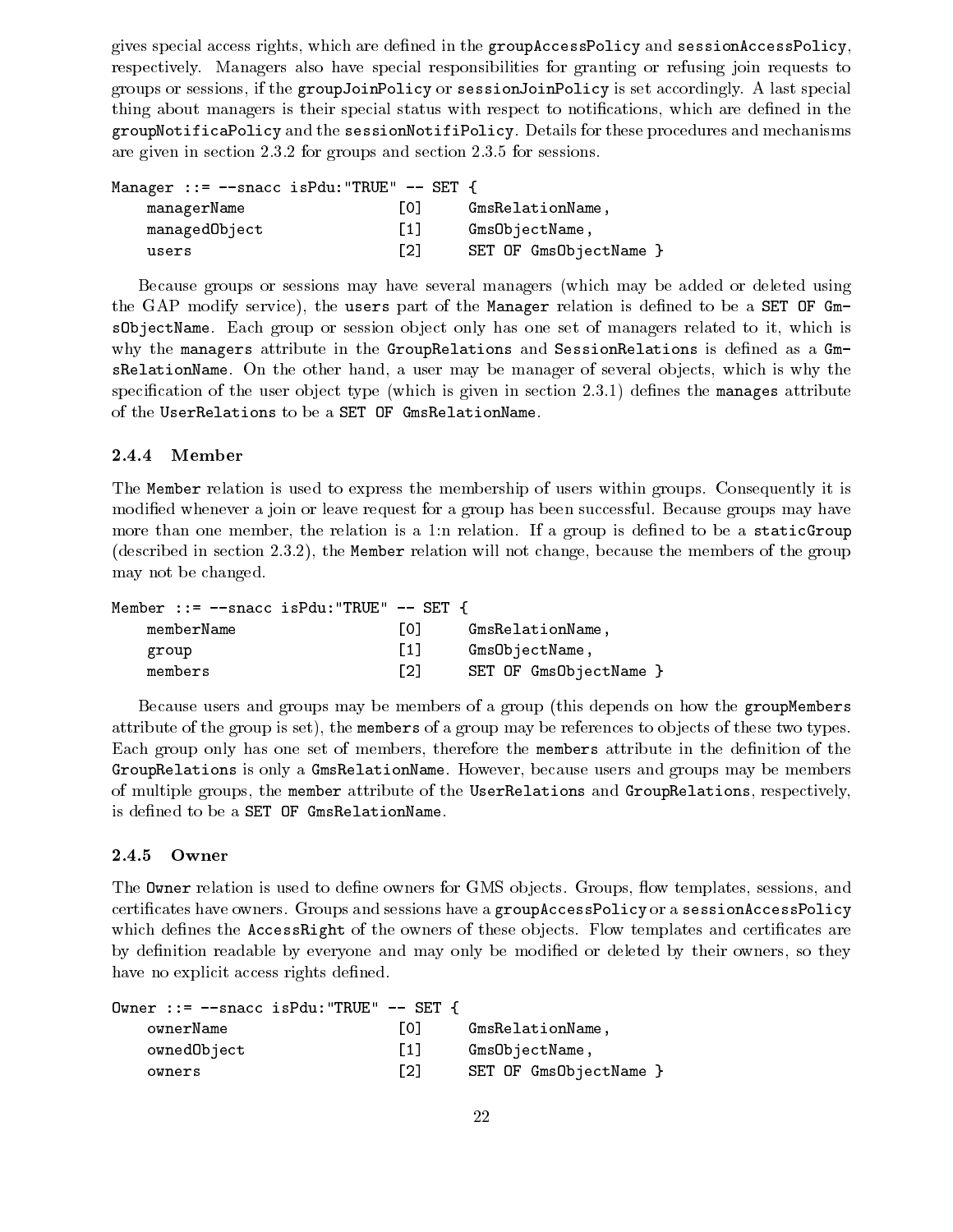Because each object which has owner may have multiple owners (which may be added or deleted using the GAP modify service), the owners attribute inside the Owner relation is defined to be a SET OF GmsObjectName. An owner always is a user. Because each ob ject may only have one set of owners, the owners attribute is a GmsRelationName. Because each user may be owner of several GMS objects, the owns attribute of the user's UserRelations is a defined to be a SET OF GmsRelationName.

#### 2.4.6 Part

The Part relation describes the relationship between a session and a number of flows. By definition (as described in sections  $2.3.4$  and  $2.3.5$ ), each flow belongs to a session. It is created when the session is created and deleted when the session is deleted. When the flow is created, the part relation is established and it is not changed until the session and the flows which are part of it is deleted (using the GAP delete service).

| Part ::= $-\text{space}$ is Pdu: "TRUE" $-\text{SET}$ { |                                           |  |
|---------------------------------------------------------|-------------------------------------------|--|
| partName                                                | 10 L<br>GmsRelationName,                  |  |
| session                                                 | $\lceil 1 \rceil$<br>GmsObjectName,       |  |
| flows                                                   | $\lceil 2 \rceil$<br>SET OF GmsObjectName |  |

Each session can have several flows to be part of the session, so the flows attribute of the Part relation is defined to be a **SET OF GmsObjectName**. Each session only has one set of flows which are part of it, so the flows attribute of the session's SessionRelations (as described in section 2.3.5) is a GmsRelationName. And because every flow is part of exactly one session, the session attribute of the flow's FlowRelations (as described in section 2.3.4) also is a GmsRelationName.

#### 2.4.7 Participation

The Participation relation is used to establish the relationship between a session and the users who successfully joined the session. Consequently it is modified whenever a join or leave request for a session has been successful. The participation in a session has several effects, which are described in section 2.3.5. For example, the participants of a session receive notifications about certain events, depending on the session's sessionNotifiPolicy (this attribute may be set to deliver join and/or leave notifications to session participants).

| Participation ::= $--$ snacc isPdu:"TRUE" $--$ SET { |                   |                      |
|------------------------------------------------------|-------------------|----------------------|
| participationName                                    | L0J               | GmsRelationName.     |
| session                                              | $\lceil 1 \rceil$ | GmsObjectName,       |
| users                                                | $\lceil 2 \rceil$ | SET OF GmsObjectName |

Each session has one set of participants, which is why the users attribute of the Participation relation is defined to be a SET OF Gms0bjectName. Because there is only one such set for every session, the participants attribute in the session's SessionRelations is defined to be a GmsRelationName. However, because every user may be participant of several sessions, the participant attribute of the user's UserRelations is dened to be a SET OF GmsRelationName.

#### 2.4.8 Receiver

The Receiver relation is used to specify the relationship between a flow and all receiving users for that flow. When joining a session, a user also has to specify which flows he wants to join using which role. The Receiver relation is especially important for dealing with renegotiations, because all receivers of a flow must get a renegotiation notification when a QoS renegotiation for this flow is initiated using the GAP renegotiate service.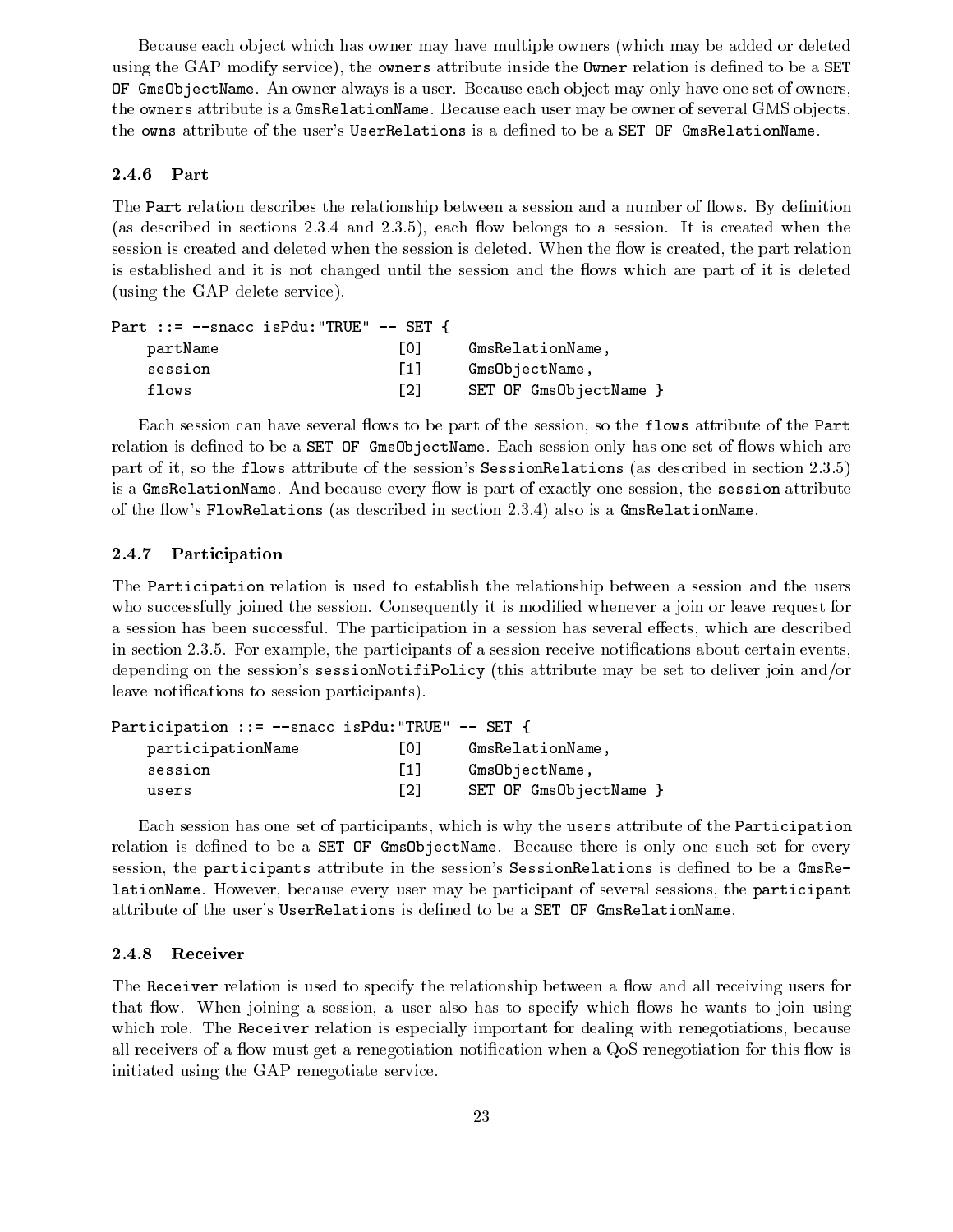```
Receiver ::= -snacc isPdu: "TRUE" -- SET {
   receiverName [0] GmsRelationName,
   flow \begin{bmatrix} 1 \end{bmatrix} Gms0bjectName,
   users [2] SET OF GmsObjectName }
```
Because each flow may have a number of receivers, the users attribute of the Receiver relation is defined to be a SET OF GmsObjectName. However, because each flow only has one receiver set, the receivers attribute of the flow's FlowRelations (described in section 2.3.4) is defined to be a GmsRelationName. On the other hand, a user may be receiver for more than one flow, therefore the receives attribute of the user's UserRelations (described in section 2.3.1) is defined as a SET OF GmsRelationName.

#### 2.4.9 Sender

The Sender relation is used to specify the relationship between a flow and all sending users for that flow. When joining a session, a user also has to specify which flows he wants to join using which role. The Sender relation is especially important for dealing with renegotiations, because all senders of a flow must get a renegotiation notification when a QoS renegotiation for this flow is initiated using the GAP renegotiate service.

| Sender ::= $-\text{space}$ is Pdu: "TRUE" $-\text{SET}$ { |                   |                        |
|-----------------------------------------------------------|-------------------|------------------------|
| senderName                                                | 10 L              | GmsRelationName,       |
| flow                                                      | $\lceil 1 \rceil$ | GmsObjectName,         |
| users                                                     | $\lceil 2 \rceil$ | SET OF GmsObjectName } |

Because each flow may have a number of senders, the users attribute of the Sender relation is defined to be a **SET OF GmsObjectName**. However, because each flow only has one sender set, the senders attribute of the flow's FlowRelations (described in section 2.3.4) is defined to be a GmsRelationName. On the other hand, a user may be sender for more than one flow, therefore the sends attribute of the user's UserRelations (described in section  $(2.3.1)$ ) is defined as a SET OF GmsRelationName.

#### 2.4.10 Synchronization

The Synchronization relation is established between a number of flows. It is used to express the fact that this set of flows is to be synchronized. The actual implementation of the flows' synchronization is application specific and can not be defined inside the GMS. The most popular example for flows to be synchronized is the separate transmission of audio and video data using two flows, which must then be synchronized at the receiver side to achieve lip synchronization. Another example for synchronization would be the synchronization of two audio channels for playback of a stereophonic signal. More examples for possible synchronization scenarios can be found in a book by Steinmetz and Nahrstedt [19].

| Synchronization ::= $--$ snacc isPdu: "TRUE" $--$ SET { |                   |                        |
|---------------------------------------------------------|-------------------|------------------------|
| synchronizationName                                     | TO T              | GmsRelationName.       |
| flows                                                   | $\lceil 1 \rceil$ | SET OF GmsObjectName } |

END

Each Synchronization is a set of references to flows, which is interpreted as the set of flows which have to be synchronized. Because flows may only be joined by joining sessions, all flows of the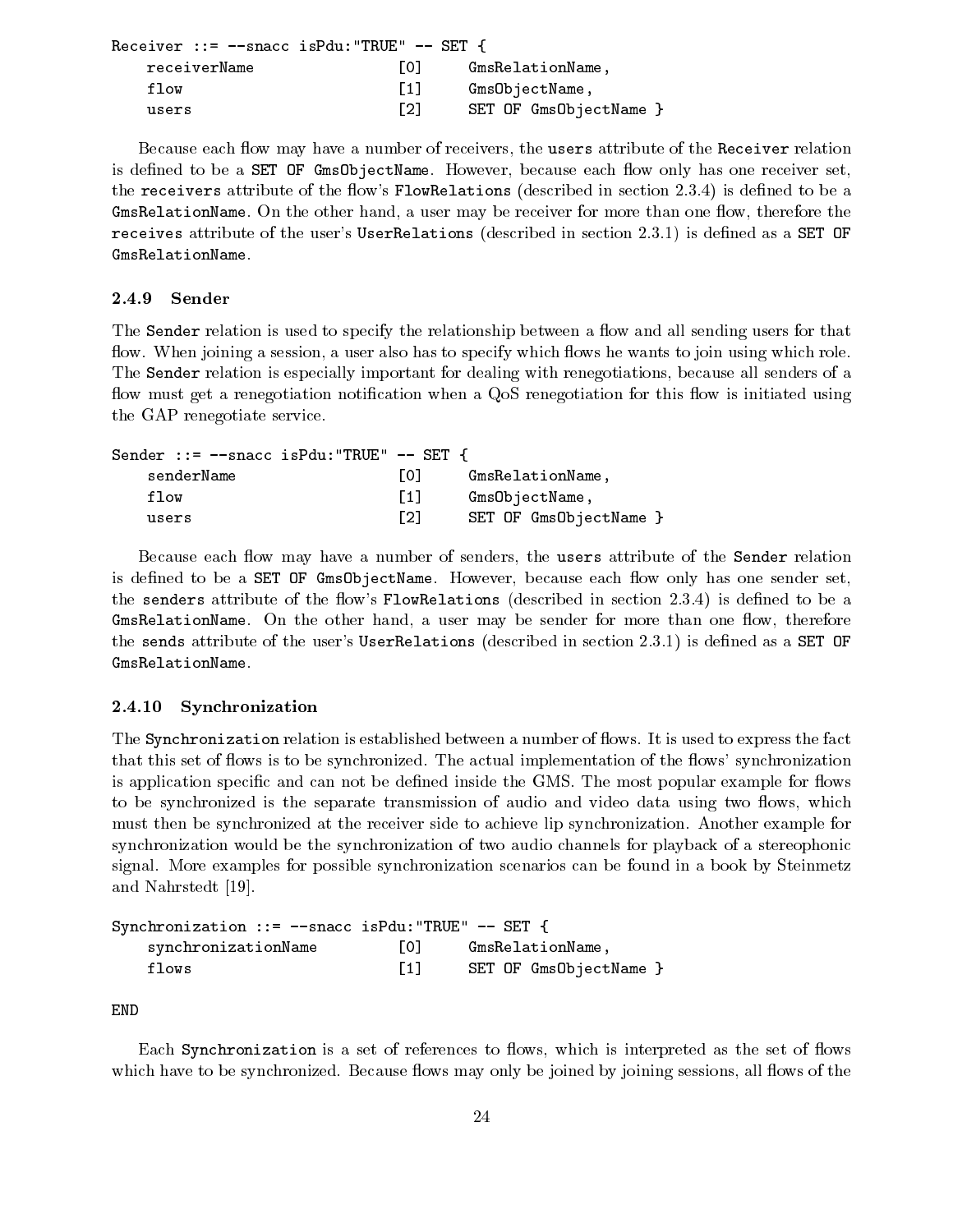set of a Synchronization relation must be parts of one session. Because a flow may be synchronized with multiple sets of other flows, the synchronized attribute in a flow's FlowRelations is defined as a SET OF GmsRelationName.

# <sup>3</sup> GSP Procedures

GSP is specified in two parts, one defining the behavior of the communicating entities, the other defining the data being exchanged. The behavior is defined in this section using textual descriptions. state diagrams, and time sequence diagrams. The exchanged data is defined in ASN.1 PDUs, which are listed and explained in section 4. Both sections together form a complete description of GSP. The semantics of each operation is described in the corresponding subsection of section 4.

The rest of this section describes several procedural aspects of GSP. The grouping of GSAs in domains and their organization are described in section 3.1. Section 3.2 contains a descriptions of the underlying protocols and their properties and usage for the transmission of PDUs. In section 3.4, it is described how GSAs are inserted to and deleted from domains. Section 3.3 describes the dissemination of domain information inside domains which is used to keep track of status changes of GSAs in all GSAs of a domain. The concept of tokens is the sub ject of section 3.5, which also discusses the various types and usages of GSP tokens. Section 3.6 finally describes the processing of GAP initiated operations in GSP.

### 3.1 Domains

GSAs are grouped into domains, each consisting of a number of GSAs. Domains are organized hierarchically, ie normally every domain has one superdomain and a number of subdomains. However, there is no such thing as a root domain but a set of top-level domains. An example for such a structure is depicted in figure 2.



Figure 2: GMS domain hierarchy

In this figure, domains connected by solid lines know each others address (through GSA configurations, which normally take place when a GSA is started), whereas all other domains do not know each other. This way, the knowledge about the complete domain hierarchy is distributed (ie there is no GSA which initially knows all GMS domains), and new domains can be added or removed locally without having to inform all GSAs. The GSP part which enables GSAs to learn about domains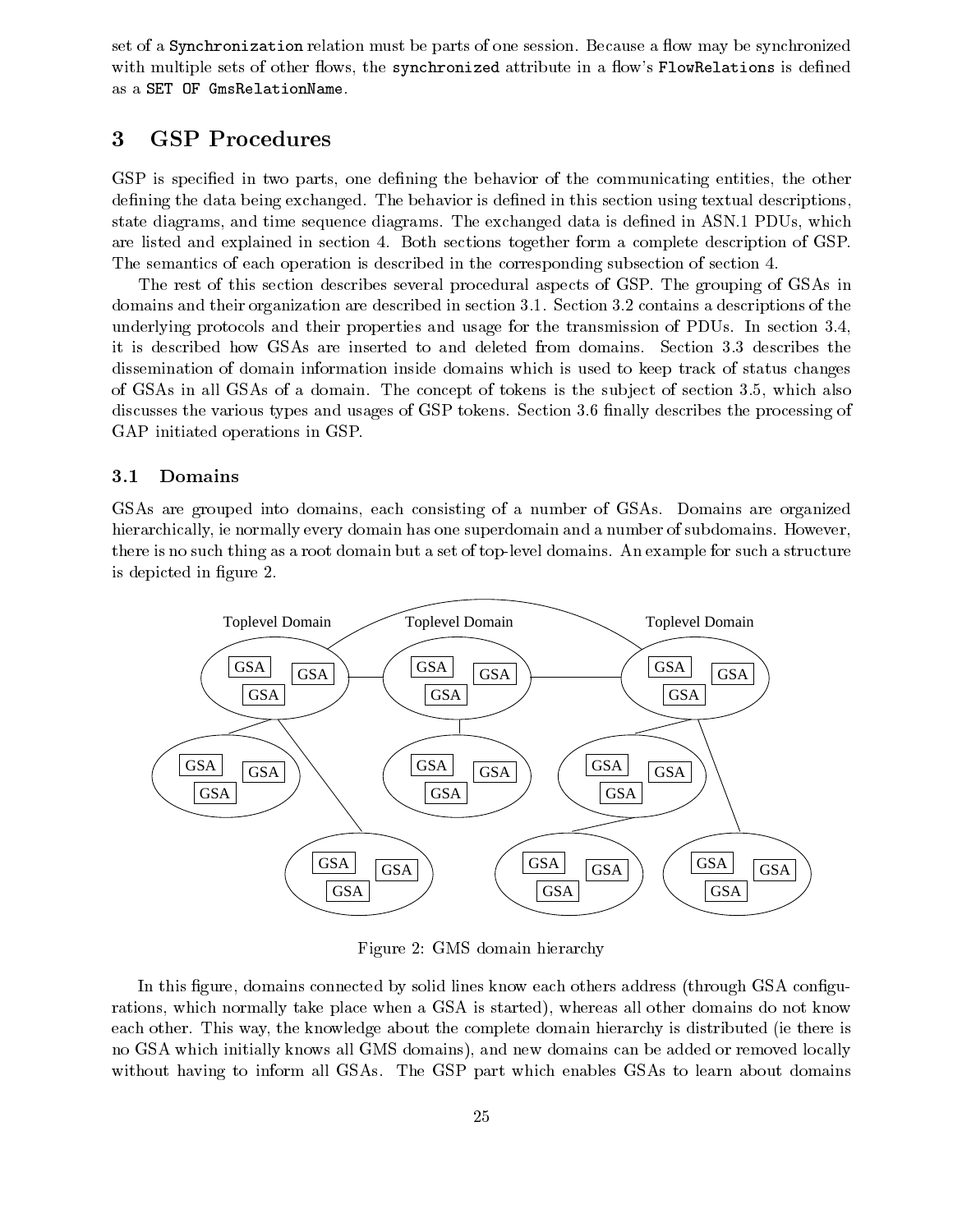which are not immediate neighbors is described in section 3.6.1. However, it depends on a GSAs implementation whether a domain's address is evaluated every time something has to be sent to the domain or whether these addresses are cached and reused.

#### 3.2 Underlying protocols

GSP uses two different transport infrastructures for transmitting data. The first infrastructure is a reliable, FIFO ordered (according to the definitions given by Hadzilacos and Toueg  $[8]$ ) multipointto-multipoint transport infrastructure. Currently, the multicast protocol described by Bauer et al. [1] and implemented by Nigg [15] is being used. The second infrastructure GSP uses is a reliable, connection-oriented point-to-point transport infrastructure. Currently, TCP/IP (described for example by Stevens [20]) is being used.

The multicast infrastructure is used in all cases where it is necessary to distribute a PDU to all GSAs of a domain. Consequently, each domain has its own multicast address. This address must be assigned when creating a new domain a configured into all GSAs of the new domain and all neighboring domains. Section 3.6.1 describes how the address of the target domain is evaluated, if a PDU needs to be sent to this domain. PDUs sent by multicast are JoinDomainRequest (described in section 4.1.1), DomainInfo (described in section 4.1.2), LeaveDomainRequest (described in section 4.1.3), DomainResolveRequest (described in section 4.1.4), InitToken and ClaimToken (described in section 4.2.1), IdentifyTHRequest (described in section 4.2.2), AddRel2ObjRequest (described in section 4.3.1), DelRelFromObjRequest (described in section 4.3.2), AddObj2RelRequest (described in section 4.3.3), DelObjFromRelRequest (described in section 4.3.4), BindApplication-Request (described in section  $4.4.2$ ), UnbindApplicationRequest (described in section  $4.4.3$ ), UnbindUserRequest (described in section 4.4.4), ObjectPresentRequest (described in section 4.4.5), QueryRequest and QueryAbandonRequest (described in section 4.4.6), ModifyRequest (described in section 4.4.7), JoinGroupRequest (described in section 4.4.8), JoinSessionRequest (described in section 4.4.9), LeaveSessionRequest (described in section 4.4.10), LeaveGroupRequest (described in section 4.4.11), DeleteRequest (described in section 4.4.12), and RenegotiateRequest (described in section 4.4.13).

The unicast infrastructure is used in all cases where the receiver of a PDU is already known. This is done to avoid unnecessary network traffic. Because we use the unicast connection only for sending a single PDU, a transactional variant of TCP such as T/TCP described by Braden [3, 4] would be preferable. However, at the moment we use standard TCP, thus including the overhead of the rather expensive TCP connection establishment and the problem with both ends going to the TIME-WAIT state after closing the connection. PDUs sent by unicast are JoinDomainResponse (described in section 4.1.1), DomainInfo (described in section 4.1.2), LeaveDomainResponse (described in section 4.1.3), DomainResolveResponse (described in section 4.1.4), IdentifyTHResponse (described in section 4.2.2), AddRel2ObjResponse (described in section 4.3.1), DelRelFromObjResponse (described in section 4.3.2), AddObj2RelResponse (described in section 4.3.3), DelObjFromRelResponse (described in section 4.3.4), BindUserIndication (described in section 4.4.1), BindApplicationResponse (described in section 4.4.2), UnbindApplicationResponse (described in section 4.4.3), UnbindUserResponse (described in section 4.4.4), CreateRequest and ObjectPresentResponse and CreateResponse (described in section 4.4.5), QueryResponse (described in section 4.4.6), ModifyResponse (described in section 4.4.7), JoinGroupResponse (described in section 4.4.8), JoinSessionResponse and AdmissionControlRequest and AdmissionControlResponse (described in section 4.4.9), LeaveSessionResponse (described in section 4.4.10), LeaveGroupResponse (described in section 4.4.11), DeleteResponse (described in section 4.4.12), RenegotiateResponse (described in section 4.4.13), ManagerRequest and ManagerResponse (described in section 4.4.14), NotificationRequest (described in section 4.4.15), InvitationRequest (described in section 4.4.16), and RenegotiationRequest (described in section 4.4.17).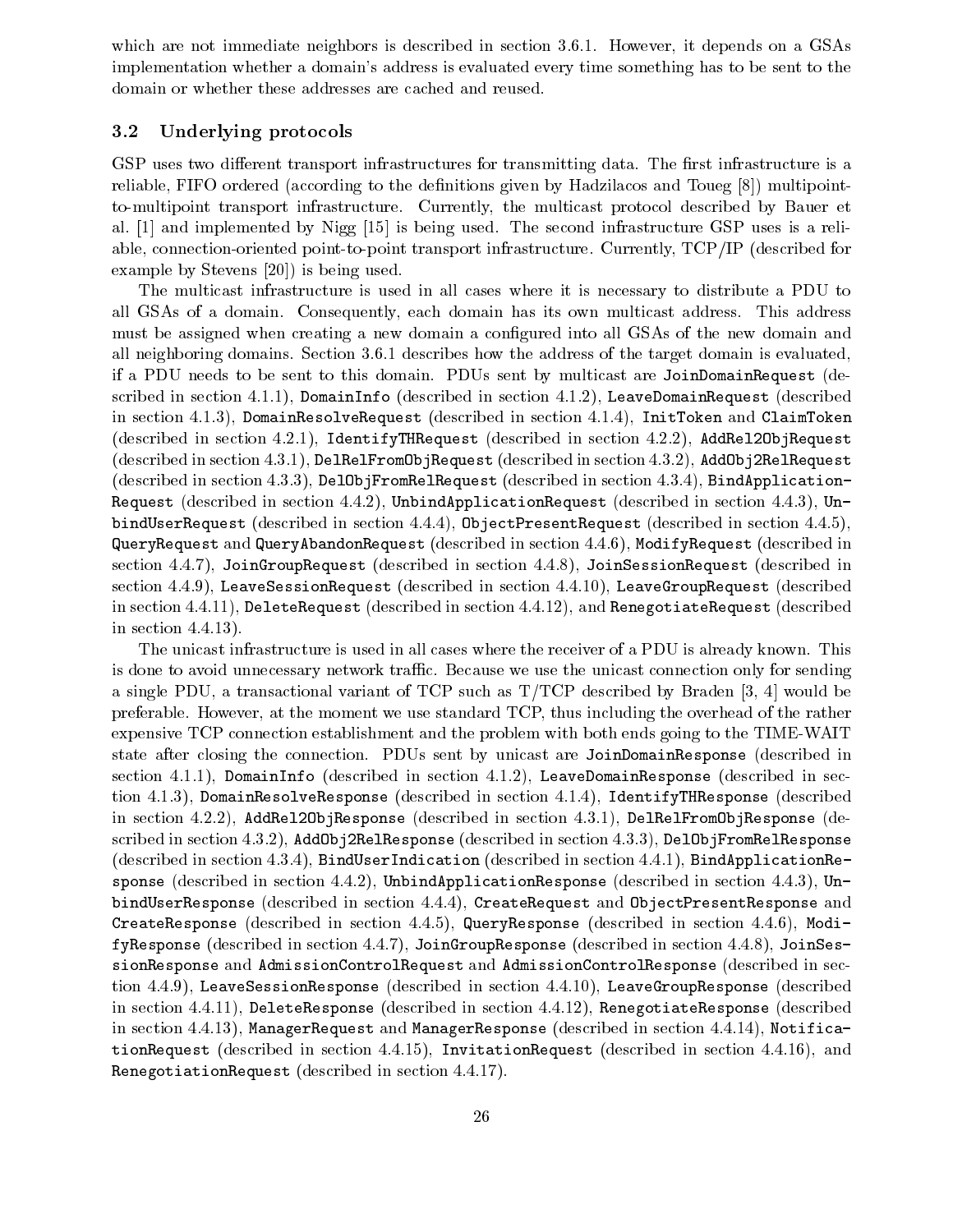#### 3.3 Domain information  $3.3$

Information about domain members is periodically exchanged between all GSAs of a domain. This information is simply sent to the domain's multicast address. The PDU used for this purpose is described in section 4.1.2. Basically, a table consisting of status information about GSAs is transmitted. This table is called a GSA table. Table 1 shows an example for such a table.

| unicast address   member   version |     |  |
|------------------------------------|-----|--|
| 129 132 66.9                       | ves |  |
| 129.132.66.6                       | no  |  |
| 192.35.149.197                     | ves |  |

Table 1: GSA table (example)

The first column contains the unicast address of a GSA, in the example this is an IP address. The second column contains the member information, which species whether the GSA currently is a member of the domain or not (it can have the values "yes" and "no"). This status is changed if a join or leave domain request from this GSA is received (the exact procedure is described in section 3.4). The last column is a version count and helps GSAs to keep their GSA tables up to date.

If a GSA receives a domain information for its domain, it compares its own table with the table it received. If the received table contains newer entries than the own table (which can be detected using the version field) or lines for GSAs which are not in the own table, it is updated accordingly. This way it can be assured that the most actual information about a GSA is distributed inside a domain. The number of GSAs which are currently member of the domain can be obtained from counting the lines of the GSA table where the member field is set to "yes".

#### 3.4 GSA startup and shutdown

Domains are the major structuring mechanism of GSAs. For a number of operations (described in section 3.6) it is necessary for a GSA to know the number of GSAs in the domain. For a GSA it is therefore necessary, to keep track with all GSAs entering and leaving the domain. Another mechanism, described in section 3.3 permits the exchange of information between a domain's GSAs and therefore makes it easier for GSA to keep their information about the domain up to date. However, it is still necessary for GSA to conform to the rules dened in the current section when joining or leaving a domain.

If a GSA wants to join a domain, it first needs to be configured in a way that it knows the domain's multicast address and also the multicast addresses of all neighboring domains. As the first step, the GSA has to join the domain's multicast address. The result of this step is that all messages addressed to the domain now are also delivered to the new GSA. The second step is to send a join domain request to the domain (described in detail in section 4.1.1), which contains only a unique request identification. All GSAs receiving the join domain request will respond with a join domain response (also described in section 4.1.1). After the new GSA received the first join domain response, it has successfully joined the new domain. However, the domain information has to be received first before the new GSA knows about the domain's GSAs.

A GSA receiving a join domain request performs the following steps. If the GSA table already contains an entry for this GSA with the member field set to "yes", the receiving GSA does not change its GSA table and responds with a join domain response. If there is an entry with the member field set to "no", the member field is changed, the version number is incremented, and a join domain response is sent. If there is no entry, a new entry with the member field set to "yes" and a version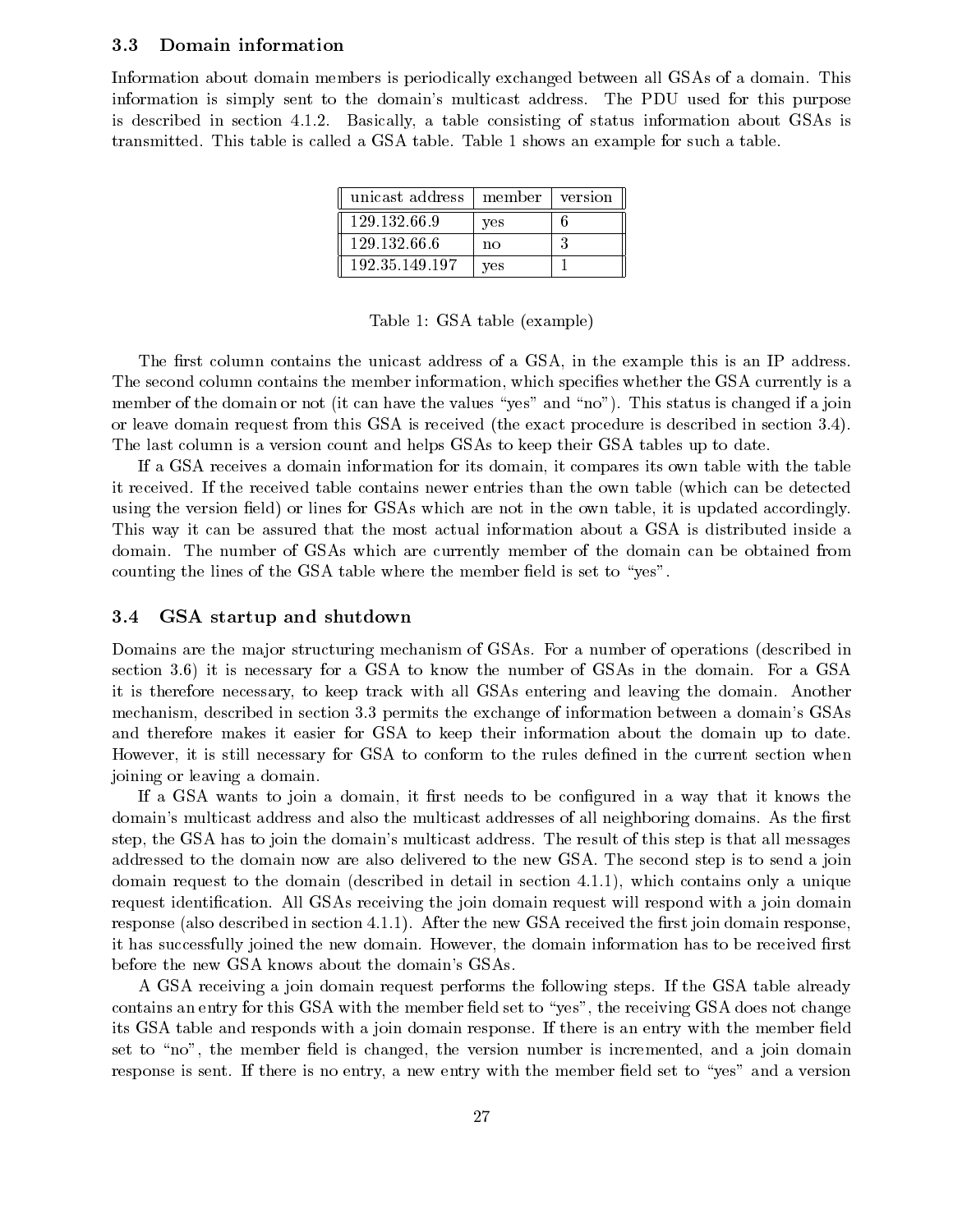number of 1 is generated a a join domain response is sent. In all three cases, a domain information is sent to the new GSA using a unicast connection directly after the join domain response has been sent.

If a GSA wants to leave a domain, it is first necessary to move all objects and relations from this GSA to other GSAs of the domain. Otherwise it would be possible that duplicates are created while the GSA is outside the domain which would introduce errors if the GSA joined the domain again at a later point in time. This moving of objects can be performed using the GSP services delete and create (described in sections 4.4.12 and 4.4.5), but it could also be performed with some mechanism outside GSP, such as merging two databases. After all ob jects and relations have been moved, the leaving GSA sends a leave domain request to the domain (described in detail in section 4.1.3), which contains only a unique request identification. As soon as the first leave domain is received, the GSA leaves the domain's multicast group and initiates a token negotiation for every token it holds (see section 3.5 for details about GSP tokens).

A GSA receiving a leave domain request performs the following steps. If there is an GSA table entry for this GSA with the member field set to "yes", it is set to "no", the version number is incremented, and a leave domain response is sent. If there is no entry in the GSA table, the leave domain request is ignored.

#### 3.5 Tokens

GSP uses a multicast infrastructure (described in section 3.2) which makes it possible to transmit PDUs to all GSAs of a domain. One concept used for GSP to deal with the complexity introduced by multicast communications is the one of tokens. Tokens exist inside a domain and are used to determine which GSA inside a domain in authorized to perform certain operations. The three token types of GSP are as follows, where each token exists for every domain inside the GMS.

- Propagation of domain name resolution requests. Because it is often necessary to propagate domain name resolution requests (which are described in detail in section 3.6.1) either up or down the domain hierarchy, there has to be one GSA inside each domain which is responsible for this task. Whether this role is fixed or moved from one GSA of a domain to another using some kind of load balancing strategy is outside the scope of the GSP specication.
- Object creation. Ob ject creation is also handled by multicast requests. Because only one GSA is allowed to actually create a new object when requested (otherwise duplicates would be created), the task of object creation also depends on a token. This token may be rotated among a domain's GSAs using a strategy which takes into account the storage space available on each GSA.
- Forwarding and processing of queries. Queries are the most processing intensive operations inside the GMS because it is necessary to search for objects matching a given pattern. Queries must either be forwarded or processed inside a domain by a dedicated GSA, which collects the results and sends them back to the originator of the query. This role is also represented by a token and may also be assigned dynamically according to some strategy.

Because tokens may get lost (eg when the machine of the token holder crashes) or may be duplicated (eg if the network has been temporarily partitioned), it is always possible for a GSA to request a token renegotiation for a domain. For this task, each GSA implements a simple finite state machine which has the three states monitoring, competing, and tokenholding. It is shown in figure 3. Monitoring and tokenholding are two stable states, indicating a GSA which does not have a token respectively does have a token. When a token renegotiation request (ie an InitToken PDU as described in section 4.2.1) is sent to the domain, all GSAs enter the competing state.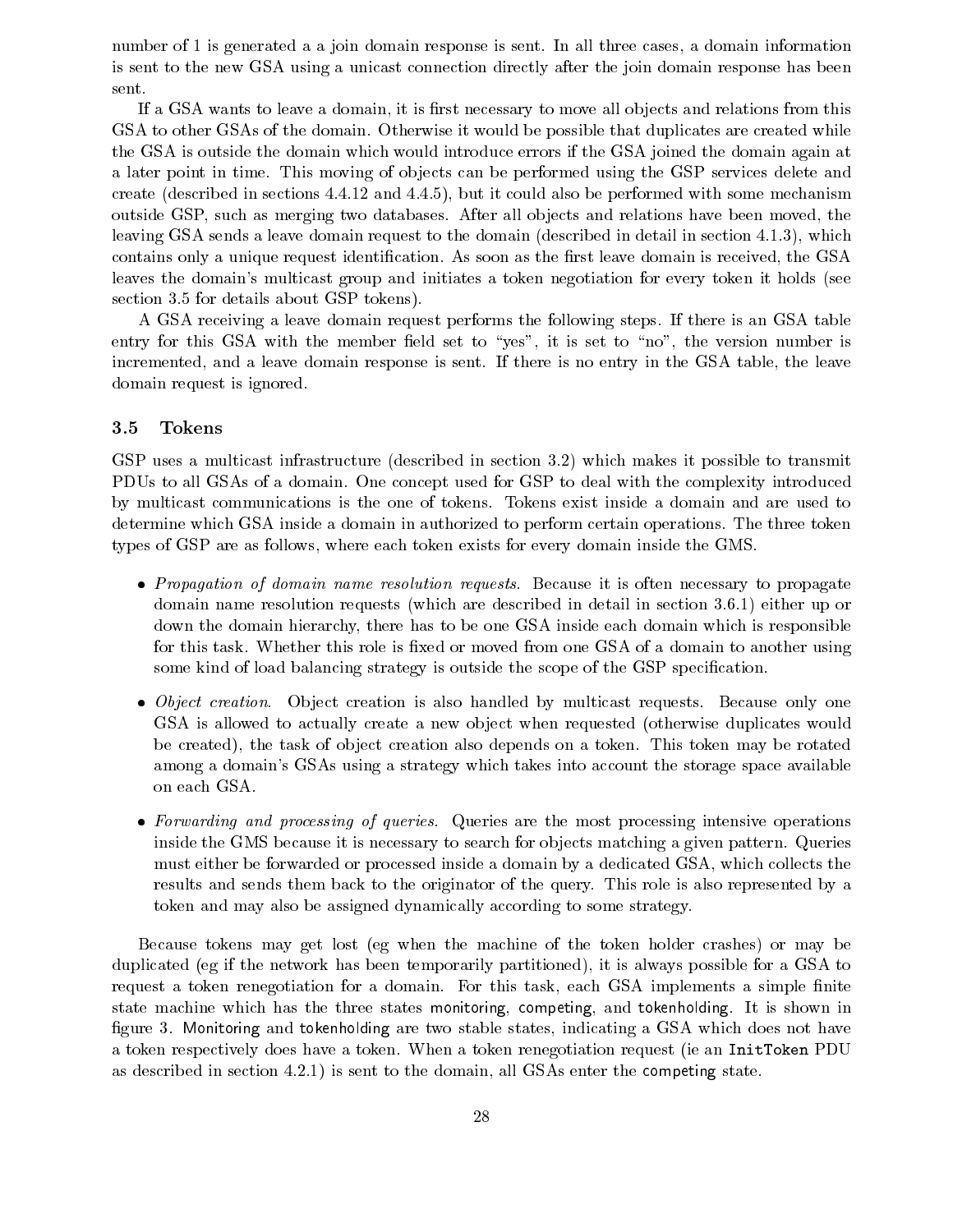By replying with claim token messages, all GSAs try to get the token. Based on the content of the claim token messages, each GSA can decide which GSA will become the token holder. Because GSAs must wait for other GSAs to send their claim token messages, the final decision is delayed until a timeout, which is identical for all GSAs of a domain. Only after this timeout the GSAs change their state according to the result of the token negotiation.



Figure 3: Token negotiation finite state machine

The GSA winning the token negotiation then enters the tokenholding state, while all other GSAs will become monitoring. The token renegotiation process normally is initiated by a GSA requesting a service from a domain's GSAs and either getting no reply (ie the token was lost) or more than one reply (ie the token was duplicated) after a predefined period of time. It can also be initiated by a GSA holding a token and leaving a domain.

The token negotiation itself is based on the contents of the claim token PDUs (described in detail in section 4.2.1). Each claim token PDU contains a priority, a load, and an address. The GSA with the highest priority wins the token. If there is more than one GSA with the highest priority, the GSA with the smallest load wins the token. If there are more than one GSA with the highest priority and the smallest load, the GSA with the smallest address wins the token. This decision is always possible, since the address of a GSA is unique.

During token negotiation (ie when being in the competing state), messages which need to be processed by a token holder are buffered in a queue and their processing is delayed until the new token holder is evaluated. Each GSA which does not get the token, discards all messages from this queue after entering the monitoring state, while the GSA which got the token enters the tokenholding state and processes all messages it buffered. Using this strategy, it is possible to reduce the number of retransmissions which are needed for GSAs requesting services which need to be processed by token holders.

#### 3.6 GAP initiated operations

Whenever a user of the GMS issues a GAP request, the GSA which receives this request will perform a number of operations which depend on the type of request it received. The basic process of GAP initiated operations being carried out within GSP can be separated into two phases. The first phase is the domain name resolution, which is described in section 3.6.1. This phase is only necessary if the GSA does not know the domain's address. The second phase is the operation itself, which can be sent to the domain after its address has been evaluated. This phase is described in section 3.6.2.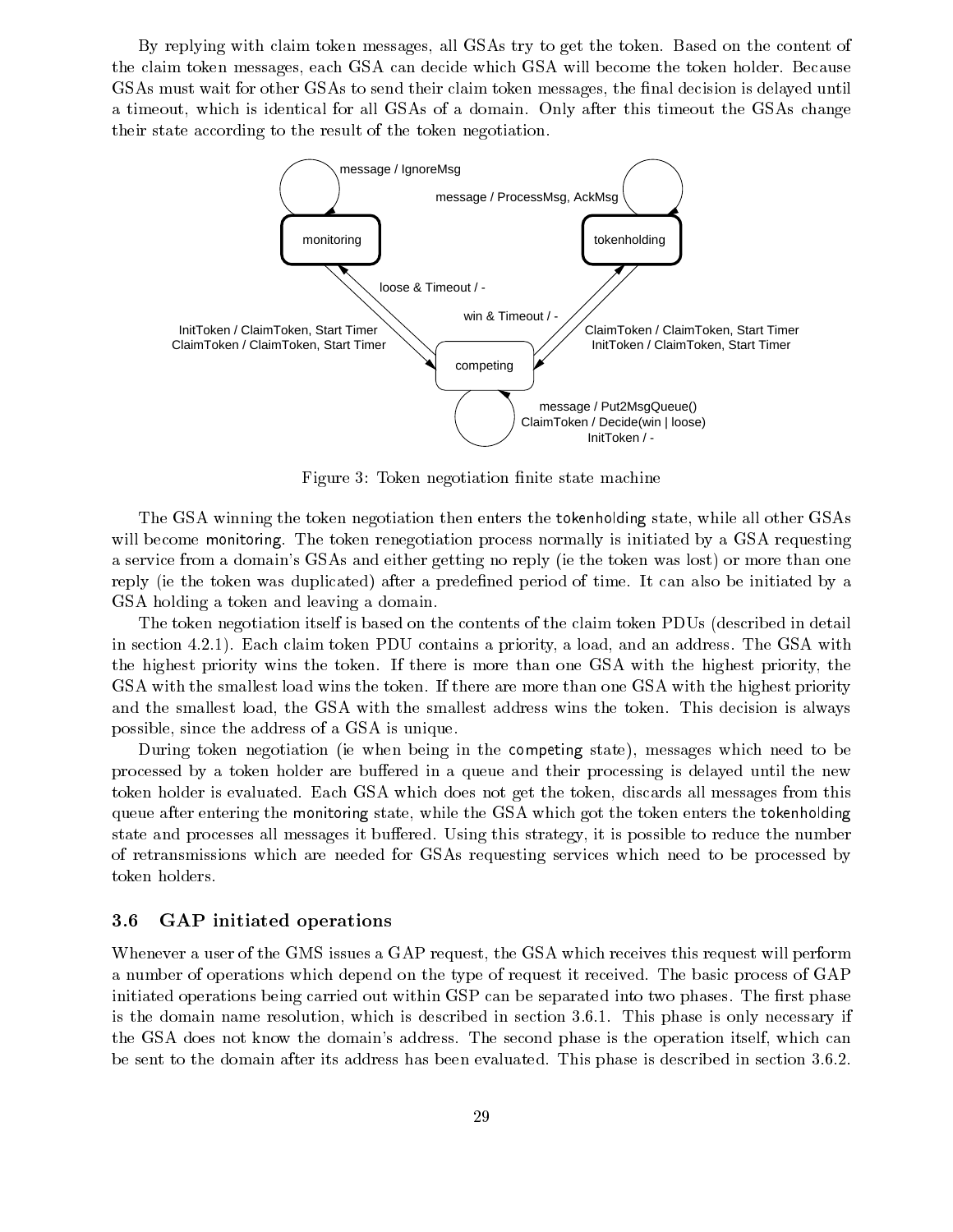However, if a GSA caches domain addresses, it may not always be necessary to perform a domain name resolution, because already resolved names can be resolved using the cache.

#### 3.6.1 Domain name resolution

As mentioned in section 3.1, GMS domains are hierarchically ordered. The GSAs of each domain only know the address of their directly superior domain and the addresses of all directly inferior domains. There is no such thing as the top-level domain but a set of top-level domains, where each top-level domain knows the addresses of all other top-level domains and the addresses of all directly inferior domains. Depending on whether the required domain is hierarchically above the requesting GSA or not (which can be decided based on the domain's name), the domain name resolution request is either sent to the superior domain or to the appropriate inferior domain. In this domain, the GSA holding the *propagation of requests* token will forward the domain name resolution request to the next domain and reply with a domain name resolution pending message to the requesting GSA. If this pending message (or more than one) is not received after a certain timeout, the requesting GSA will send a token init request to the domain, initiating a token renegotiation for this domain (as discussed in section 3.5). This process, which is shown in figure 4, continues until the address of the requested domain is found, which is then directly sent back to the initiating GSA.



Figure 4: GSP domain name resolution

In this figure, GSA1 is the GSA initiating the domain name resolution. GSA2, GSA3, and GSA4 each reply with a domain name resolution pending message to the GSA which sent the request to the domain using its multicast address. GSA4, which nally knows the address of the domain to which GSA1 wants to send a request, directly responds to GSA1 with the domain's address. If such a reply is not received after a timeout, the domain name resolution process is initiated again. Both this timeout and the timeout which is used to send the token init request must be chosen carefully to find the optimal balance between unnecessary repetitions respectively token renegotiations and too long idle periods.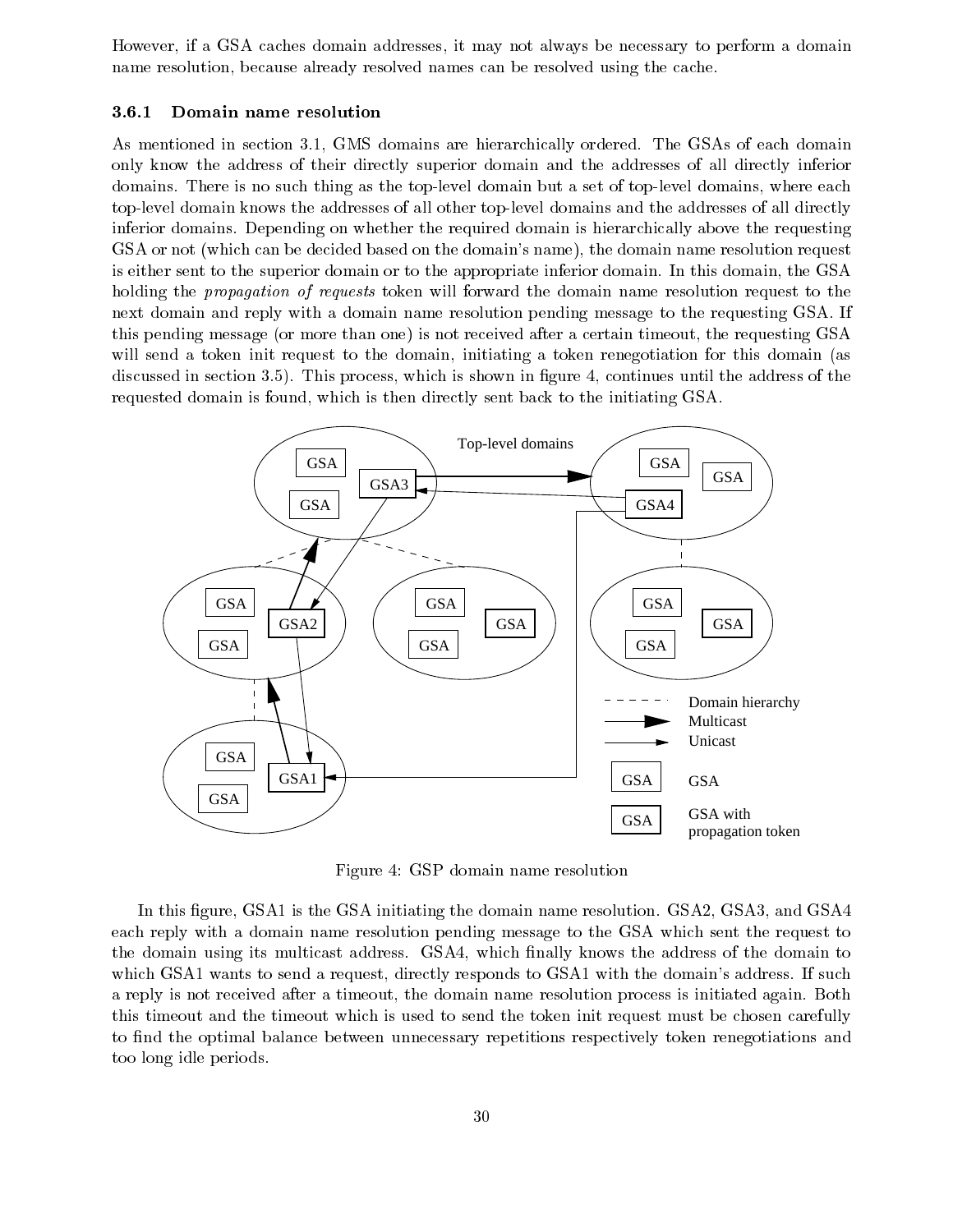#### GAP operation processing 3.6.2

The second step of processing a GAP initiated operation is the processing of the operation itself. This step takes place after the domain name resolution discussed in the previous section. Therefore, for this second step the multicast address of the domain to which the PDU has to be sent in already known. The remainder of the section will explain the various ways in which GAP initiated operations are performed.

A GAP bind user operation can be processed locally by a GSA (by getting the user object and performing the authentication and authorization locally), but after successful binding, the GSA storing the user object must be informed about the binding and update the user object accordingly. This is done by using the PDU described in section 4.4.1, which is sent using multicast. Depending on the notification policy of the groups the user is a member of, the GSA storing the user object sends notifications to group members and/or managers.

The bind and unbind application services of GAP aresimply mapped onto similar GSP PDUs (described in sections 4.4.2 and 4.4.3) which are then sent to the domain where the user ob ject is stored. The reply of the GSA storing the user object is converted from a GSP PDU to a GAP PDU and forwarded to the user who requested the bind or unbind application service.

A user requesting an unbind from GMS using the GAP unbind user service will cause GSP unbind user service PDUs (described in section 4.4.4) to be sent. The GSA storing the user object will decide whether the unbind can be performed or not and send the appropriate response, which is then forwarded to the user using the according GAP PDU. Depending on the notification policy of the groups the user is a member of, the GSA storing the user object sends notifications to group members and/or managers

The GAP create service requires a more complex procedure, because it must be guaranteed that no duplicates are created (the PDUs required for the create service are described in section 4.4.5). To ensure this, it is first checked whether there is an object with the requested name inside the domain and whether the GSAs attempting the object creation is the only create token holder inside the domain. Only after this check made sure that the requested name is unused and no other GSA will be able create an object of the same name, the new object or relation will be created. Figure 5 shows the exact procedure, with lighter arrows indicating unicast transmissions and bold arrows indicating multicast transmissions.

In the figure, the successful create procedure is depicted, ie the object to be created does not exist, no other token holders were discovered, and thus the object can be created by the create token holder. After a GSA has received a GAP create request, it performs a domain name resolution for the domain of the object to be created. It then sends an identify token holder request for the create token (described in section 4.2.2) to the domain. The GSA holding the create token responds and then gets the create request using a unicast connection (this eliminates problems which could be caused by multiple create token holders inside a domain).

The create token holding GSA then has to check whether an object of the requested name already exists. It does so by sending an object present request (described in section 4.4.5) to its own domain. Only if all GSA of the domain reply with a not found response, the object can be created. In most cases, it is also necessary to establish relations with other objects, which is done using the add relation to object service described in section 4.3.1. If all these steps have been completed, a create response can be sent to the originating GSA which then sends a GAP create response to the user's GUA.

The GAP query service can be used in three variants, using a local mode, a domain list mode, or a global mode. In all three cases, the GSP query service (described in section 4.4.6) is used to perform the query. A local query is simply processed by sending a query request to the domain's multicast address, and each GSA replies with a query response. The originating GSA then collects the responses and eventually sends a GAP query response to the user's GUA.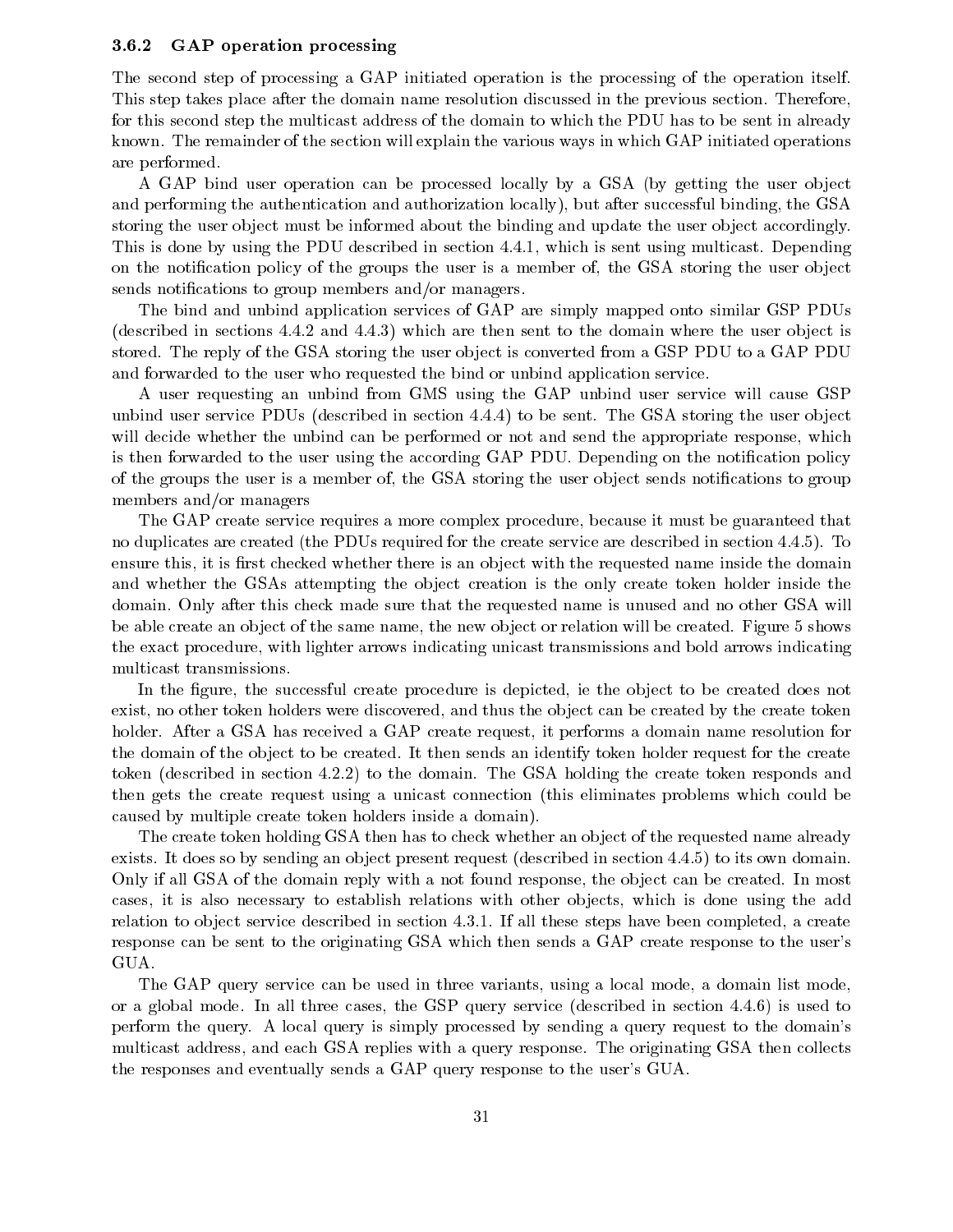

Figure 5: Time sequence diagram for GSP create service

A domain list query is processed by first performing a domain name resolution for all requested domains. The originating GSA then sends query requests to all these domains using their multicast addresses. In each domain, the query token holder responds immediately with a query response with a result of query processing, which is sent using unicast to the originating GSA. The query token holder then performs a local query request, collects all replies and eventually sends a query response containing the results to the originating GSA. The originating GSA collects all results from the domains in the domain list and finally sends a GAP query response to the user's GUA.

A global query requires the most complex procedure. In GSP, it is designed to recursively perform queries in domains, where each query token holder propagates the request to all other neighboring domains (except the one from which it received the query request). In particular, if a GSA receives a query request with a global query and it is the query token holder, it immediately replies with a query response with a result of query processing, which is sent using unicast to the GSA from which it received the query request. It then sends global query requests to all subdomains and the superdomain (or all other top-level domains, if it is within a top-level-domain), except the domain from which it received the query request. Finally, the query token holder performs a local query request. It then collects all replies (from the local query and from the queries it sent to the neighboring domains) and eventually sends a query response containing the results to the GSA from which it received the query request.

All three types of queries can be abandoned by the user by sending a GAP query abandon request. The dissemination of query abandon requests is identical to this of query requests. This way, query abandon requests are distributed in the same way as query requests. Depending on the query abandon request's abandon type (as described in section 4.4.6, the GSAs receiving a query abandon request either response with partial results or with no results at all. In any case, the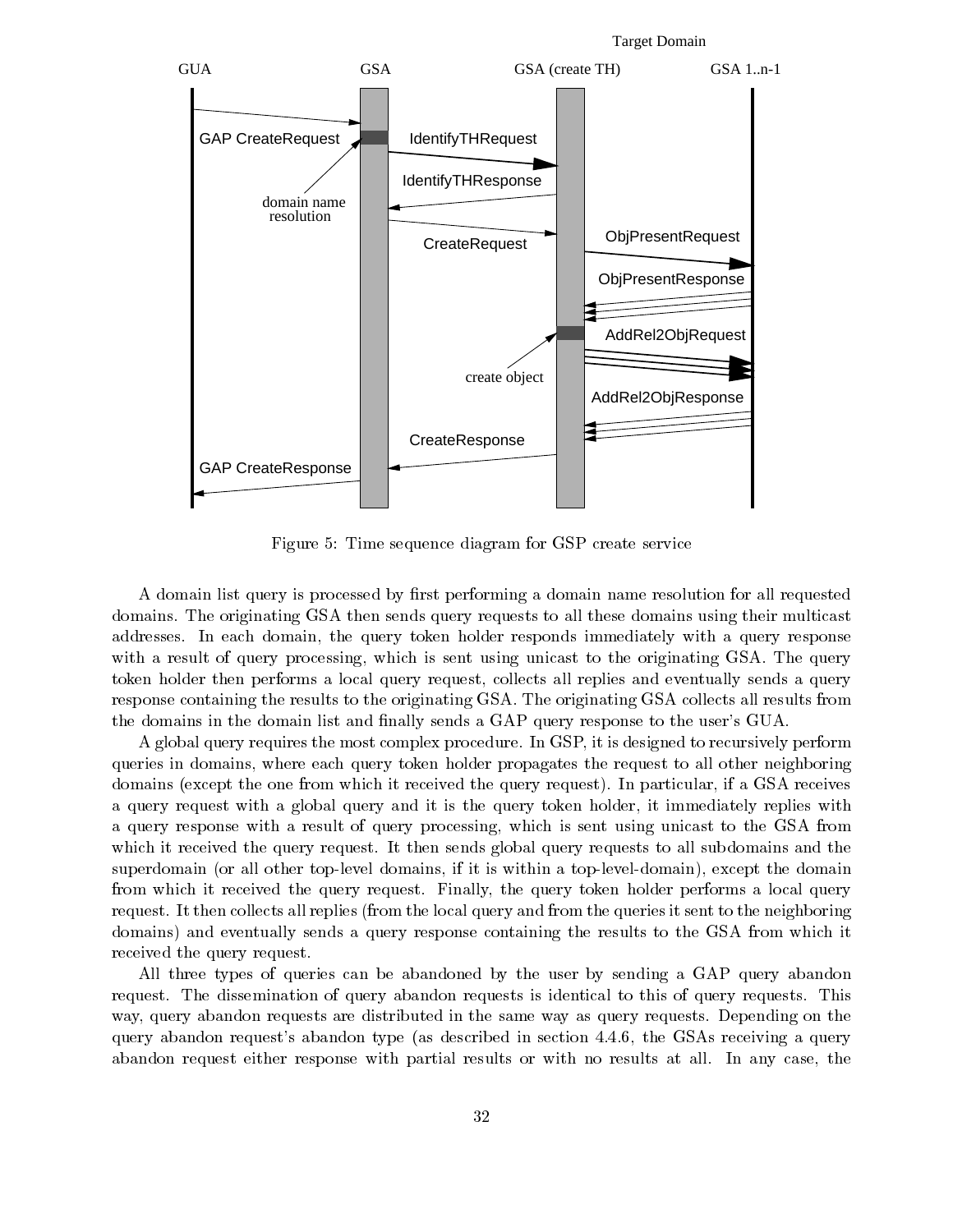distribution of query requests is stopped, ie no GSA receiving a query abandon request will send any more query requests.

The modify service (described in section 4.4.7), the join group service (described in section 4.4.8), the leave session service (described in section 4.4.10), the leave group service (described in section 4.4.11), the delete service (described in section 4.4.12), and the renegotiate service (described in section 4.4.13) are all processed in the same way. After receiving a GAP request, the receiving GSA performs a domain name resolution and then sends the request to the domain where the object for which the service has been requested is stored. The GSA storing the object performs the necessary processing (which usually requires local operations as well as other GSP services, eg for creating or removing relations between objects) and finally sends back a response using a unicast connection. The originating GSA then sends an appropriate GAP response to the GUA. In case of the join group service, depending on the group's notification policy, the GSA storing the group object sends notifications to group members and/or managers. In case of the create and delete services, if they are used to create or delete sessions associated to a group and this group's notification policy is set accordingly, the GSA storing the session object sends notifications to group members and/or managers.

Joining a session using the GAP join session service requires a little more interactions. The PDUs for this service are defined and explained in section  $4.4.9$ . After receiving a GAP join session request, the GSA performs a domain name resolution and sends a join session request to the domain where the session is stored. After performing an authorization check, the GSA storing the session object replies with a join session response. If the authorization check was successful and the session join requires manager requests, the GSA send manager requests to all managers of the session which are bound to the GMS. If the manager requests were successful or no manager requests were needed, the GSA sends an admission control request to the originating GSA using a unicast connection. The GSA forwards the admission control request to the GUA using a GAP admission control request and waits for an GAP admission control response. After receiving this response, it is forwarded to the GSA storing the session object using an admission control response and a unicast connection. The GSA storing the session object then decides whether the session join has been successful or not and replies with an appropriate join session response using a unicast connection. The originating GSA forwards this as a GAP join session response to the GUA. Depending on the session's notification policy, the GSA storing the session object sends notifications to session participants and/or managers.

Whenever join group or join session requests are used for non-open groups or sessions, the managers of the group or session must be requested. This is done by the GSA storing the group or session ob ject using the manager service (described in section 4.4.14). The manager request is sent to the GSA to which the user who shall receive the manager request is bound using a unicast connection. This GSA then creates an GAP manager request PDU and sends it to the user's GUA. After the user replied with a GAP manager response PDU, the GSA creates a according manager response PDU and sends it to the GSA storing the group or session object (ie the GSA which initiated the manager request).

The notication service (described in section 4.4.15), the invitation service (described in section 4.4.16), and the renegotiation service (described in section 4.4.17) are all processed in the same way. All these services are initiated by GSAs (in fact, they are indirectly initiated by GUAs performing GAP operations which require notification, invitation, or renegotiation requests to be sent). The request is sent to the GSA to which the user who shall receive the request is bound using a unicast connection. This GSA then creates an according GAP PDU and sends it to the user's GUA.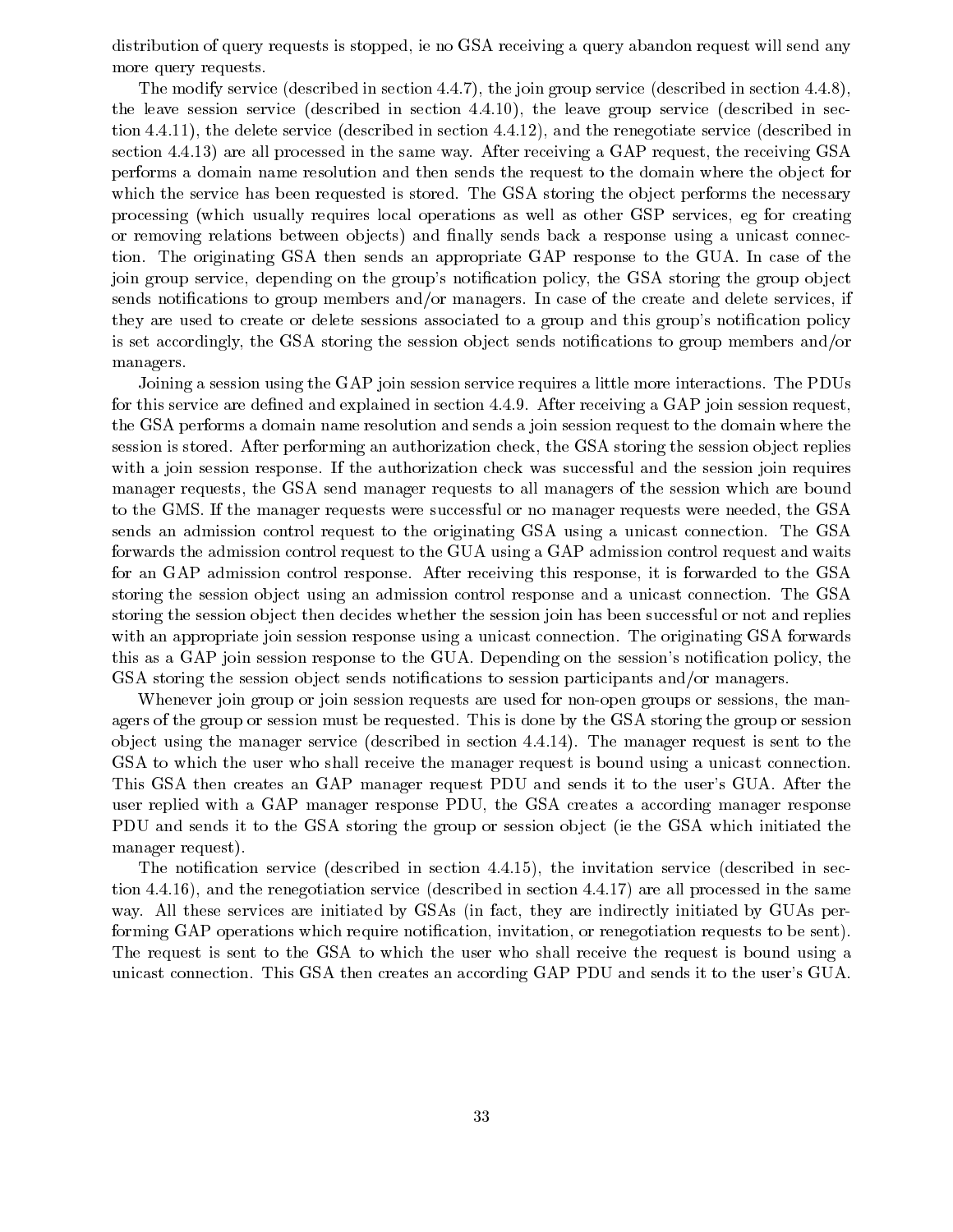#### **GSP PDU Definitions**  $\overline{\mathbf{4}}$

The PDUs exchanged by the communicating entities (two GSAs) are encoded as follows. The first two bytes are a unsigned coded length field in network byte order specifying the length of the following data. The following data is a PDU as defined in this section, coded according to the basic encoding rules (BER) as specied by the ITU [11].

The following module heading for the definition of the GSP PDUs first lists all the necessary imports from the modules described earlier in this specification and then defines some identification types to be octet strings. The definitions of GspPdu are necessary for decoding incoming PDUs properly. They are simply a list of all PDUs making up GSP.

```
GSP-PDUS DEFINITIONS ::= BEGIN
IMPORTS
 Application, AuthType, AuthLevel, GmsDomainName, GmsObjectName,
 GmsRelationName, GuaAddress, TransportService
       FROM GMS-COMMON
 User, UserAttributes, Group, GroupAttributes, Flow,
 FlowTemplateAttributes, FlowAttributes, Session, SessionAttributes,
 CertificateAttributes, GmsObject, GmsObjectAttributes
       FROM GMS-OBJECT-TYPES
 QosParameter, QosRenegotiation
       FROM GMS-QOS
 Dependency, Synchronization, GmsRelation
       FROM GMS-RELATIONS
MulticastAddress ::= OCTET STRING
UnicastAddress ::= OCTET STRING
UniqueIdentifier ::= SEQUENCE {
 requestID \begin{bmatrix} 0 \end{bmatrix} INTEGER,
 GSAaddress [1] UnicastAddress }
UserGroups ::= -- snacc isPdu:"True" -- SET OF GmsObjectName
GspPdu ::= --snacc isPdu:"TRUE" -- CHOICE {
 domainResolveRequest [0] DomainResolveRequest,
 domainResolveResponse [1] DomainResolveResponse,
 initToken [2] InitToken,
 claimToken
                             \sqrt{31}ClaimToken,
 addRel2ObjRequest [4] AddRel2ObjRequest
 addRel2ObjResponse [5] AddRel2ObjResponse,
 delRelFromObjRequest [6] DelRelFromObjRequest,
 delRelFromObjResponse [7] DelRelFromObjResponse,
 addObj2RelRequest [8] AddObj2RelRequest,
 addObj2RelResponse [9] AddObj2RelResponse,
```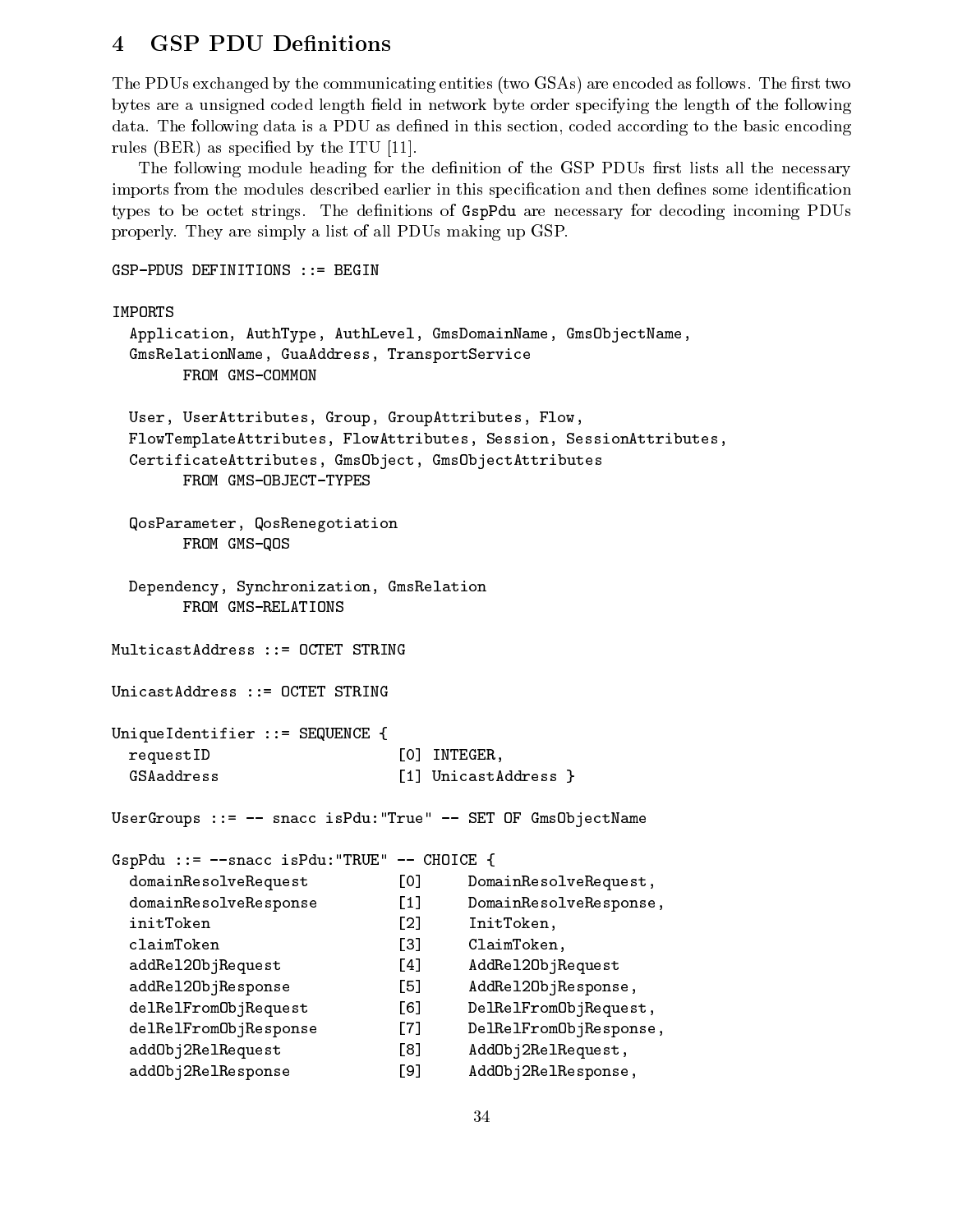| delObjFromRelRequest      | [10]   | DelObjFromRelReuestq,       |
|---------------------------|--------|-----------------------------|
| delObjFromRelResponse     | $[11]$ | DelObjFromRelResponse,      |
| joinDomainRequest         | $[12]$ | JoinDomainRequest,          |
| joinDomainResponse        | $[13]$ | JoinDomainResponse,         |
| domainInfo                | $[14]$ | DomainInfo,                 |
| leaveDomainRequest        | $[15]$ | LeaveDomainRequest,         |
| leaveDomainResponse       | [16]   | LeaveDomainResponse,        |
| objectPresentRequest      | $[17]$ | ObjectPresentRequest,       |
| objectPresentResponse     | [18]   | ObjectPresentResponse,      |
| createRequest             | $[19]$ | CreateRequest,              |
| createResponse            | [20]   | CreateResponse,             |
| queryRequest              | [21]   | QueryRequest,               |
| queryResponse             | $[22]$ | QueryResponse,              |
| queryAbandonRequest       | $[23]$ | QueryAbandonRequest,        |
| modifyRequest             | $[24]$ | ModifyRequest,              |
| modifyResponse            | $[25]$ | ModifyResponse,             |
| joinGroupRequest          | [26]   | JoinGroupRequest,           |
| joinGroupResponse         | [27]   | JoinGroupResponse,          |
| leaveGroupRequest         | [28]   | LeaveGroupRequest,          |
| leaveGroupResponse        | [29]   | LeaveGroupResponse,         |
| joinSessionRequest        | [30]   | JoinSessionRequest,         |
| joinSessionResponse       | $[31]$ | JoinSessionResponse,        |
| admissionControlRequest   | $[32]$ | AdmissionControlRequest,    |
| admissionControlResponse  | [33]   | AdmissionControlResponse,   |
| leaveSessionRequest       | $[34]$ | LeaveSessionRequest,        |
| leaveSessionResponse      | $[35]$ | LeaveSessionResponse,       |
| deleteRequest             | [36]   | DeleteRequest,              |
| deleteResponse            | $[37]$ | DeleteResponse,             |
| renegotiateRequest        | [38]   | RenegotiateRequest,         |
| renegotiateResponse       | $[39]$ | RenegotiateResponse,        |
| renegotiationRequest      | [40]   | RenegotiationRequest,       |
| managerRequest            | $[41]$ | ManagerRequest,             |
| managerResponse           | [42]   | ManagerResponse,            |
| notificationRequest       | $[43]$ | NotificationRequest,        |
| invitationRequest         | $[44]$ | InvitationRequest,          |
| identifyTHRequest         | $[45]$ | IdentifyTHRequest,          |
| identifyTHResponse        | [46]   | IdentifyTHResponse,         |
| bindUserIndication        | $[47]$ | BindUserIndication,         |
| unbindUserRequest         | [48]   | UnbindUserRequest,          |
| unbindUserResponse        | [49]   | UnbindUserResponse,         |
| bindApplicationRequest    | [50]   | BindApplicationRequest,     |
| bindApplicationResponse   | $[51]$ | BindApplicationResponse,    |
| unbindApplicationRequest  | $[52]$ | UnbindApplicationRequest,   |
| unbindApplicationResponse | [53]   | UnbindApplicationResponse } |

GSP PDUs can be grouped into different categories, depending on the context where they are used. The categories used in this section are mainly derived from the GSP procedures described in section 3. However, since some PDUs are used in different contexts, a slightly different structure has been chosen.

Section 4.1 describes all PDUs which are needed for domain management within GSP. Specifi-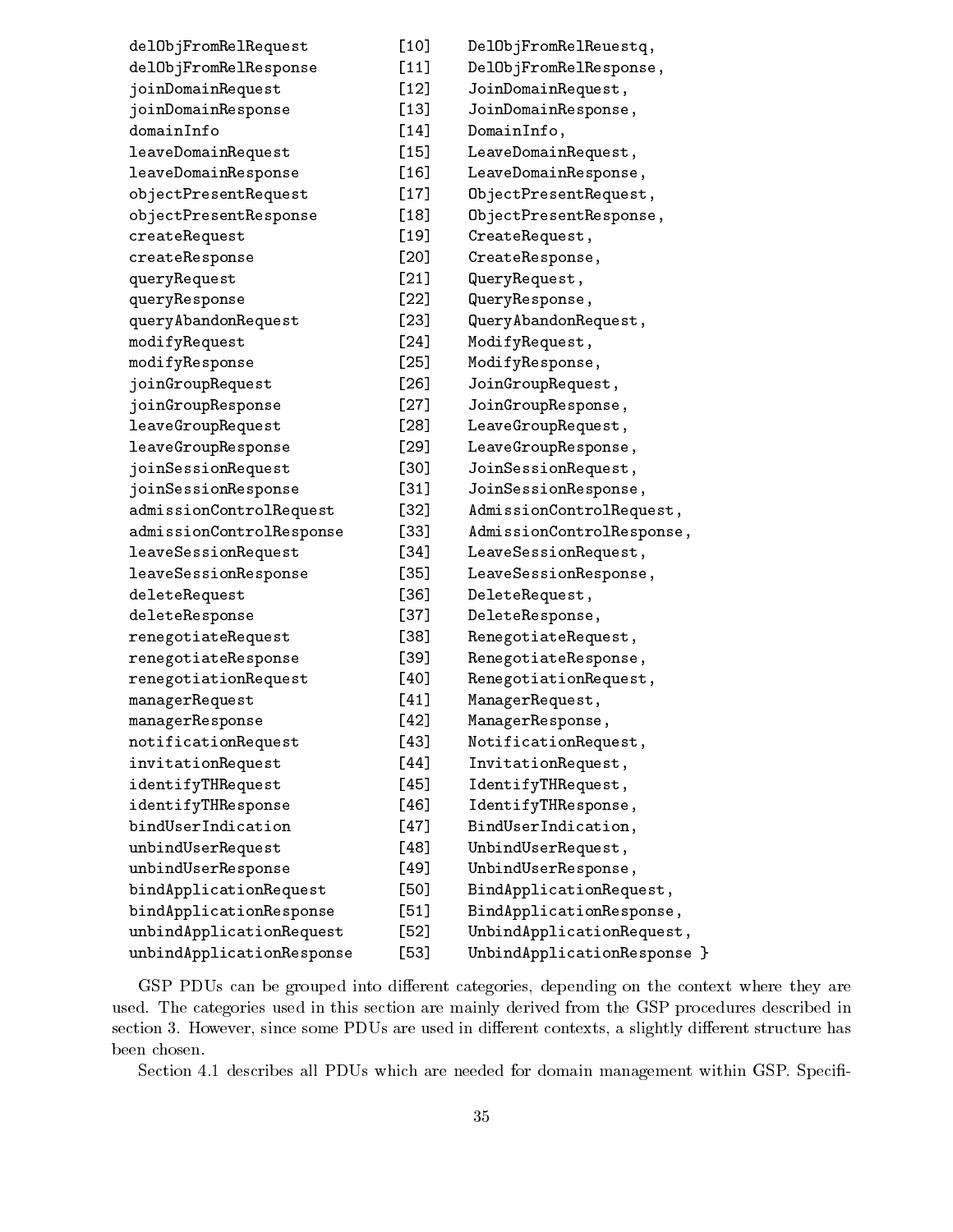cally, these are PDUs for joining and leaving domains (as described in section 3.4), for periodically transmitting the domain information of each GSA to allother GSAs of a domain (as described in section 3.3), and for domain name resolution (as described in section 3.6.1).

In section 4.2, all PDUs regarding the handling of tokens (as described in section 3.5) are described. These are PDUs for token negotiation and PDUs for token holder identification.

Since almost all objects in GMS are linked through relations, it is very often necessary to modify relations. Section 4.3 therefore describes PDUs for relation management, including PDUs to add and delete relation to respectively from an object and to add and delete an object to respectively from a relation.

The biggest number of PDUs is dealing with GAP initiated operations as described in section 3.6. These PDUs are described in section 4.4. Most GAP PDUs have corresponding GSP PDUs, however there are always small differences between both protocols.

#### 4.1 Domain management

Domain management is used in different contexts of GSP. The first context is the startup and shutdown of GSAs (described in section 3.4), which requires the PDUs for joining a domain (described in section 4.1.1) and leaving a domain (described in section 4.1.3). The second context is the periodic exchange of domain information (described in section 3.3), which requires the PDU for transmitting the domain information (described in section 4.1.2). The third context is the performing of GAP initiated operations (described in section 3.6), which requires the PDUs for domain name resolution (described in section 4.1.4).

#### 4.1.1 Join domain

When a GSA starts up, it has to join a domain. It does so by announcing its presence to all other GSAs of the domain. The other GSAs then respond to the GSA. The procedure of GSA startup is described in detail in section 3.4.

```
JoinDomainRequest ::= -- snacc isPdu:"TRUE" -- SEQUENCE {
 requestID [0] UniqueIdentifier }
```
The JoinDomainRequest PDU is sent to a domain using the domain's multicast address. The PDU contains a requestID attribute, which is used to uniquely identify this request. All GSAs receiving a JoinDomainRequest PDU update their GSA tables accordingly (as described in section 3.4).

```
JoinDomainResponse ::= -- snacc isPdu:"TRUE" -- SEQUENCE {
 requestID [0] UniqueIdentifier }
```
The JoinDomainResponse PDU is sent from all GSAs which received the JoinDomainRequest PDU to the requesting GSA using a unicast connection. The requesting GSA considers the Join-DomainRequest to be successful after the first JoinDomainResponse received.

#### 4.1.2 Domain information

To ensure that each GSA of a domain knows about all other GSAs of a domain, GSP uses the concept of GSA tables. GSA tables and their usage are described in sections 3.4 and 3.3. Normally, they are only modied when a GSA joins (described in section 4.1.1) or leaves (described in section 4.1.3) the domain. However, because a PDU may be lost due to network failure and it is essential that the GSA tables are correct in all GSAs of a domain, the tables are periodically exchanged inside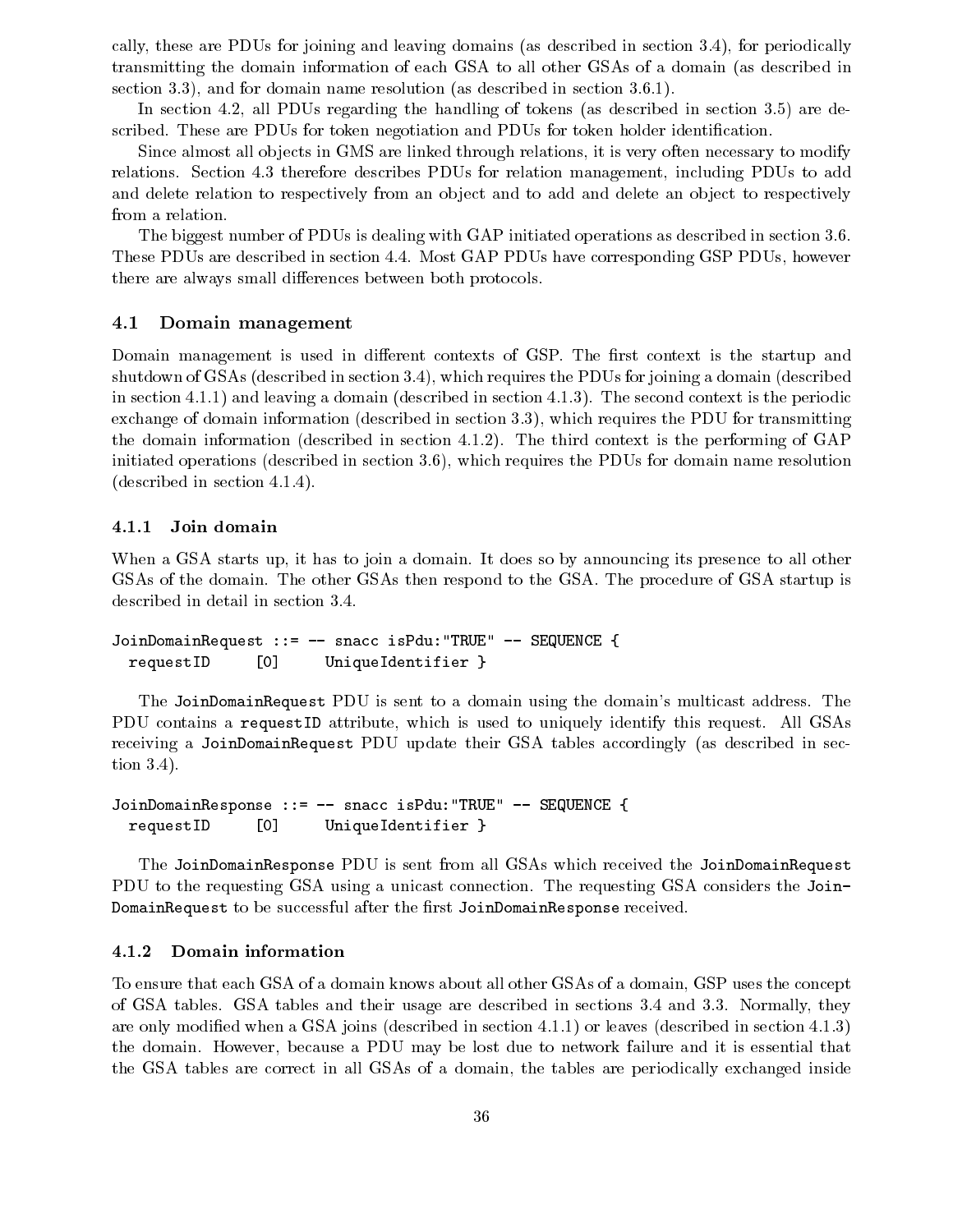a domain. Whenever a GSA receives this information, it compares it with its own GSA table and updates it, if necessary.

```
DomainInfo ::= -- snacc isPdu:"TRUE" -- SEQUENCE {
            [0] SET OF SET {
 table
   unicastAddress [0] UnicastAddress,
   upDown [1] BOOLEAN,
   version [2] INTEGER } }
```
The DomainInfo PDU is sent to a domain using the domain's multicast address. It is also sent to the new GSA using a unicast connection directly after a GSA has joined a domain. Each GSA sends its GSA table periodically to the domain. The table attribute of the DomainInfo PDU contains the sending GSA's GSA table. Each entry consists of a GSA's unicastAddress, an upDown flag indicating whether the GSA is currently running or not, and a version number which is used to determine the most actual information concerning a GSA. A detailed description of the GSA table and its usage is given in section 3.3.

#### 4.1.3 Leave domain

When a GSA shuts down, it has to leave the domain. It does so by announcing its disappearance to all other GSAs of the domain. The other GSAs then respond to the GSA. The procedure of GSA shutdown is described in detail in section 3.4.

```
LeaveDomainRequest ::= - snacc isPdu: "TRUE" - SEQUENCE {
 requestID [0] UniqueIdentifier,
 leavingGsa [1] UnicastAddress OPTIONAL }
```
The LeaveDomainRequest PDU is sent to a domain using the domain's multicast address. The PDU contains a requestID attribute, which is used to uniquely identify this request. All GSAs receiving a LeaveDomainRequest PDU update their GSA tables accordingly (as described in section 3.4). The optional leavingGsa attribute is used if a running GSA wants to perform the domain leave for another GSA. In this case, the leavingGsa attribute is used for updating the GSA tables instead of the GSAaddress from the requestID's UniqueIdentifier. This is useful if a GSA crashed and is not able to leave the domain properly by itself.

```
LeaveDomainResponse ::= -- snacc isPdu:"TRUE" -- SEQUENCE {
 requestID [0] UniqueIdentifier }
```
The LeaveDomainResponse PDU is sent from all GSAs which received the LeaveDomainRequest PDU to the requesting GSA using a unicast connection. The requesting GSA considers the Leave-DomainRequest to be successful after the first LeaveDomainResponse received. It may then shut down and therefore ignore other LeaveDomainResponse PDUs which are sent by other GSAs.

#### 4.1.4 Domain name resolution

GSP operations are performed in two stages, the first one being the domain name resolution, the second one being the operation itself. This separation into two phases is described in section 3.6. The operations which may be used after successful domain name resolution are described in section 4.4. The PDUs described in this section are used for domain name resolution, which is described in detail in section 3.6.1.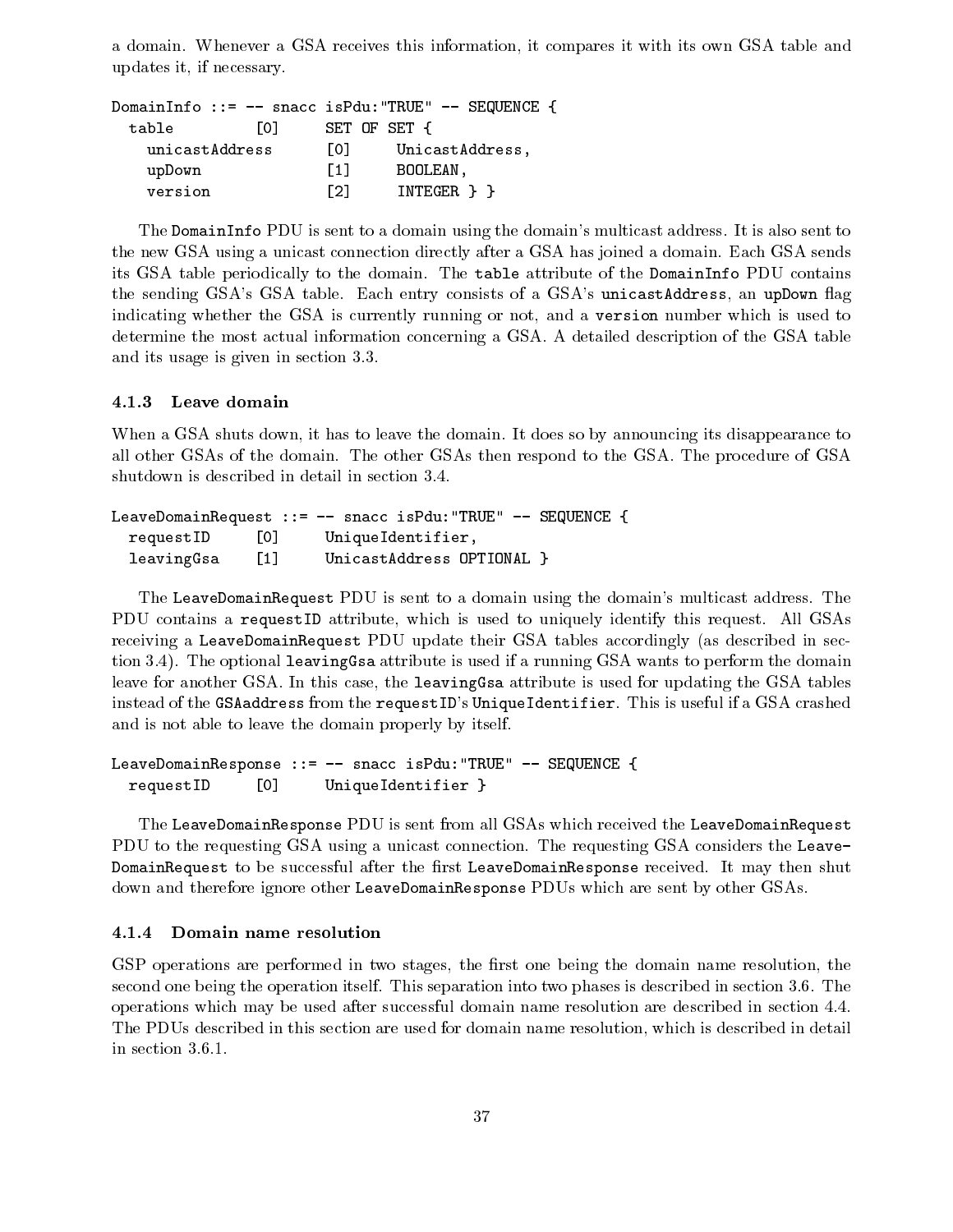|           |                   | DomainResolveRequest::= -- snacc isPdu:"TRUE" -- SEQUENCE { |  |
|-----------|-------------------|-------------------------------------------------------------|--|
| requestID | 0                 | UniqueIdentifier,                                           |  |
| domain    | $\lceil 1 \rceil$ | GmsDomainName }                                             |  |

A DomainResolveRequest PDU is sent to a domain using the domain's multicast address. This address is either known because of the GSA's configuration or because of an earlier domain name resolution request. The PDU contains a requestID attribute, which is used to uniquely identify this request. The domain attribute specifies the domain name for which the address is required.

```
DomainResolveResponse::= -- snacc isPdu:"TRUE" -- SEQUENCE {
   requestID [0] UniqueIdentifier,
   result [1] ENUMERATED {
       success (1), we have the success of \mathcal{N} = \mathcal{N} , we have the success of \mathcal{N} = \mathcal{N} , we have the success of \mathcal{N} = \mathcal{N} , we have the success of \mathcal{N} = \mathcal{N} , we have the success of \mathcal{N} = \mathcal{N} , we 
      nonExistingDomain (2),
      resolvePending (3) },
   domain [2] MulticastAddress OPTIONAL }
```
The DomainResolveResponse PDU is sent from a token holder to the requesting GSA using a unicast connection. The request ID attribute uniquely identifies the request for which this response is being sent. The result attribute indicates the outcome of the domain name resolution. If it is set to success, then the optional domain attribute contains the multicast address of the domain. A DomainResolveResponse with a result of success is only possible if the GSA processing the Domain-ResolveRequest knew the domain's address through its configuration. Normally, such a GSA sends two DomainResolveResponse PDUs, one to the GSA from which it got the DomainResolveRequest with a result of resolvePending, indicating that it received the DomainResolveRequest PDU, and one to the originator of the domain name resolution request, ie the GSA which initially started the domain name resolution (the exception to this rule is the case of a GSA which receives the DomainResolveRequest PDU directly from the originator and already knows the domain's address).

The result attribute of the DomainResolveResponse PDU is set to nonExistingDomain if the GSA processing the DomainResolveRequest PDU determines that the domain searched for was an immediate sub-domain or super-domain of its own domain but has no entry for it in its configuration. In this case it can be safely concluded that the domain does not exist. Like in the first case (a result of success), it is also the normal case that two DomainResolveResponse PDUs have to be sent, one with a result of resolvePending to the GSA from which the DomainResolveRequest was received, and one with a result of nonExistingDomain to the originator of the domain name resolution request.

If the GSA processing the DomainResolveRequest PDU can not determine whether the requested domain does exist or not (because it is not an immediate sub-domain or super-domain), it sends a DomainResolveResponse PDU with a result of resolvePending to the GSA which sent the DomainResolveResponse PDU and forwards the DomainResolveResponse PDU. Forwarding the DomainResolveResponse PDU is simply done by sending the PDU to the domain which is nearer to the searched domain than the own domain. This can easily be concluded from the own domain name and the domain given in the DomainResolveRequest PDU.

#### 4.2 Token management

Because many messages in GSP are sent with multicast, for some operations it is necessary to identify token holders which are the only GSAs inside a domain which may process certain requests. Basically, token management includes the tasks of negotiating a token, ie determining which GSA should get a token (described in section 4.2.1), and token holder identification, ie determining which GSA inside a domain currently is token holder (described in section 4.2.2).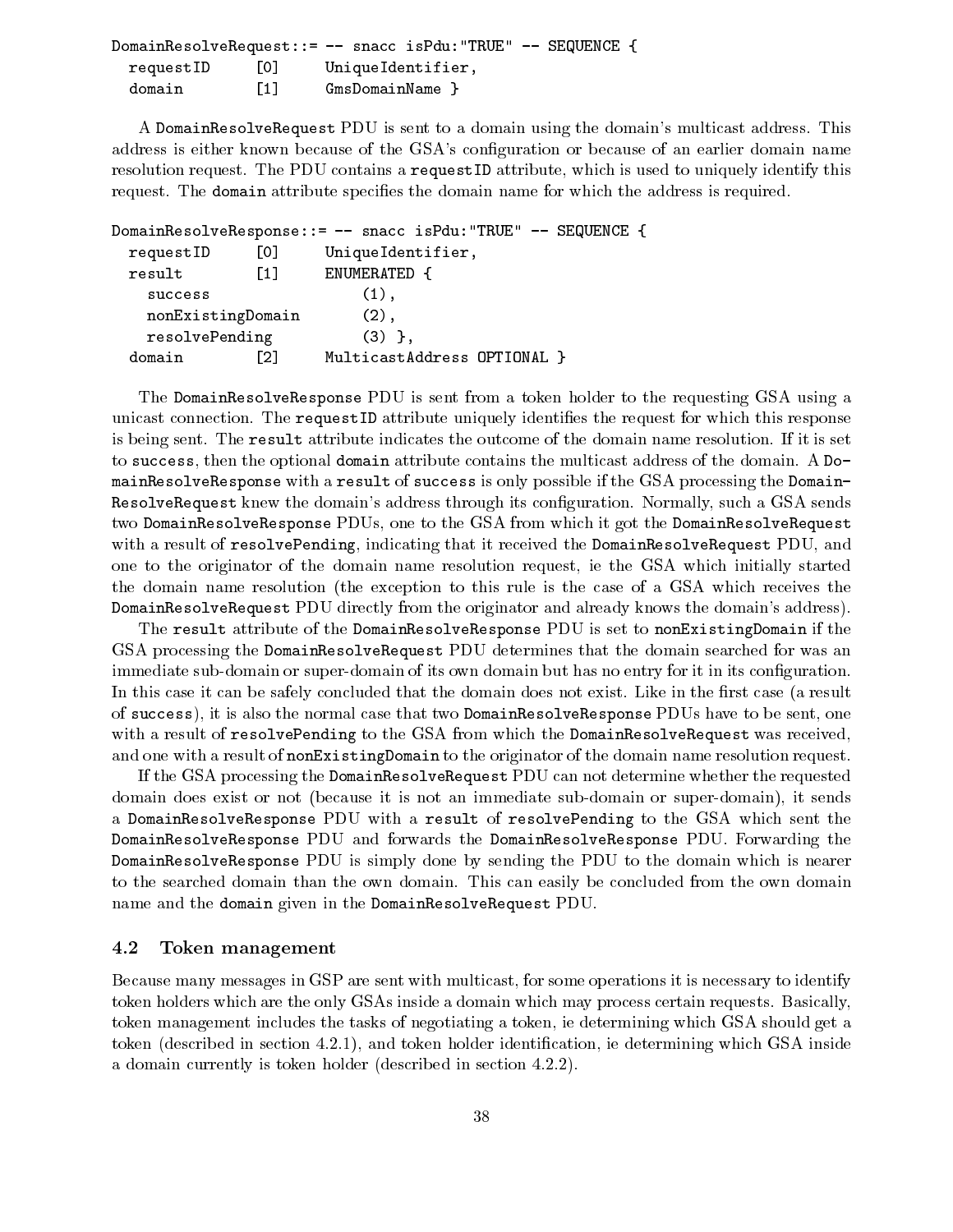```
TokenType ::= ENUMERATED {
 propagate (1),
 create (2),
 query (3) }
```
There are three TokenType values, ie there are three token types which can be used with the token management services. The propagate token is used to determine which GSA is responsible for forwarding domain name resolution requests (described in section 4.1.4). The create token is used to determine which GSA is responsible for the creation of ob jects inside a domain (described in section 4.4.5). The query token is used to determine which GSA is responsible for the forwarding and processing of query requests (described in section 4.4.6).

#### 4.2.1 Token negotiation

If one of the three tokens is missing inside a domain, the InitToken PDU can be used to force a token negotiation. A token is supposed to be missing if no token holder has answered a request inside a domain for a given time. A missing token can be detected after a DomainResolveRequest (described in section 4.1.4), after a IdentifyTHRequest (described in section 4.2.2) which is used in the context of a create operation (described in section 4.4.5), or after a QueryRequest (described in section 4.4.6).

Another trigger for initiating a token negotiation is the detection of a duplicated token, ie the existence of more than one token holder inside a domain. This can be detected by a GSA if it receives more than one response to a request which should be answered only by the token holder. Token duplication can occur due to network partitioning. The reaction to token duplication is the same as the reaction to a missing token, ie a new token holder has to be negotiated.

```
InitToken ::= -- snacc isPdu:"TRUE" -- SEQUENCE {
 tokenType [0] TokenType }
```
The InitToken PDU is sent to a domain using the domain's multicast address. The only parameter of the PDU is the tokenType which determines which token is to be negotiated. This PDU can be sent by any GSA requesting a token negotiation inside a domain.

```
ClaimToken ::= -- snacc isPdu:"TRUE" -- SEQUENCE {
 tokenType [0] TokenType,
 priority [1] INTEGER (0..100),
 load [2] INTEGER (0..100),
 address
             [3] UnicastAddress }
```
The ClaimToken PDU is sent by a GSA which tries to get a token to the domain using the domain's multicast address. The tokenType attribute determines which type of token is claimed by the sending GSA. The priority attribute specifies the priority which is used for claiming the token. It is an integer value which may be in the range between 0 and 100. A GSA's priority is static and is a configuration parameter of a GSA (ie it is determined at GSA startup).

The load attribute determines the dynamic priority of a GSA. Depending on the value of the tokenType attribute, the load attribute has different semantics. However, in all cases it is an integer value which may be in the range between 0 and 100. If the tokenType is create, the load attribute specifies the disk usage of the GSA. If the tokenType is propagate or query, the load attribute specifies the CPU load of the GSA.

Because it is possible that two GSAs in the same domain have the same priority and load when competing for a token, a third value is used inside the ClaimToken PDU. The address attribute is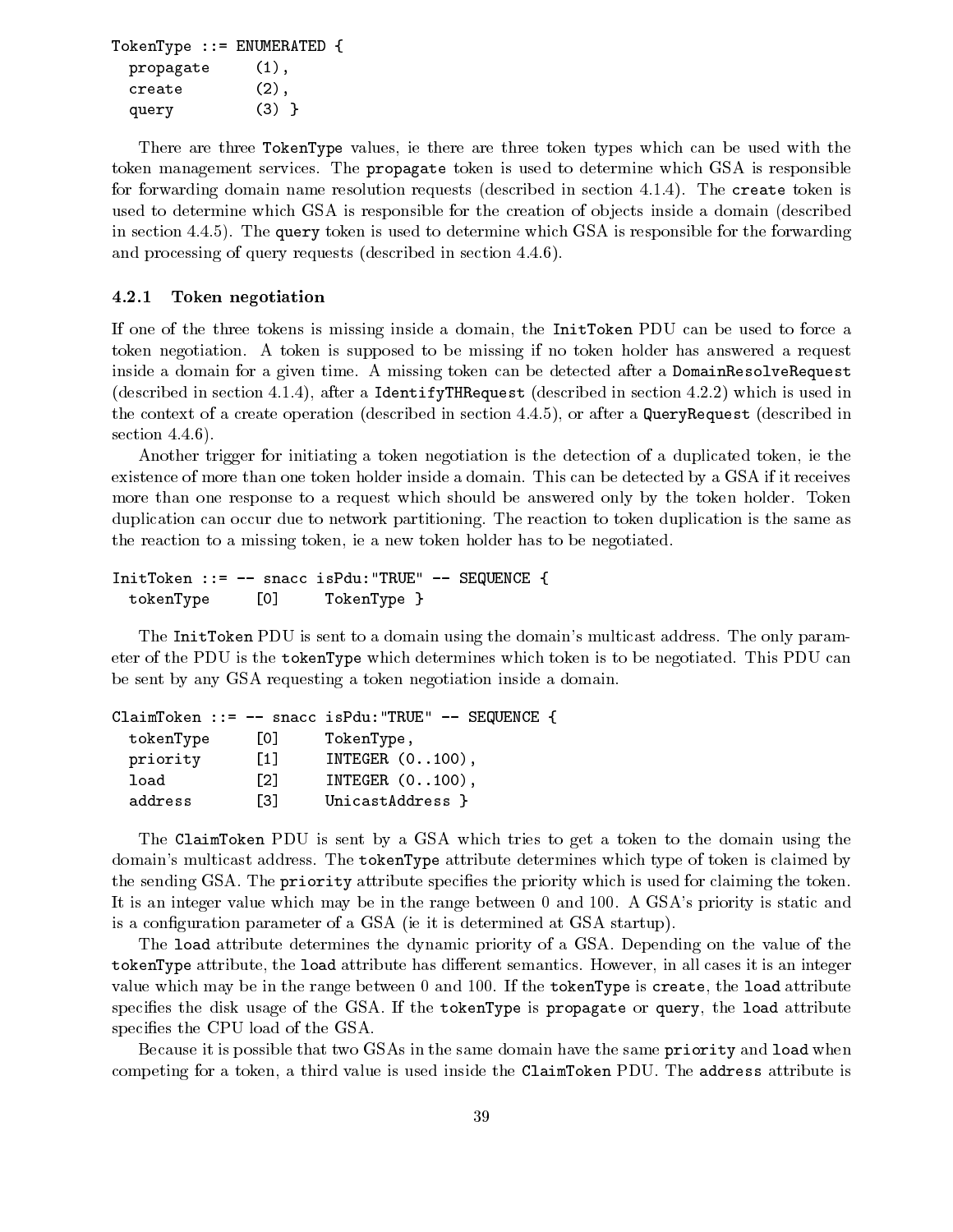an integer value which uniquely identies each GSA in a domain. If more than one GSA have the same priority and load when competing for a token, the GSA with the smallest address wins and becomes the token holder.

### 4.2.2 Identify token holder

For some operations it is necessary to identify the token holder inside a domain. In the present version of GSP, this is only used by the create operation described in section 4.4.5. When creating an ob ject it is necessary to be sure that exactly one create token holder exists inside the domain where the object or relation is to be created. To ensure this, a request is sent to the domain which has to be answered by all token holders.

```
IdentifyTHRequest ::= --snacc isPdu:"TRUE" -- SEQUENCE {
 requestID [0] UniqueIdentifier,
 tokenType [1] TokenType }
```
The IdentifyTHRequest PDU is sent to a domain using the domain's multicast address. The PDU contains a requestID attribute, which is used to uniquely identify this request, and a tokenType attribute which determines the token type for which this identication request is being sent. At present, this attribute always is set to create, because this is the only token type for which an identication request is used.

```
IdentifyTHResponse ::= --snacc isPdu:"TRUE" -- SEQUENCE {
 requestID [0] UniqueIdentifier }
```
The IdentifyTHResponse PDU is sent from a token holder to the requesting GSA using a unicast connection. All GSAs in a domain which consider themselves token holders for the requested token have to reply using the IdentifyTHResponse PDU. The requestID attribute uniquely identifies the request for which this response is being sent. The token type for which this response is given can be concluded from the requestID attribute.

### 4.3 Relation management

In GMS, data is being stored in objects (described in section 2.3) and relations (described in section 2.4). Because these may be distributed over different GSAs (maybe in different domains), it is necessary to have operations for modifying them from another GSA. The possible relation types are defined as follows and used in the relation management PDUs.

```
RelationType ::= ENUMERATED {
 association (1),
 dependency (2),
 manager (3),
 member (4),
 owner (5),
 part (6),
 participation (7),
 receiver (8),
 sender (9),
 synchronization (10) }
```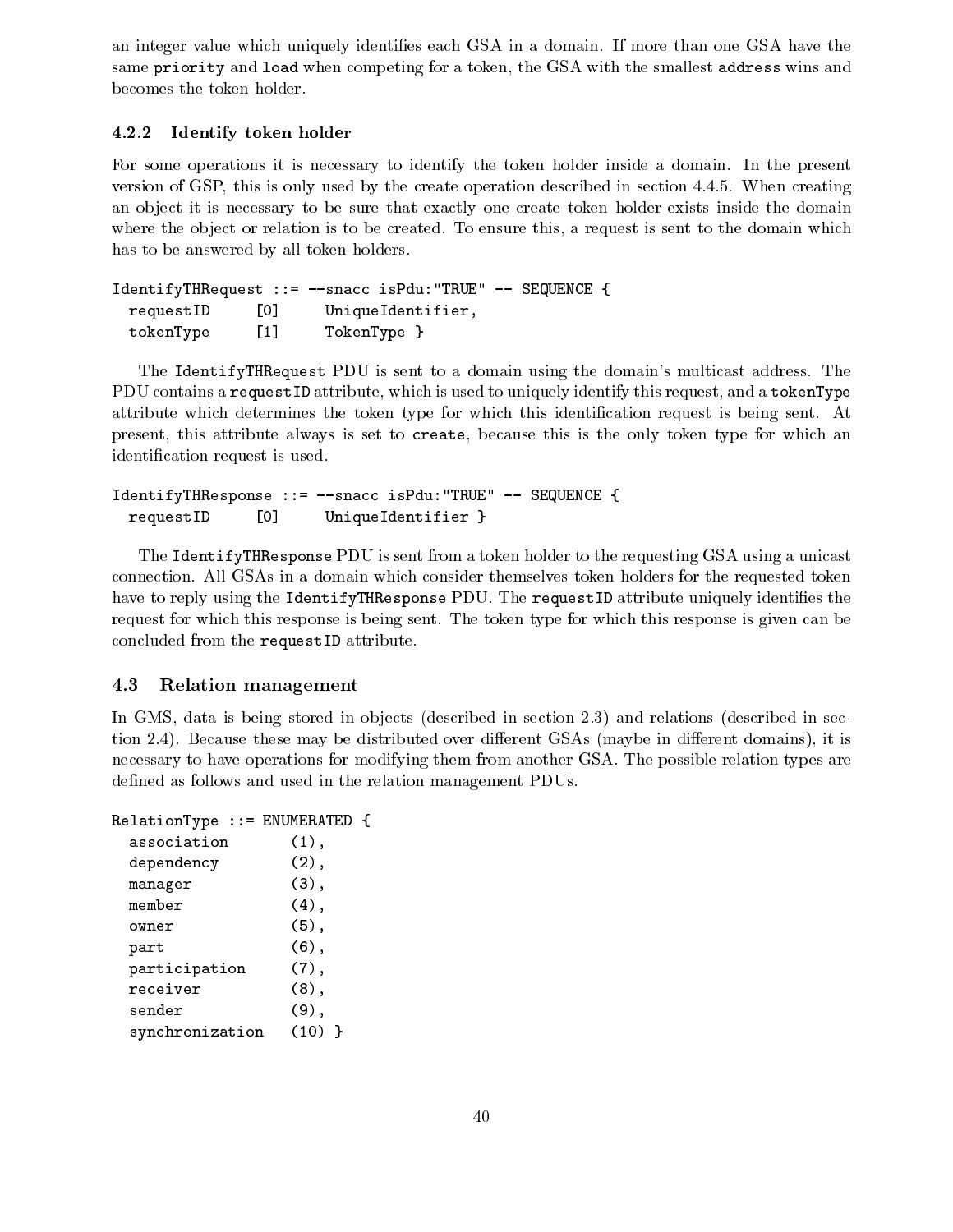There are four possible cases how remote relations may be modied. It may be necessary to add a relation to remote object, this service is described in section 4.3.1. The reverse of this operation is the removal of a relation from a remote object. This is done with the delete relation from object service described in section 4.3.2. The two other services are used for adding an object to or deleting an ob ject from a remote relation. They are described in sections 4.3.3 and 4.3.4.

#### 4.3.1 Add relation to object

If new relations between objects need to be established, it is necessary to create a new relation (if the relation does not exist already) and to add the required entries to the objects and the relation. The add relation to object service is used to add a relation to a remote object. The normal procedure to establish a relation between a remote and a local object is to create a relation locally (if necessary), to add this relation to the remote object, and to finally add the relation to the local object. The modifications of the local object and relation can be done without GSP operations, because it only requires the local database.

|            |                  | AddRel20bjRequest ::= $-$ snacc isPdu: "TRUE" $-$ SEQUENCE { |
|------------|------------------|--------------------------------------------------------------|
| requestID  | LOJ.             | UniqueIdentifier,                                            |
| objectName | $\left[1\right]$ | GmsObjectName,                                               |
| type       | [2]              | RelationType,                                                |
| relation   | Г31              | GmsRelationName                                              |

The AddRel2ObjRequest PDU is sent to a domain using the domain's multicast address. The PDU contains a requestID attribute, which is used to uniquely identify this request. The object-Name attribute contains the name of the object to which the relation should be added. The type attribute identifies the type of the relation to be added, and the relation attribute specifies the name of the relation to be added to the remote object.

```
AddRel2ObjResponse ::= - snacc isPdu: "TRUE" - SEQUENCE {
 requestID [0] UniqueIdentifier,
 result [1] ENUMERATED {
  success (1),
  existingRelation (2),
  otherError (3) } }
```
The AddRel20bjResponse PDU is sent from the GSA storing the object which was named in the AddRel2ObjRequest's objectName to the requesting GSA using a unicast connection. The request ID attribute uniquely identifies the request for which this response is being sent. If the result is set to success, the relation has been successfully added to the object. A result of existingRelation indicates that the relation entry already exists in the object. Any other error, indicated by a result of otherError, means that the modification of the remote object has not been made.

#### 4.3.2 Delete relation from object

If existing relations between objects need to be removed, it is necessary to remove the entries from the ob jects and the relation, and it may also be necessary to remove the relation. The delete relation from object service is used to remove a relation from a remote object.

```
DelRelFromObjRequest ::= -- snacc isPdu:"TRUE" -- SEQUENCE {
 requestID [0] UniqueIdentifier,
```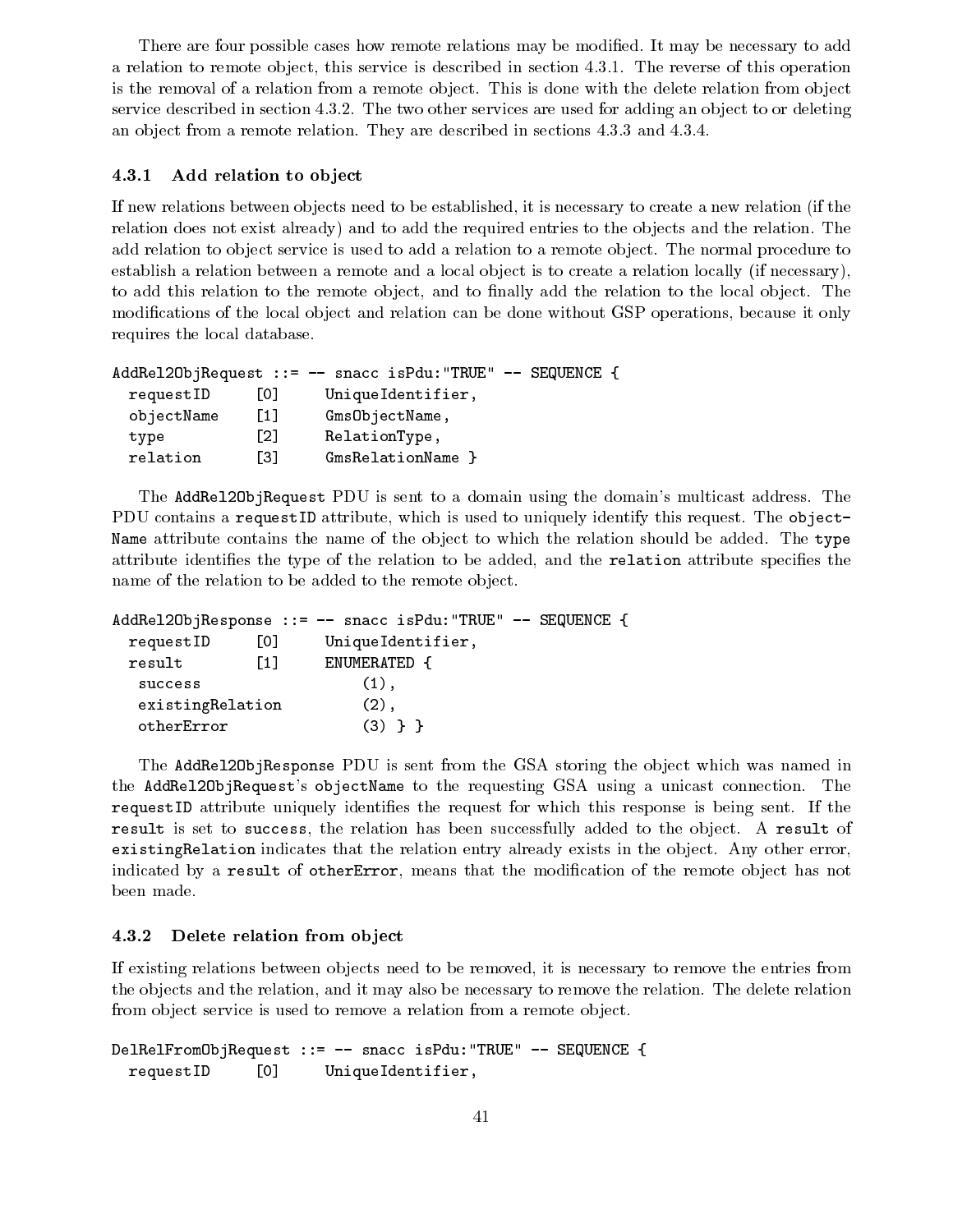| objectName | $\lceil 1 \rceil$ | GmsObjectName,    |
|------------|-------------------|-------------------|
| type       | $\lceil 2 \rceil$ | RelationType,     |
| relation   | <u>гз1</u>        | GmsRelationName } |

The DelRelFromObjRequest PDU is sent to a domain using the domain's multicast address. The PDU contains a requestID attribute, which is used to uniquely identify this request. The objectName attribute contains the name of the ob ject from which the relation should be deleted. The type attribute identifies the type of the relation to be deleted, and the relation attribute specifies the name of the relation to be deleted from the remote object.

```
DelRelFromObjResponse ::= -- snacc isPdu:"TRUE" -- SEQUENCE {
  requestID [0] UniqueIdentifier,
  result [1] ENUMERATED {
    success (1),
    nonExistingRelation (2),
     otherError (3) \sim 3) \sim 300 \sim 300 \sim 300 \sim 300 \sim 300 \sim 300 \sim 300 \sim 300 \sim 300 \sim 300 \sim
```
The DelRelFromObjResponse PDU is sent from the GSA storing the object which was named in the DelRelFromObjRequest's objectName to the requesting GSA using a unicast connection. The request ID attribute uniquely identifies the request for which this response is being sent. If the result is set to success, the relation has been successfully deleted from the object. A result of nonExistingRelation indicates that the relation entry does not exist in the object. Any other error, indicated by a result of otherError, means that the modification of the remote object has not been made.

### 4.3.3 Add object to relation

If new relations between objects need to be established, it is necessary to create a new relation and to add the required entries to the objects and the relation. The add object to relation service is used to add an ob ject to a remote relation. This is necessary if the relation already exists (otherwise the procedure described in section 4.3.1 should be used).

```
AddObj2RelRequest ::= -- snacc isPdu:"TRUE" -- SEQUENCE {
 requestID [0] UniqueIdentifier,
 relationName [1] GmsRelationName,
 object [3] GmsObjectName }
              \sqrt{3}
```
The AddObj2RelRequest PDU is sent to a domain using the domain's multicast address. The PDU contains a requestID attribute, which is used to uniquely identify this request. The relationName attribute contains the name of the relation to which the object should be added. The object attribute species the name of the ob ject to be added to the remote relation.

|            |      | $AddObj2RelResponse ::= -- snacc isPdu: "TRUE" -- SEQUENCE {$ |  |
|------------|------|---------------------------------------------------------------|--|
| requestID  | 10 I | UniqueIdentifier,                                             |  |
| result     | [1]  | ENUMERATED {                                                  |  |
| success    |      | $(1)$ .                                                       |  |
| otherError |      | $(3)$ } }                                                     |  |

The AddObj2RelResponse PDU is sent from the GSA storing the relation which was named in the AddObj2RelRequest's relationName to the requesting GSA using a unicast connection. The request ID attribute uniquely identifies the request for which this response is being sent. If the result is set to success, the object has been successfully added to the relation. Any error, indicated by a result of otherError, means that the modification of the remote relation has not been made.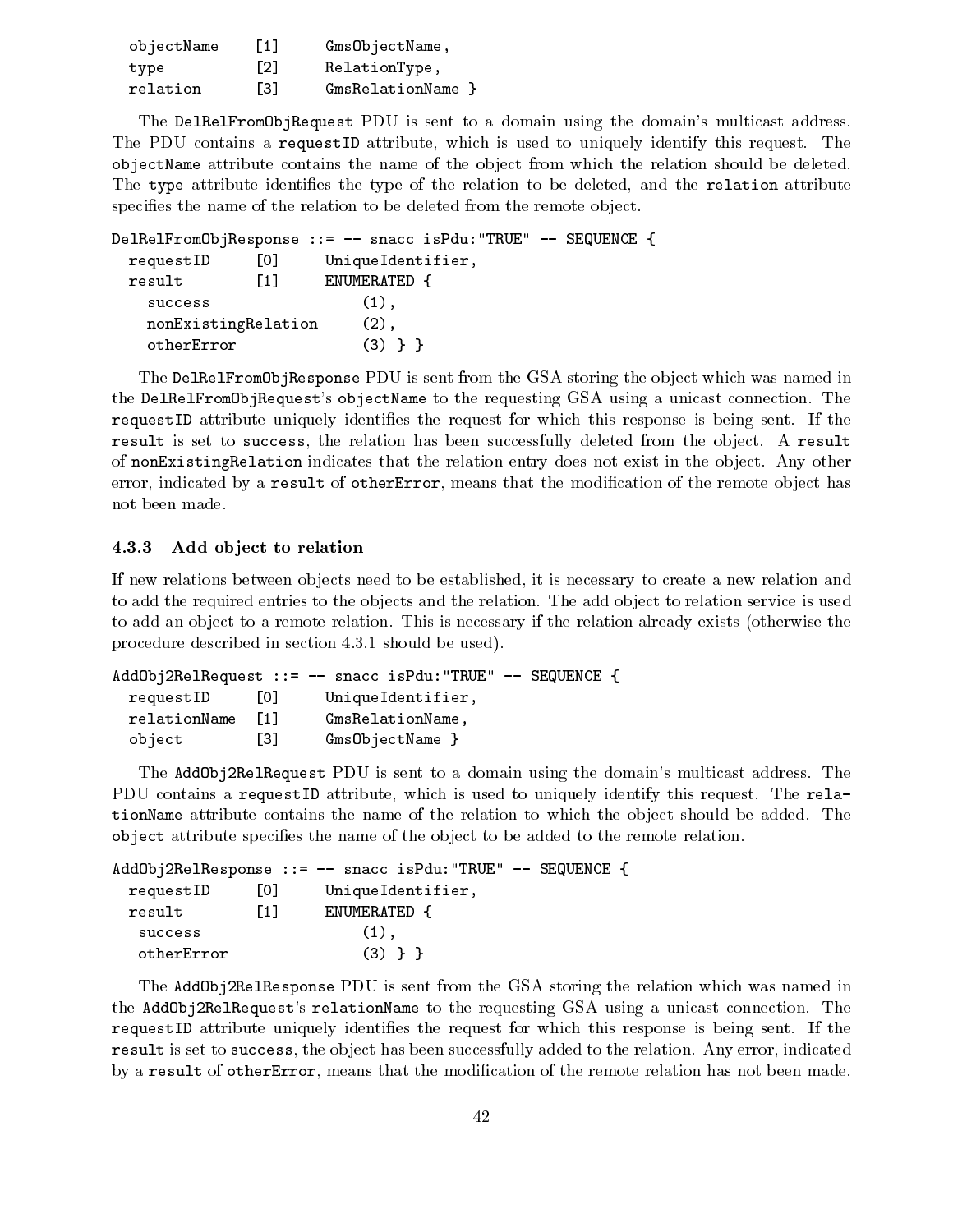#### Delete object from relation 4.3.4

If relations between objects need to be removed, it is necessary to remove the entries from the objects and the relation. The delete object from relation service is used to remove an object from a remote relation.

```
DelObjFromRelRequest ::= -- snacc isPdu: "TRUE" -- SEQUENCE {
 requestID [0] UniqueIdentifier,
 relationName [1] GmsRelationName,
 object [3] GmsObjectName }
```
The DelObjFromRelRequest PDU is sent to a domain using the domain's multicast address. The PDU contains a requestID attribute, which is used to uniquely identify this request. The relationName attribute contains the name of the relation from which the object should be deleted. The object attribute specifies the name of the object to be deleted from the remote relation.

```
DelObjFromRelResponse ::= -- snacc isPdu:"TRUE" -- SEQUENCE {
 requestID [0] UniqueIdentifier,
 result [1] ENUMERATED {
   success (1),
   otherError (3) } }
```
The DelObjFromRelResponse PDU is sent from the GSA storing the relation which was named in the DelObjFromRelRequest's relationName to the requesting GSA using a unicast connection. The requestID attribute uniquely identies the request for which this response is being sent. If the result is set to success, the object has been successfully deleted from the relation. Any error, indicated by a result of otherError, means that the modification of the remote relation has not been made.

## 4.4 GAP operations

Most GAP operations (as specied in GAP [21]) have corresponding GSP PDUs. However, GSP handles the operations differently, partly because of the two-step process described in section 3.6 which includes a domain name resolution before the operation itself can be carried out, partly because GSP is using multicast (see section 3.2 for details) and therefore needs special mechanisms dealing with this.

#### 4.4.1 Bind User

When a user binds to the GMS using a GUA and GAP, the GSA to which he is binding first gets the user object from the GSA where it is located. Based on this user object, it is possible to perform the authentication locally, ie the GSA storing the user object does not need to do anything. However, if the user successfully bound to the GSA, this must be registered in the user object. The bind user service is used to perform this registration.

|                   |                   | BindUserIndication ::= $-\text{space}$ isPdu: "TRUE" $-\text{space}$ { |
|-------------------|-------------------|------------------------------------------------------------------------|
| userName          | L0J               | GmsObjectName,                                                         |
| address           | $\lceil 1 \rceil$ | GuaAddress,                                                            |
| authentication    | [2]               | AuthType,                                                              |
| transportServices | Г31               | SET OF TransportService,                                               |
| bindingComment    | F41               | IA5String OPTIONAL }                                                   |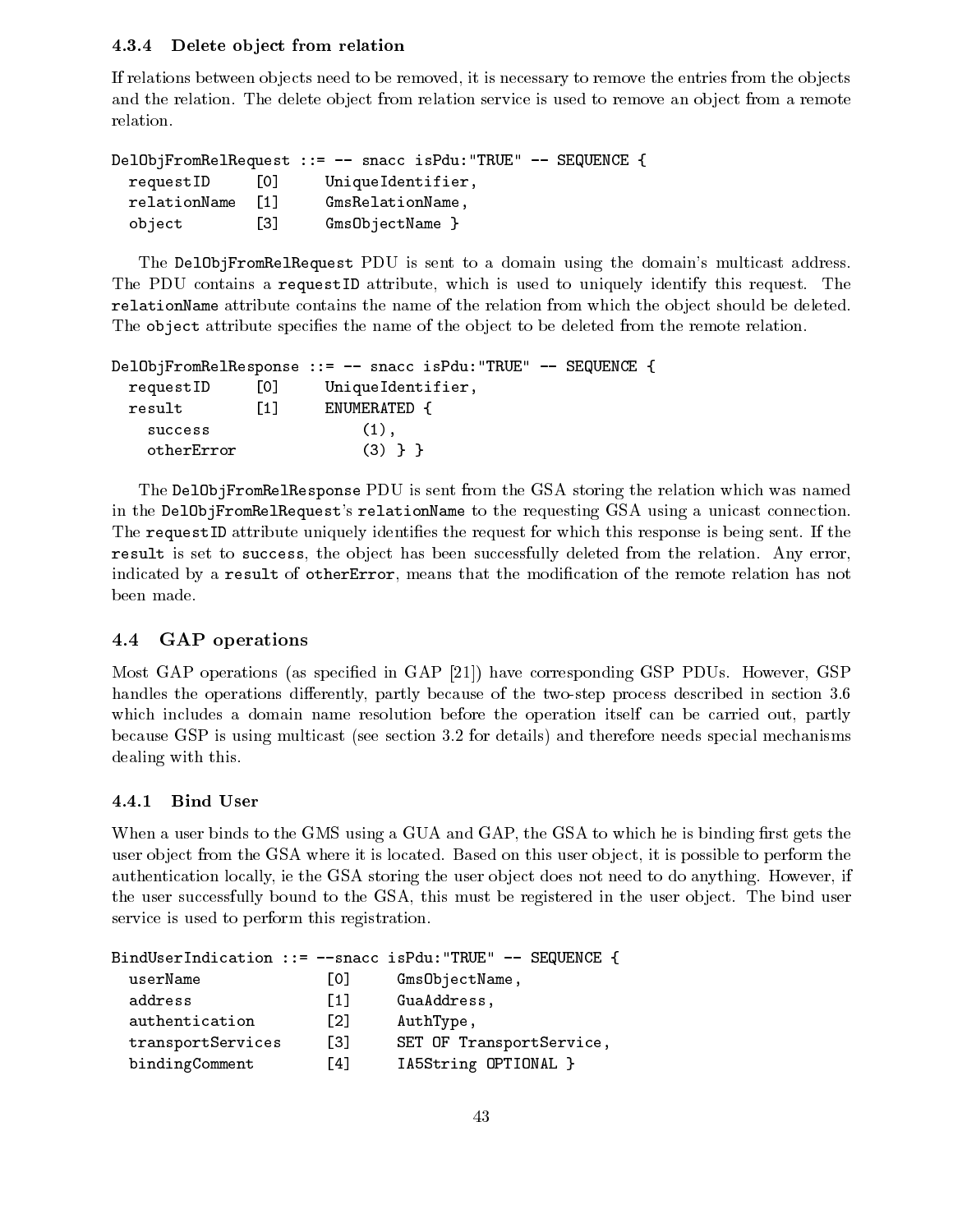The BindUserIndication PDU is sent from the GSA to which the user bound to the GSA storing the user object using a unicast connection. The userName attribute specifies the user who successfully bound to the GMS. The address attribute contains the address to which the user has bound. The authentication attribute contains the AuthType with which the user bound to the GMS. The transportServices attribute is a set of TransportServices, specifying which transport services the user has available with this binding. Finally, an optional bindingComment can be used to store some information about the binding.

The GSA which receives a BindUserIndication PDU modifies the user object according to the information the BindUserIndication contains.

#### 4.4.2 Bind Application

The GAP bind application service is used by a user to notify the GMS that a new application has been started within the context of a user binding. The new application has to be registered inside the user object. The GSP bind application service is used to modify the user object according to the GAP operation.

|             |                          | BindApplicationRequest ::= $--$ snacc isPdu: "TRUE" $--$ SEQUENCE |  |
|-------------|--------------------------|-------------------------------------------------------------------|--|
| requestID   | $\overline{\phantom{0}}$ | UniqueIdentifier,                                                 |  |
| user        | 11 I                     | GmsObjectName,                                                    |  |
| application | [2]                      | Application }                                                     |  |

The BindApplicationRequest PDU is sent to a domain using the domain's multicast address. The PDU contains a requestID attribute, which is used to uniquely identify this request. The user attribute identifies the user who is binding the new application. The application attribute specifies the application which the user is binding.

|                                   | BindApplicationResponse ::= --snacc isPdu: "TRUE" -- SEQUENCE { |
|-----------------------------------|-----------------------------------------------------------------|
| TO L<br>requestID                 | Unique Identifier,                                              |
| bindApplicationResult [1]         | ENUMERATED {                                                    |
| success                           | $(1)$ .                                                         |
| $applicationalreadyBound (2)$ } } |                                                                 |

The BindApplicationResponse PDU is sent from the GSA storing the user object which was named in the BindApplicationRequest's user to the requesting GSA using a unicast connection. The requestID attribute uniquely identifies the request for which this response is being sent. The bindApplicationResult attribute indicates the result of the bind application request. If it is set to success, the application has been successfully bound (ie it has been added to the user object). If the bindApplicationResult is set to applicationAlreadyBound, the application has already been bound, ie it is already present in the user object.

### 4.4.3 Unbind Application

The GAP unbind application service is used by a user to notify the GMS that an application which has been bound using the bind application service is now unbound. The application therefore has to be deleted from the user object. The GSP unbind application service is used to modify the user ob ject according to the GAP operation.

|             |                   | UnbindApplicationRequest ::= --snacc isPdu:"TRUE" -- SEQUENCE { |  |
|-------------|-------------------|-----------------------------------------------------------------|--|
| requestID   | 0                 | UniqueIdentifier,                                               |  |
| user        | $\lceil 1 \rceil$ | GmsObjectName,                                                  |  |
| application | [2]               | Application }                                                   |  |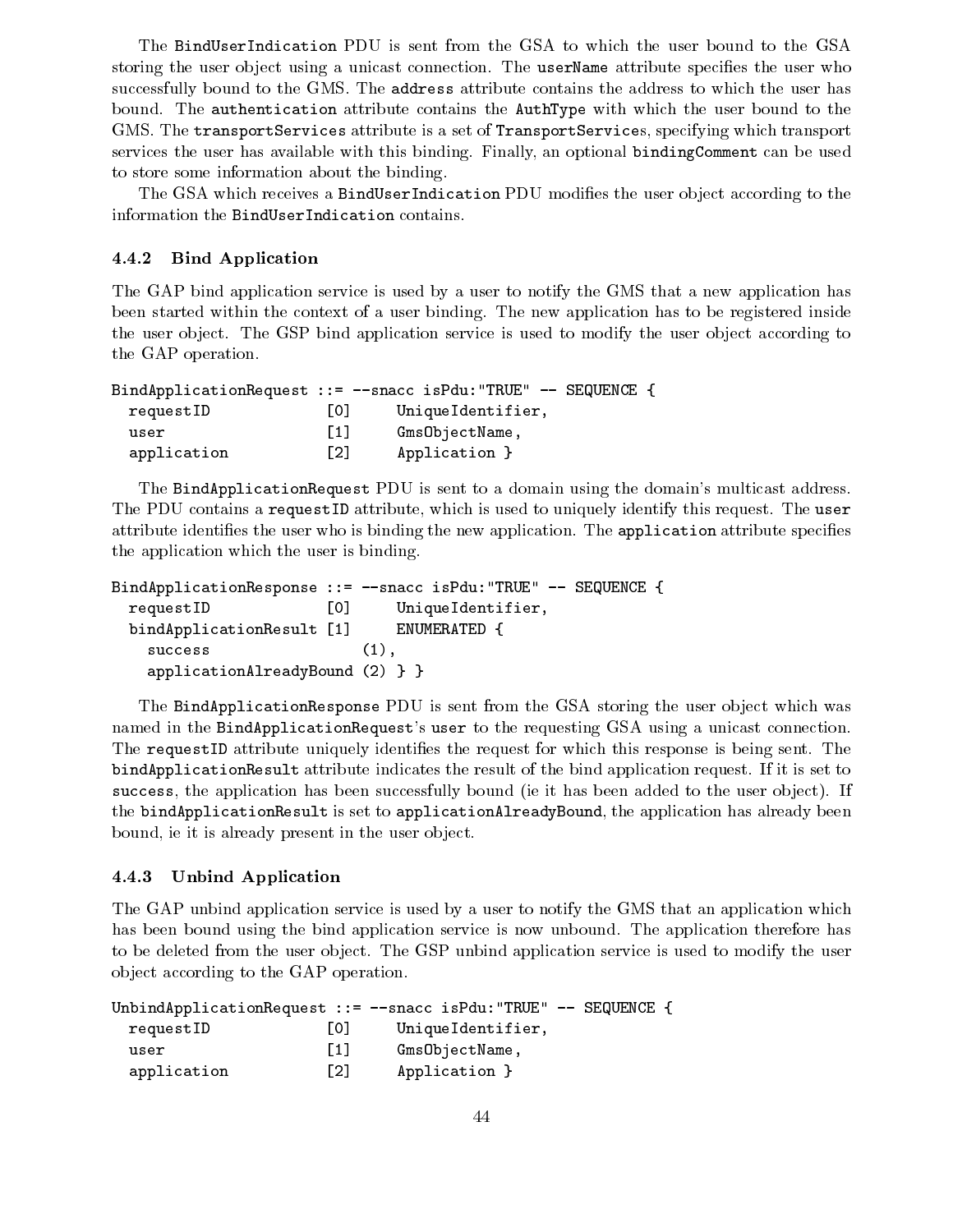The UnbindApplicationRequest PDU is sent to a domain using the domain's multicast address. The PDU contains a requestID attribute, which is used to uniquely identify this request. The user attribute identifies the user who is unbinding the application. The application attribute specifies the application which the user is unbinding.

| UnbindApplicationResponse ::= $-$ snacc isPdu: "TRUE" -- | SEQUENCE {        |
|----------------------------------------------------------|-------------------|
| requestID<br>101                                         | UniqueIdentifier, |
| unbindApplicationResult [1]                              | ENUMERATED {      |
| success                                                  | $(1)$ .           |
| noSuchApplication                                        | $(2)$ }           |

The UnbindApplicationResponse PDU is sent from the GSA storing the user object which was named in the UnbindApplicationRequest's user to the requesting GSA using a unicast connection. The requestID attribute uniquely identifies the request for which this response is being sent. The unbindApplicationResult attribute indicates the result of the unbind application request. If it is set to success, the application has been successfully unbound (ie it has been removed from the user object). If the unbindApplicationResult is set to noSuchApplication, the application which had to be unbound was not found in the user ob ject, ie it was not bound.

#### 4.4.4 Unbind User

When a user unbinds from the GMS using the GAP unbind user service, the GSA to which he is bound must determine whether the user is allowed to unbind. This is necessary because the user may still be participant in some sessions, in which case he only may unbind if he specically forces the unbind. The GSP unbind user service is for the communication between the GSA to which the user is bound and the GSA which stores the user object.

|             |                   | UnbindUserRequest ::= $-$ -snacc isPdu:"TRUE" -- SEQUENCE { |  |
|-------------|-------------------|-------------------------------------------------------------|--|
| requestID   | LOJ.              | UniqueIdentifier,                                           |  |
| userName    | $\lceil 1 \rceil$ | Gms0bjectName,                                              |  |
| forceUnbind | $\lceil 2 \rceil$ | BOOLEAN }                                                   |  |

The UnbindUserRequest PDU is sent from the GSA to which the user is bound to a domain using the domain's multicast address. The PDU contains a requestID attribute, which is used to uniquely identify this request. The userName attribute specifies the user who want to unbind from the GMS. The forceUnbind specifies whether the user wants to unbind even if there are active sessions (ie sessions which the user joined but did not leave prior to his unbind user request).

|                    |             | UnbindUserResponse ::= $-$ -snacc isPdu: "TRUE" -- SEQUENCE { |  |
|--------------------|-------------|---------------------------------------------------------------|--|
| requestID          | LOJ.        | Unique Identifier,                                            |  |
| unbindUserResult   | $\Gamma$ 11 | ENUMERATED                                                    |  |
| success            |             | $(1)$ .                                                       |  |
| terminatedSessions |             | $(2)$ .                                                       |  |
| activeSessions     |             | $(3)$ }.                                                      |  |
| activeSessions     | [2]         | SET OF GmsObjectName OPTIONAL }                               |  |

The UnbindUserResponse PDU is sent from the GSA storing the user object which was named in the UnbindUserRequest's userName to the GSA to which the user is bound (ie the GSA which sent the UnbindUserRequest) using a unicast connection. The requestID attribute uniquely identifies the request for which this response is being sent. If the unbindUserResult attribute is set to success, the user has been unbound successfully. If this attribute is set to terminatedSessions,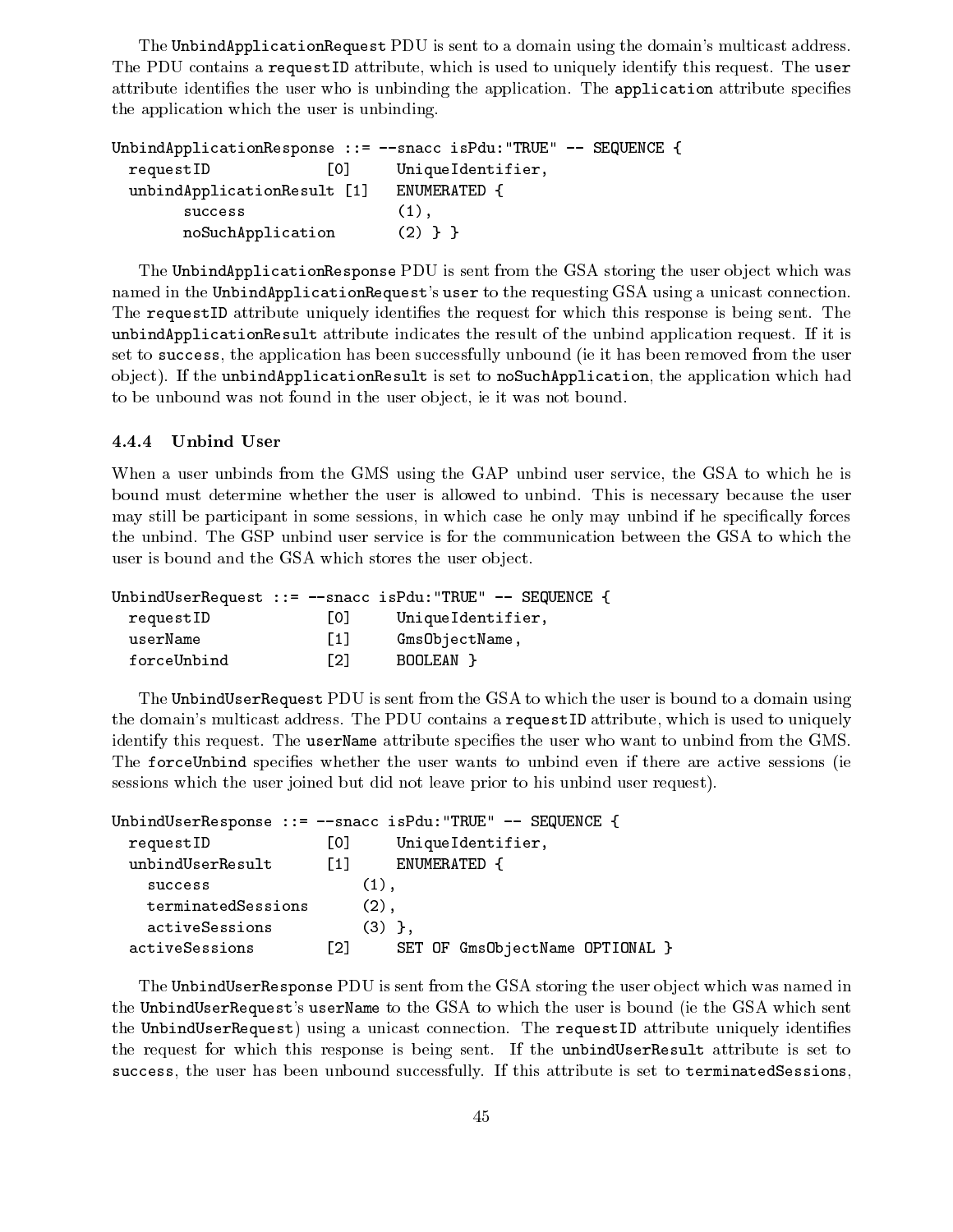the user has also been unbound successfully, but there were active sessions which were terminated (this unbindUserResult isonly possible ifthe forceUnbind attribute in the UnbindUserRequest has been set to true).

The unbindUserResult is set to activeSessions if the user wants to unbind but is still participant in one or more sessions (this unbindUserResult is only possible if the forceUnbind attribute in the UnbindUserRequest has been set to false). In this case, the optional activeSessions attribute contains the names of all sessions in which the user is active.

#### 4.4.5 Create

The GAP create service is used to create GMS objects. When creating an object, it must be checked whether an object of this name already exists. Because data storage in GMS is distributed, this check has to done before the create request itself can be issued. The object present service therefore is used to check for the existence of an object of a given name. This check is performed by the GSA holding the create token. Therefore, the GSA initiating the create service first has to find the create token holder using the identify token holder service (described in section 4.2.2).

```
CreateRequest ::= --snacc isPdu:"TRUE" -- SEQUENCE {
 requestID [0] UniqueIdentifier,
 user [1] GmsObjectName,
 objectName [2] GmsObjectName,
 objectType [3] CHOICE {
   user [0] UserAttributes,
   group [1] SET {
    attributes [0] GroupAttributes,
    managers [1] SET OF GmsObjectName,
    initialMembers [2] SET OF GmsObjectName OPTIONAL},
   flowTemplate [2] FlowTemplateAttributes,
   session [3] SET {
    attributes [0] SessionAttributes,
    managers [1] SET OF GmsObjectName,
    associatedWithGroup [2] GmsObjectName OPTIONAL,
    flows [3] SET OF SET {
      flowName [0] GmsObjectName,
      flowAttributes [1] FlowAttributes,
      flowQosParameters [2] SET OF QosParameter,
      flowAddressingInfo [3] CHOICE {
       receiverOriented [0] OCTET STRING,
       senderOriented [1] NULL },
      flowRelations [4] SET OF CHOICE {
       depends0n [0] Gms0bjectName,
       synchronizedWith [1] GmsObjectName } } },
   certificate [4] CertificateAttributes } }
```
The CreateRequest PDU is sent by the GSA requesting the create service to the GSA which is create token holder in the domain where the object shall be created using a unicast connection. The PDU contains a requestID attribute, which is used to uniquely identify this request. The user attribute contains the name of the user who is requesting the create (ie who issued a GAP create service request). The objectType attribute defines which type of object shall be created.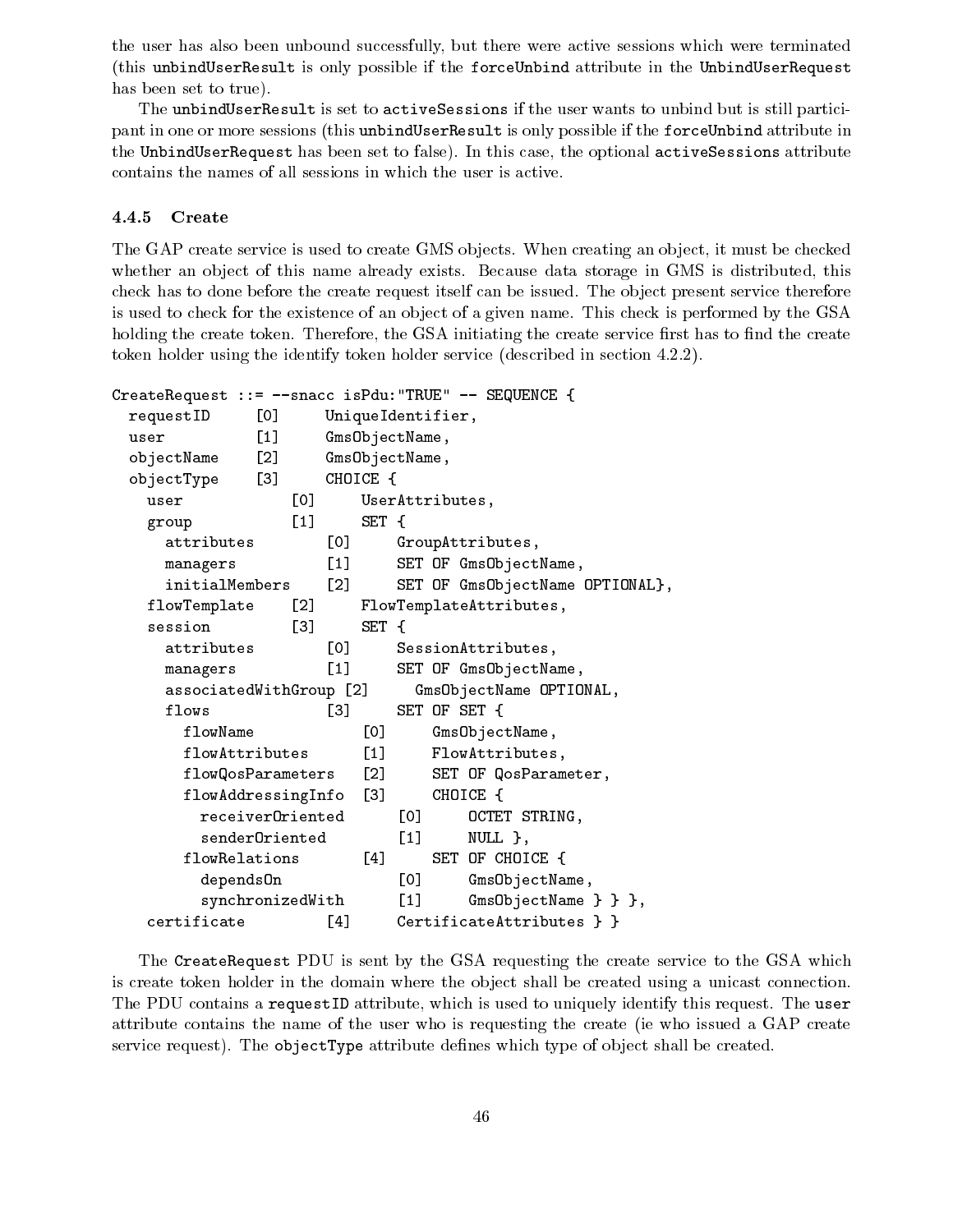If the objectType attribute is of the user type, the user which shall be created must be dened by all UserAttributes as defined in section 2.3.1. The information which is not marked as OPTIONAL in the definition must be supplied. Optional parts may be ignored, they can be added using the modify service. Initially, the newly created user object has none of the relations defined which are present in the user object's UserRelations.

If the objectType attribute is of the group type, the definition of the initial values is more complicated than in case of a user object. At first, all GroupAttributes as defined in section 2.3.2 must be given. The optional parts can be ignored. The second value is a set of managers which must be specified, it defines all users which shall be managers of the new group. The third value is optional, it allows the specification of initialMembers of the group. The relations of the newly created group are defined as follows. The user who created the group is the only owner of it. The set of managers given in the CreateRequest PDU is the set of managers of the group. If the initialMembers has been used, all users and groups present in this set are the members of the group. Initially, there are groups the new group is a member of and no sessions associated with the group.

If the objectType attribute is of the flowTemplate type, a flow template object will be created. All FlowTemplateAttributes as defined in section 2.3.3 must be given. Optional parts can be omitted. After the flow template is created, the user who requested the creation using the create service will be the owner of the flow template object.

If the objectType attribute is of the session type, a session object will be created. Because the creation of a session object always includes the creation of at least one flow object, this case is the most complicated one (actually, it is always created more than one object). At first, all SessionAttributes must be supplied. Optional parts can be omitted. The second value is a set of managers which must be specified, it defines all users which shall be managers of the new session. The associatedWithGroup attribute is used to specify the group to which the session to be created is associated. The user requesting the create must be member of this group. This attribute is optional, but it must be present if the session's sessionJoinPolicy is set to group in the SessionAttributes (otherwise the session's join policy could not be enforced).

The last attribute of the session type defines the flows to be created. Each flow is characterized by a flowName and FlowAttributes as described in section  $2.3.4$ . QoS parameters of each flow are specified in the flowQosParameters, they are defined according to the definition given in section 2.2. The flowAddressingInformation specifies for each flow hot it is addressed. If addressing is receiver Oriented, the flow address has to be specified when creating the session (and the flow). If flow addressing is sender Oriented, no information must be supplied (the list of receivers will be created when the first user joins this flow). The last attribute, the flowRelations, are used to specify whether this flow shall depend on another flow (using the depends On attribute) or whether this flow has to be synchronized with another flow (using the synchronizedWith attribute).

If the objectType attribute is of the certificate type, a certificate object will be created. All CertificateAttributes as defined in section 2.3.6 must be given. Optional parts can be omitted. After the certificate is created, the user who requested the creation using the create service will be the owner of the certificate object.

```
ObjectPresentRequest ::= -- snacc isPdu:"TRUE" -- SEQUENCE {
 requestID [0] UniqueIdentifier,
 objectName [1] GmsObjectName }
```
The ObjectPresentRequest PDU is sent from the GSA which received the CreateRequest to its own domain using the domain's multicast address. The PDU contains a requestID attribute, which is used to uniquely identify this request. The object Name attribute specifies the name of the ob ject for which this ob ject present request is being sent.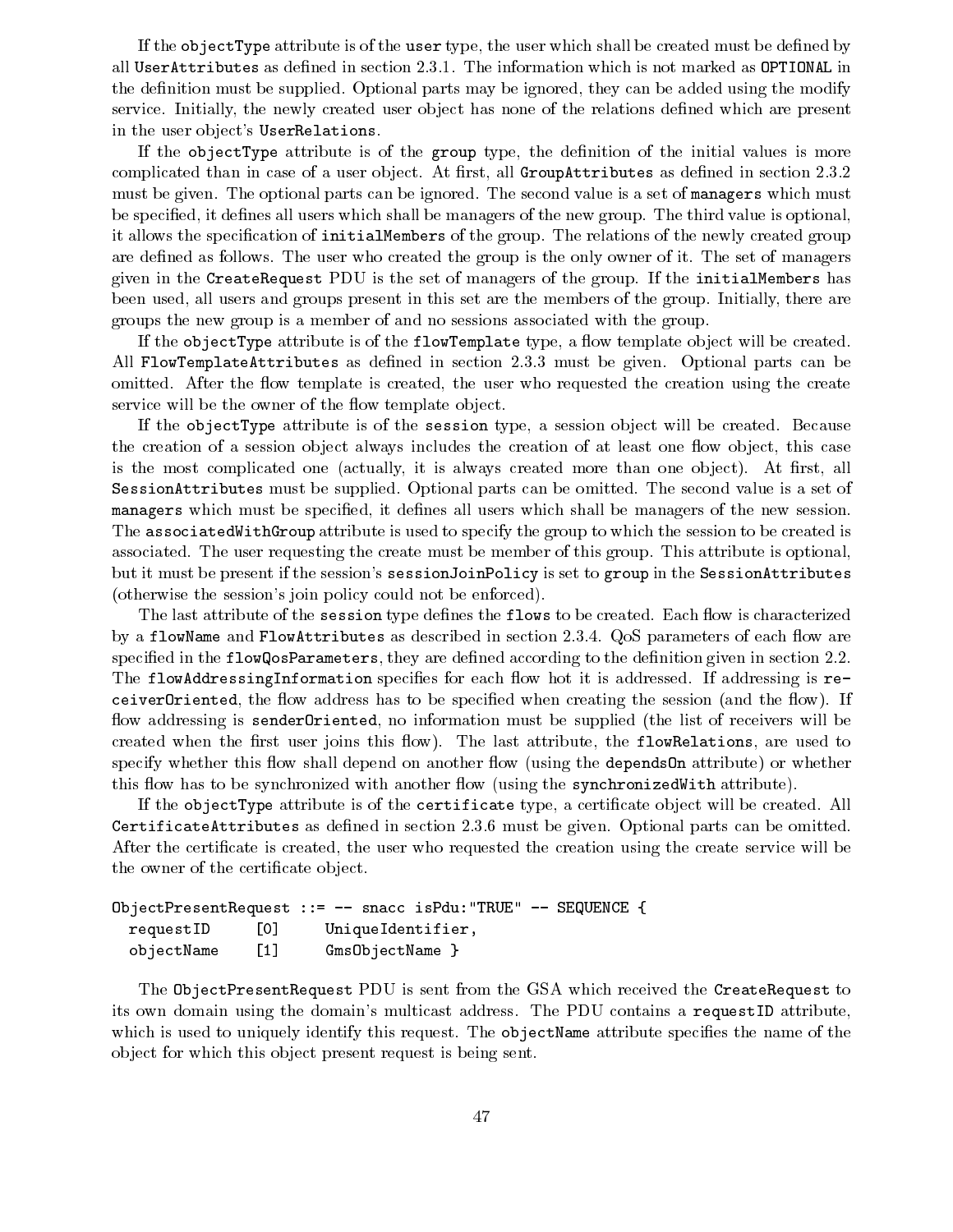```
ObjectPresentResponse ::= -- snacc isPdu:"TRUE" -- SEQUENCE {
 requestID [0] UniqueIdentifier,
 nofGSA [1] INTEGER,
 tHolderFlag [2] BOOLEAN,
 result [3] ENUMERATED {
   found (1),
   notFound (2) } }
```
The ObjectPresentResponse PDU is sent from every GSA which received the ObjectPresentRequest PDU to the requesting GSA using a unicast connection. The requestID attribute uniquely identifies the request for which this response is being sent. The nofGSA and tHolderFlag attributes contain status information of the responding GSA. The nofGSA attribute contains the number of GSAs in the responding GSA's domain (taken from the responding GSA's GSA table) and is used by the receiving GSA to determine whether all GSAs of the requested domain have responded.

The tHolderFlag specifies whether the responding GSA currently holds the create token. If this attribute is set to true in a ObjectPresentResponse PDU, it can be concluded that there is more than one create token holder in the domain and the token holder has to be freshly negotiated (using the token negotiation described in section 4.2.1).

The result attribute specifies whether the responding GSA stores an object of the objectName given in the ObjectPresentRequest. If it is found, the object existed on the responding GSA and the requesting GSA therefore may not create an object of this name. If the result attribute is set to notFound in all ObjectPresentResponse PDUs, the create token holder can safely create the object specified in the create request.

```
CreateResponse ::= --snacc isPdu:"TRUE" -- SEQUENCE {
 requestID [0] UniqueIdentifier,
 createResult [1] ENUMERATED {
   success (1),
   noPermission (2),
  nameInUse (3),
  nonExistingManager (4),
  noSuchGroup (5),
  noSuchUser (6),
   alreadyIndirectMember (7),
   cyclicFlowDependencies (8),
  nofGsaMismatch (9),
   timeout (10),
   multipleTokenHolder (11) } }
```
The CreateResponse PDU is sent from the create token holder which received the CreateRequest PDU to the requesting GSA using a unicast connection. The requestID attribute uniquely identifies the request for which this response is being sent. The createResult attribute specifies the result of the create request. A value of success indicates that the create service request was processed successfully and the requested object has been created (including modifications of relations if necessary).

The createResult of noPermission indicates that the user who requested the create service is not authorized sufficiently to perform the operation he requested. This error occurs if an anonymously bound user tries to create an ob ject or if a user tries to create a session which should be associated with a group he is not a member of.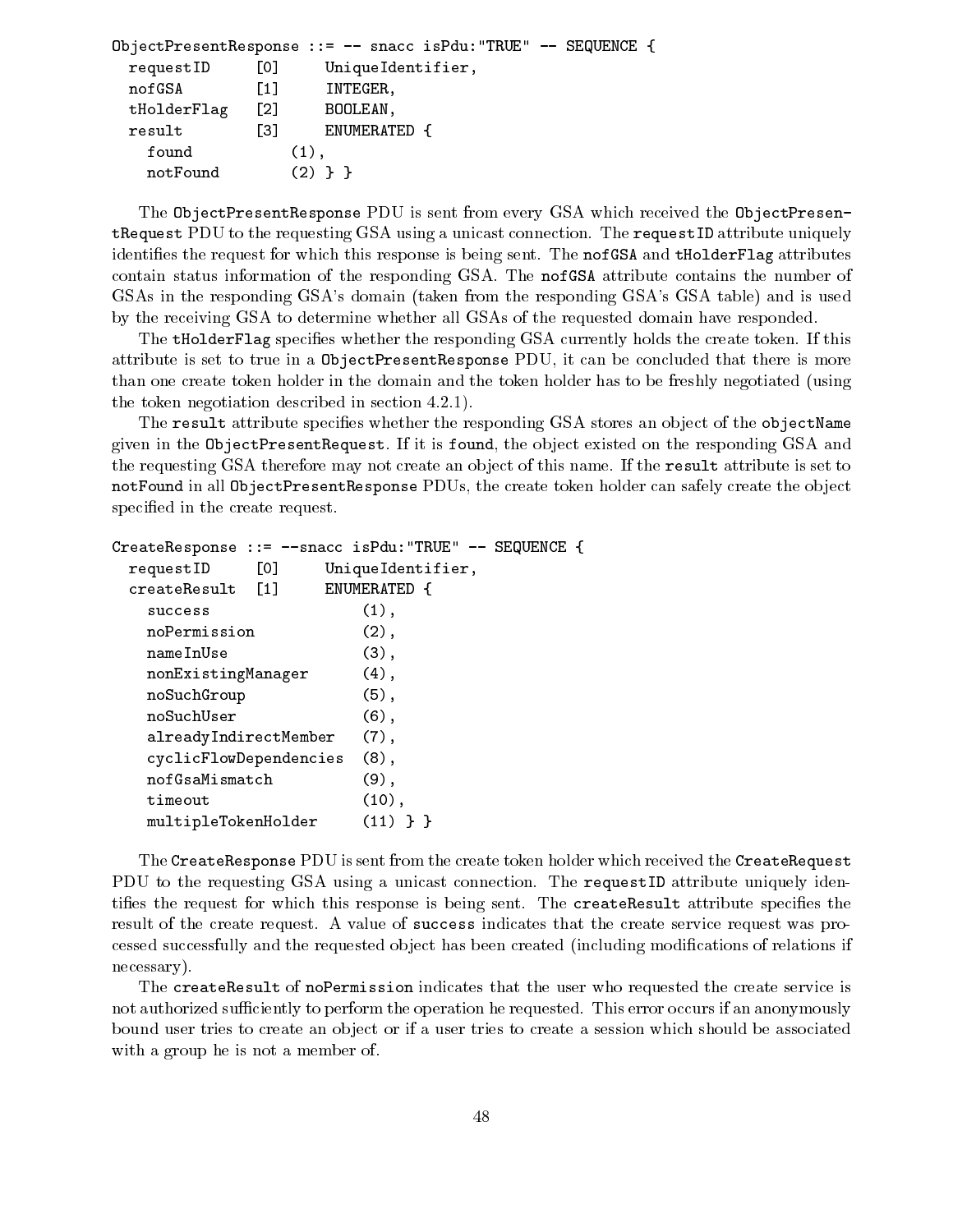If the createResult has one of the values nameInUse, nonExistingManager, noSuchGroup, or noSuchUser, the create request contained a name which is not permitted. In case of nameInUse, the name which shall be given to the object to be created exists already. In this case, a different name must be chosen. In case of nonExistingManager, noSuchGroup, and noSuchUser, the user referred to a GMS object which does not exist.

A createResult of alreadyIndirectMember indicates that it is not possible to join a member directly to the group (using the initialMembers attribute), because it is already indirect member of the group. This is only possible if groups are used in the initialMembers attribute.

The createResult of cyclicFlowDependencies indicates that the user created a cyclic graph specifying dependsOn flowRelations inside the flows attribute in case of requesting a session create. A cyclic dependency does not make sense and is therefore rejected by the create service. It is up to the user to delete the cyclic dependency (by removing at least one dependsOn value) and use the create service again.

A createResult of nofGsaMismatch indicates that the create token holder got different nofGSA values in the ObjectPresentResponse PDUs and is therefore not certain about the number of GSAs in the domain. If the createResult is timeout the operation timed out at the create token holder (probably because of one GSA of the domain not responding to the ObjectPresentRequest PDU). A createResult of multipleTokenHolder indicates that the create token holder discovered another GSA in the domain also holding the create token. In these last three cases, it would not be safe to create the object and therefore it is not created.

### 4.4.6 Query

The GAP query service is used to query the GMS about objects. In general, there are two query modes available. When using the search mode, GMS can be searched for objects which match a given template. Currently, it is not possible to use wild cards or regular expressions, but this functionality will be introduced in the next version of GSP. In this version of GSP, only perfect matches to attribute values are possible. However, if an attribute's value is empty or set to zero, GMS willnot try to match this value but only uses the other attribute values for finding matching objects. The result of searching for objects is a list of object names. The search mode can be used in three different scopes, only in the local domain, in a given number of domains, and globally.

When using the get mode of the query service, it is possible to retrieve objects from the GMS (provided the authorization is sufficient). Thus, the normal procedure of using the query service is to first search for objects using the search mode and then to get selected objects using the get mode. A GSA receiving a GAP query request sends a GSP query request to the domain where the query starts.

```
QueryRequest ::= -- snacc isPdu:"TRUE" -- SEQUENCE {
 requestID [0] UniqueIdentifier,
 user [1] GmsObjectName,
 userAuthLevel [2] AuthLevel,
 userGroups [3] UserGroups,
 queryType [4] CHOICE {
   search [0] SET {
    queryTemplate [0] CHOICE {
      object [0] GmsObject,
     relation [1] GmsRelation },
    queryScope [1] CHOICE {
     localDomain [0] NULL,
     domainList [1] NULL,
```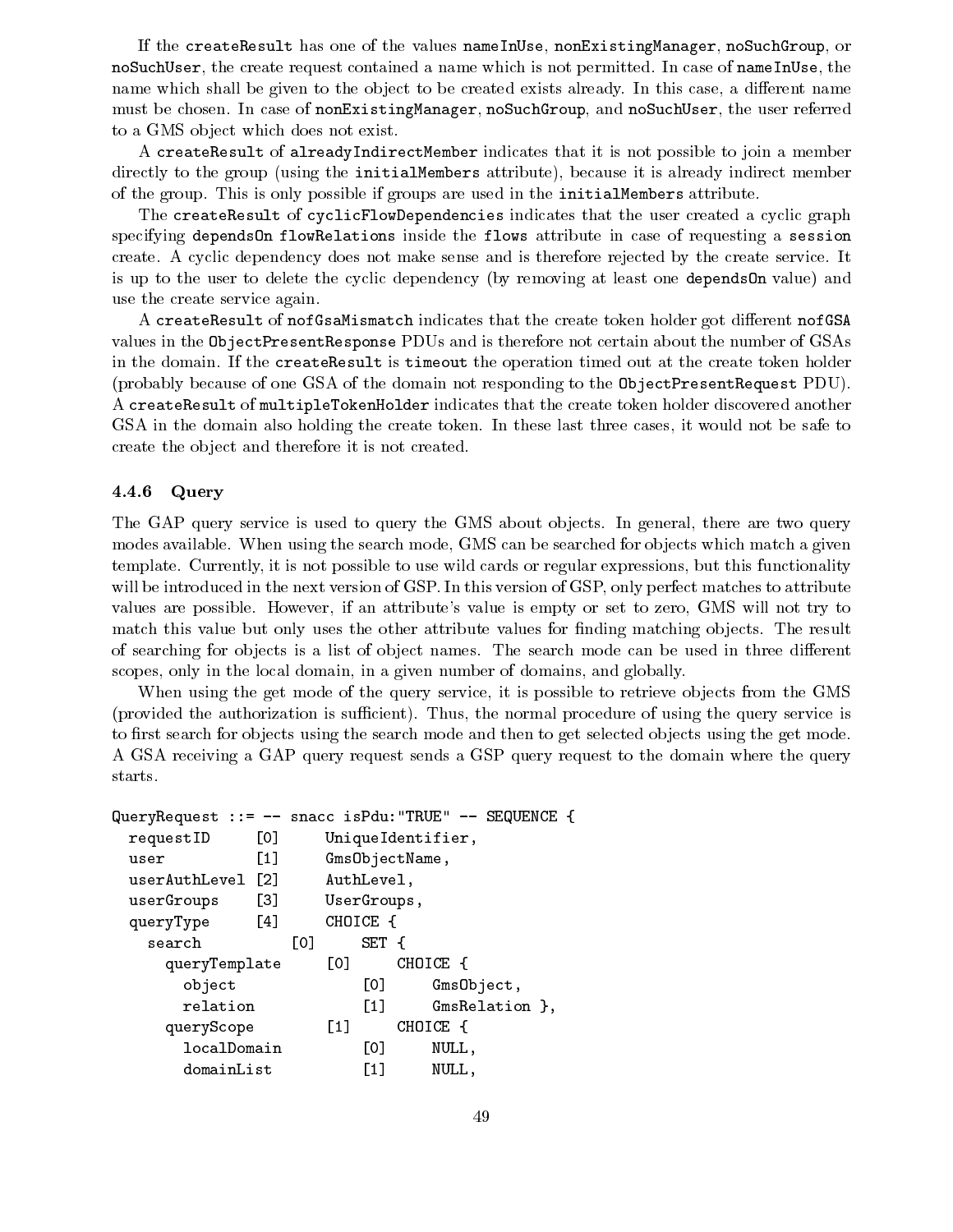| global                 |    | F21.     | $GmsDomainName$ ,       |  |  |
|------------------------|----|----------|-------------------------|--|--|
| maxNumberOfMatches [2] |    |          | INTEGER }.              |  |  |
| get                    | 11 | CHOICE { |                         |  |  |
| object                 |    | L01      | GmsObjectName,          |  |  |
| relation               |    | F1 1     | $GmsRelationName \} \}$ |  |  |

The QueryRequest PDU is sent from the GSA which received the GAP query request to a domain using the domain's multicast address. It may also be sent by a query token holding GSA to a domain using the domain's multicast address in order to propagate queries. The PDU contains a requestID attribute, which is used to uniquely identify this request. The user attribute specifies the user who wants to query the GMS. The userAuthLevel and userGroups attributes contain the user's authentication level and the groups he is member of, which are necessary for authorization checking.

The queryType attribute identifies the query mode which is selected. When using the search mode, it is possible to search for specific objects or relations. The queryTemplate attribute specifies whether the search is performed for an object or a relation. In case of a search for an object, a Gms0bject as defined in section 2.3 must be specified. When specifying attribute values to be searched for, the objectName attribute and all objectRelations will not be interpreted. Any values which should be searched for must be supplied as non-empty (or non-zero) values. Empty and zero values will cause an attribute to be excluded from the search. When searching for a relation, the relationName will not be interpreted.

The queryScope attribute determines the scope of the search. It can have one of three values. When the queryScope attribute is set to localDomain, only the local domain will be searched (ie the query token holder will not forward the query request to other domains). Because the GSA initiating the query sends QueryRequest PDUs to alldomains when performing a domainList search, it is not necessary to specify the domains in the QueryRequest PDU (and thus the domainList attribute is empty). The global attribute contains the domain name from where the search started. The last attribute of the search attribute is the maxNumberOfMatches value which specifies how many matches should be reported before stopping the search.

If the queryType attribute is set to use the get mode, the usage of the query service is much simpler. The GSA can select whether it wants to get an object or a relation. In both cases, the name must be specied. A get mode QueryRequest PDU is always sent to the domain where the object or relation is stored. A typical usage of the query service would be to first search for an object or relation and then to use the results of the search in another QueryRequest to get an object or relation.

```
QueryAbandonRequest ::= --snacc isPdu:"TRUE" -- SEQUENCE {
 requestID [0] UniqueIdentifier,
 abandonType [1] ENUMERATED {
   dismissResults
                          (1),
    sendPartialResults(2) } }
```
Because the query service may take a long time to complete, it is possible for a user to abandon a running query request with the GAP QueryAbandonRequest PDU. This PDU may be sent by the GSA at any time after sending a QueryRequest PDU and before receiving a QueryResponse PDU. It is sent to a domain using the domain's multicast address. The GSP QueryAbandonRequest PDU, which is sent by a GSA to all domains to which it sent the QueryRequest PDU, has only two attributes, the first one being the requestID, which is used to uniquely identify this request. The second attribute is the abandonType which may be either set to dismissResults or to sendPartialResults. In case of dismissResults, the query service is abandoned and the GSA will not receive any results in QueryResponse PDUs. If the abandonType is set to sendPartialResults, the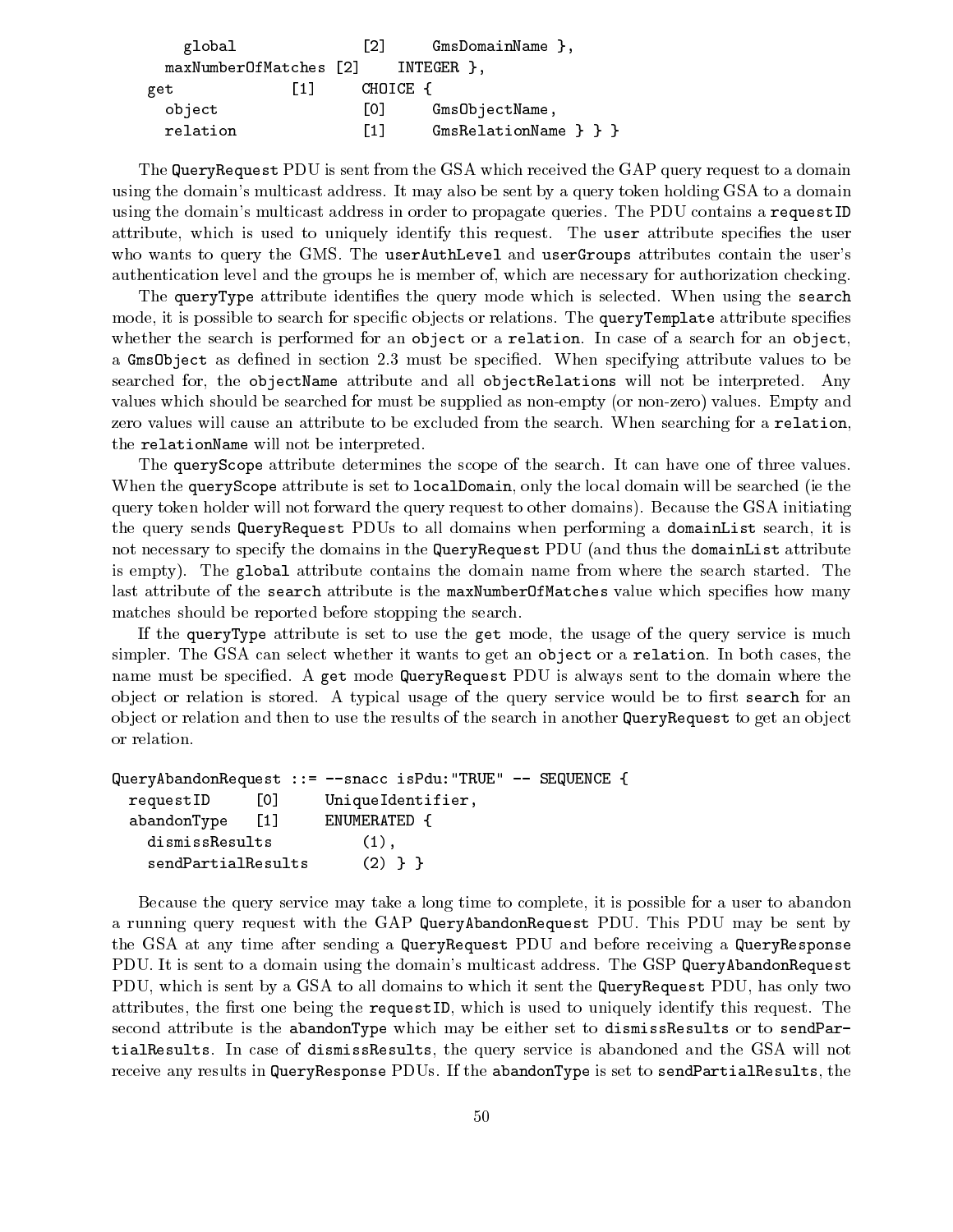query service will also be abandoned, but the results collected until the abandon will be returned in QueryResponse PDUs.

```
QueryResponse ::= -- snacc isPdu:"TRUE" -- SEQUENCE {
 requestID [0] UniqueIdentifier,
 domain [1] GmsDomainName,
 nofGsa [2] INTEGER,
 queryResult [3] ENUMERATED {
   success (1),
   abandonedNoResults (2),
   abandonedPartialResults (3),
   permissionDenied (4),
   tooManyMatchesRequired (5),
  queryProcessing (6),
  notFound (7) },
 queryMatches [4] CHOICE {
   search [0] CHOICE {
    objects [0] SET OF GmsObjectName,
    relations [1] SET OF GmsRelationName },
   get [1] CHOICE {
    object [0] GmsObject,
    relation [1] GmsRelation } } OPTIONAL }
```
The QueryResponse PDU is sent from every GSA which received the QueryRequest PDU to the requesting GSA using a unicast connection. Details on how queries are processed can be found in section 3.6. The requestID attribute uniquely identifies the request for which this response is being sent. The domain attribute specifies from which domain this response is being sent. The nofGSA attribute contains the number of GSAs in the responding GSA's domain (taken from the responding GSA's GSA table) and is used by the receiving GSA to determine whether all GSAs of the requested domain have responded.

The queryResult specifies the result of the query request. A value of success indicates the success of the query service, ie it completed normally without being interrupted by a QueryAbandonRequest. If the query was abandoned, the queryResult is either abandonedNoResults or abandonedPartialResults, depending on the abandonType in the QueryAbandonRequest PDU.

If a user tried to get an object he is not allowed to read, a queryResult of permissionDenied will be returned. The authorization may have failed because the user's authentication level was too low (ie lower than the **authRequirements** of the object) or because the object's access policy did not give him the read right in the AccessRight as defined in section 2.1. If the tooManyMatchesRequired value is present in the queryResult, more matches than defined in the request's maxNumberOfMatches are necessary to give a complete list of results.

If the QueryRequest's queryScope has been set to domainList or global, the receiving GSA holding the query token replies with a QueryResponse PDU with a queryResult of queryProcessing, indicating that it is processing the query request. If a GSA replies to a query request which used the get mode and does not store the desired object or relation, it responds with a QueryResponse with a queryResult of notFound.

In case of a queryResult of success, abandonedPartialResults, and tooManyMatchesRequired, the QueryResponse PDU contains the optional queryMatches attribute which contains the result of the query service. Depending on the mode of the query service, either a search or a get result is returned. In case of search, the result is a set of names which identify the objects which were found using the specified search criteria. Whether this set is complete or not depends on the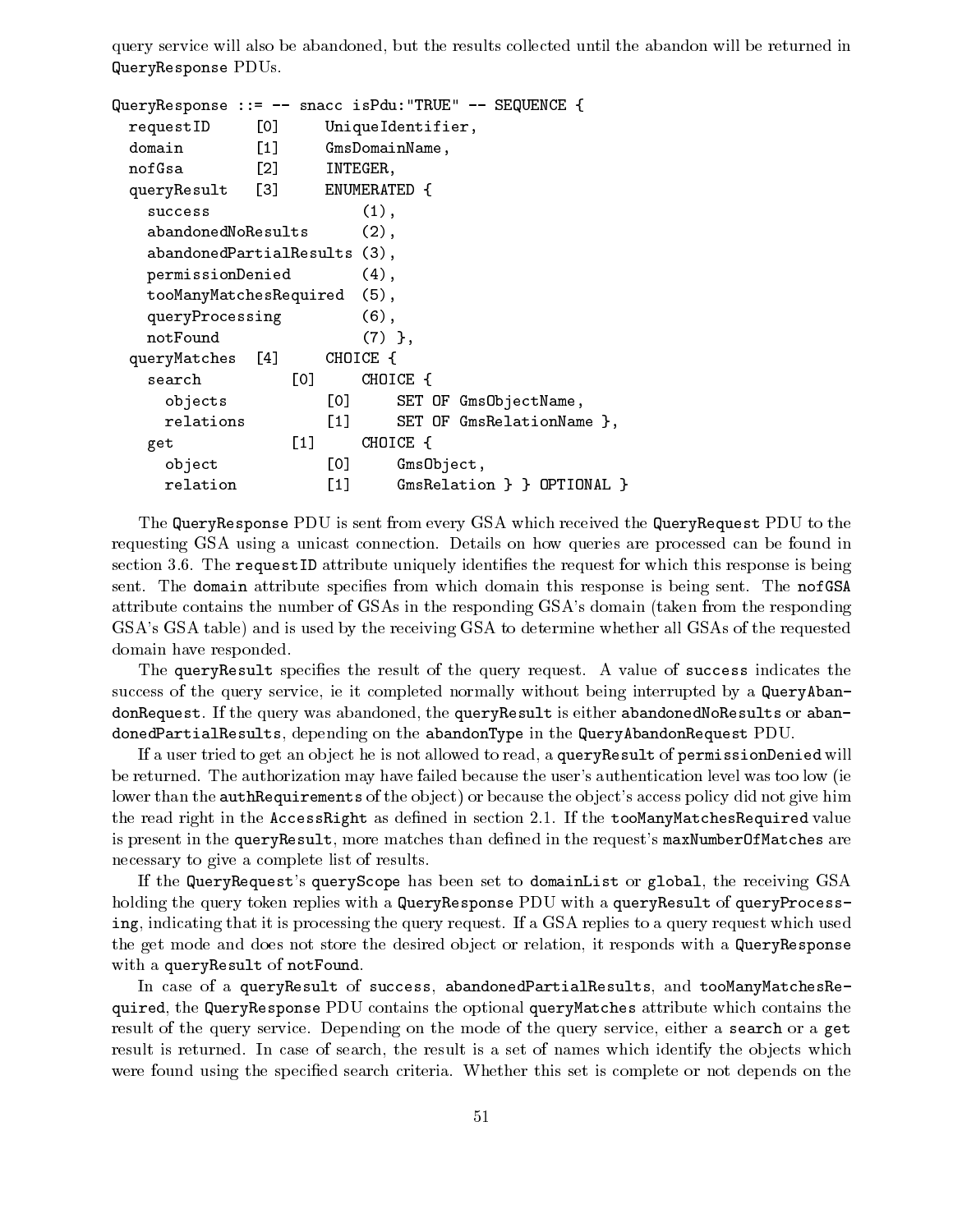response's queryResult value. In case of get, the queryMatches attribute contains an object or a relation, depending on what the user requested.

### 4.4.7 Modify

The GAP modify service is used to modify a GMS object or a GMS relation. Because the internal attributes of an object (as defined in section  $2.3$ ) can not be changed by a user (they are modified by the GMS when using certain GAP services), only the object's attributes can be modified. In case of the modification of relations, only two relations may be modified by a user directly, all other relations are only modified by the GMS during internal operations. These two relations are manager and owner, where the modify makes it possible to add new managers or owners to a relation or to remove managers or owners from a relation. A GSA receiving a GAP modify request sends a GSP modify request to the domain where the object is stored.

```
ModifyRequest ::= --snacc isPdu:"TRUE" -- SEQUENCE {
 requestID [0] UniqueIdentifier,
 user [1] GmsObjectName,
 userAuthLevel [2] AuthLevel,
 userGroups [3] UserGroups,
 modifyType [4] CHOICE {
   object [0] SET {
    objectName [0] GmsObjectName,
    attributes [1] GmsObjectAttributes },
  relation [1] SET {
    relationName [0] GmsRelationName,
    relationType [1] CHOICE {
     manager [0] CHOICE {
       addManager [0] GmsObjectName,
       deleteManager [1] GmsObjectName },
      owner [1] CHOICE {
       addOwner [0] GmsObjectName,
       deleteOwner [1] GmsObjectName } } } }
```
The ModifyRequest PDU is sent from the GSA which received the GAP modify request to a domain using the domain's multicast address. The PDU contains a requestID attribute, which is used to uniquely identify this request. The user attribute specifies the user who wants to modify an ob ject. The userAuthLevel and userGroups attributes contain the user's authentication level and the groups he is member of, which are necessary for authorization checking.

The modifyType attribute specifies the modify operation. It may specify an object or a relation type. In case of an object type, the modifyType attribute contains the objectName, which identifies the object to be modified. The attributes attribute specifies the attributes to be changed. Only attributes which are modifiable are interpreted (eg it is not possible to change an object's  $ob$ jectName), if an attribute does not have to be changed and it is not optional, its value must be set to the existing value (which usually is the result of a query service request issued before using the modify service). This behavior will be changed in future versions of GSP.

If the modifyType attribute is set to use the relation mode of the modify service, it is possible to specify a relationName which identifies the relation to be modified. Only two relations may be modified by using the modify service, and the relationType attribute specifies which type to use in this request. When modifying a manager relation, it is possible to add a new manager to the relation (addManager) or to remove a manager from the relation (deleteManager). It is not possible to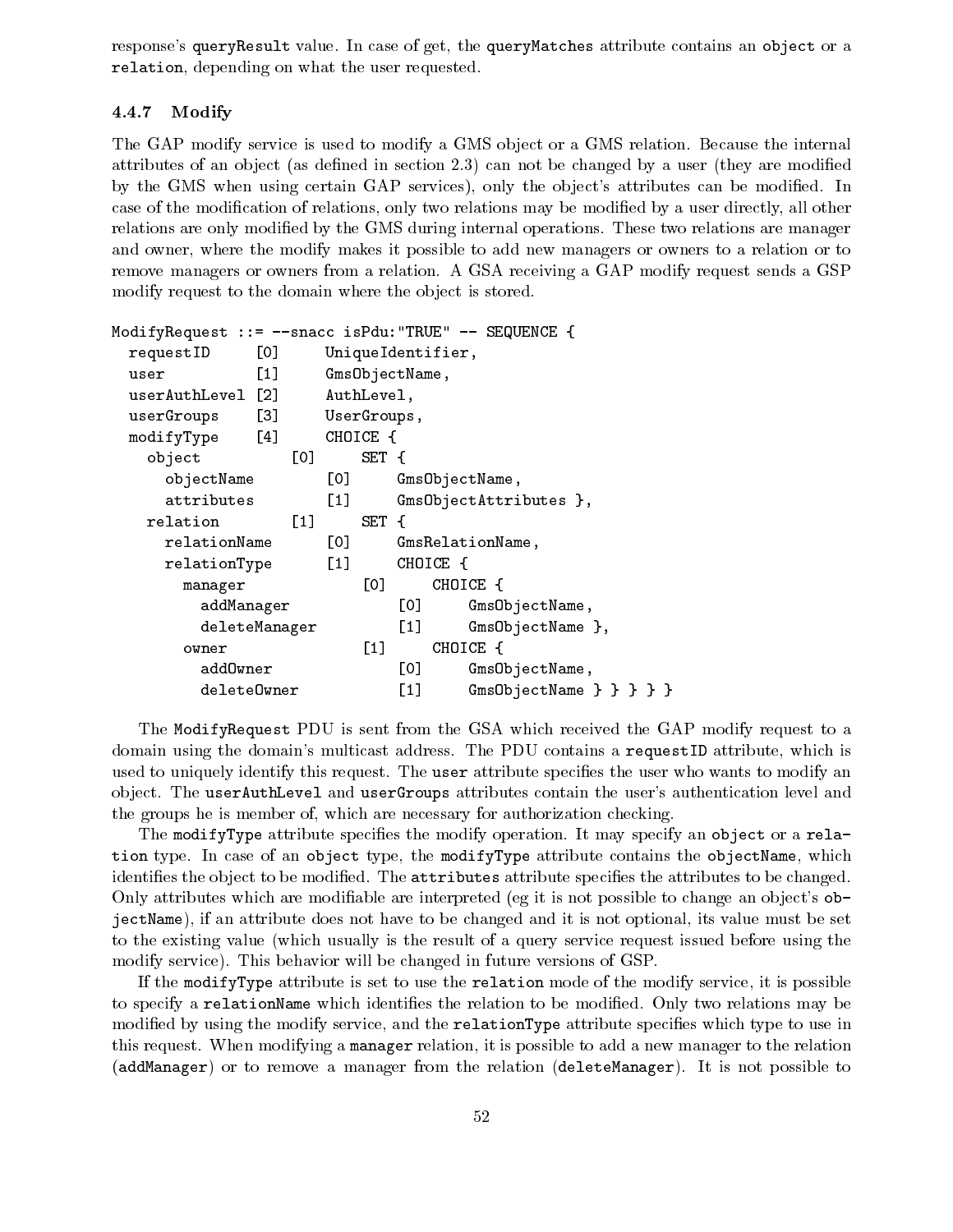remove the last manager from a manager relation. When modifying an owner relation, it is possible to add a new owner (addOwner) or to remove an owner from the relation (deleteOwner). It is not possible to remove the last owner from an owner relation.

```
ModifyResponse ::= --snacc isPdu:"TRUE" -- SEQUENCE {
 requestID [0] UniqueIdentifier,
 nofGsa [1] INTEGER,
 modifyResult [2] ENUMERATED {
   success (1),
   noSuchObject (2),
   noSuchRelation (3),
   noPermission (4),
   lastManager (5),
   lastOwner (6) } }
```
The ModifyResponse PDU is sent from every GSA which received the ModifyRequest PDU to the requesting GSA using a unicast connection. The requestID attribute uniquely identifies the request for which this response is being sent. The nofGSA attribute contains the number of GSAs in the responding GSA's domain (taken from the responding GSA's GSA table) and is used by the receiving GSA to determine whether all GSAs of the requested domain have responded.

The modifyResult specifies the result of the modify request. The success values indicates the successful completion of the modify service, ie the requested modication has been performed and the GMS object or relation now has the new attributes.

Depending on the modify mode (either object or relation), a modifyResult of noSuchObject or noSuchRelation is returned if the name specified in the request does not identify an existing object or relation, or if the name specified in the request does identify an object with a different type than the one specified in the request. If a user tried to modify an object he is not allowed to modify, a modifyResult of permissionDenied will be returned. The authorization may have failed because the user's authentication level was too low (ie lower than the **authRequirements** of the object) or because the object's access policy did not give him the modify right in the AccessRight as defined in section 2.1.

If a user tries to remove the last manager from a manager relation using the deleteManager attribute of the modify service, an error message of lastManager will be given and the manager is not removed from the relation. If a user tries to remove the last owner from an owner relation using the deleteOwner attribute of the modify service, an error message of lastOwner will be given and the owner is not removed from the relation.

#### 4.4.8 Join Group

The GAP join group service is used by a user to join a GMS group. It may also be used to join a group as a member of a group. In this case, the same authorization checks apply which would have been used when the user himself would have requested to join the group. Because it may be a time consuming process to complete a join group request (if managers have to approve or refuse the join request, depending on the groupJoinPolicy described in section 2.3.2), it is possible to set a timeout for manager requests. A GSA receiving a GAP join group request sends a GSP join group request to the domain where the group is stored.

```
JoinGroupRequest ::= --snacc isPdu:"TRUE" -- SEQUENCE {
 requestID [0] UniqueIdentifier,
 user [1] GmsObjectName,
```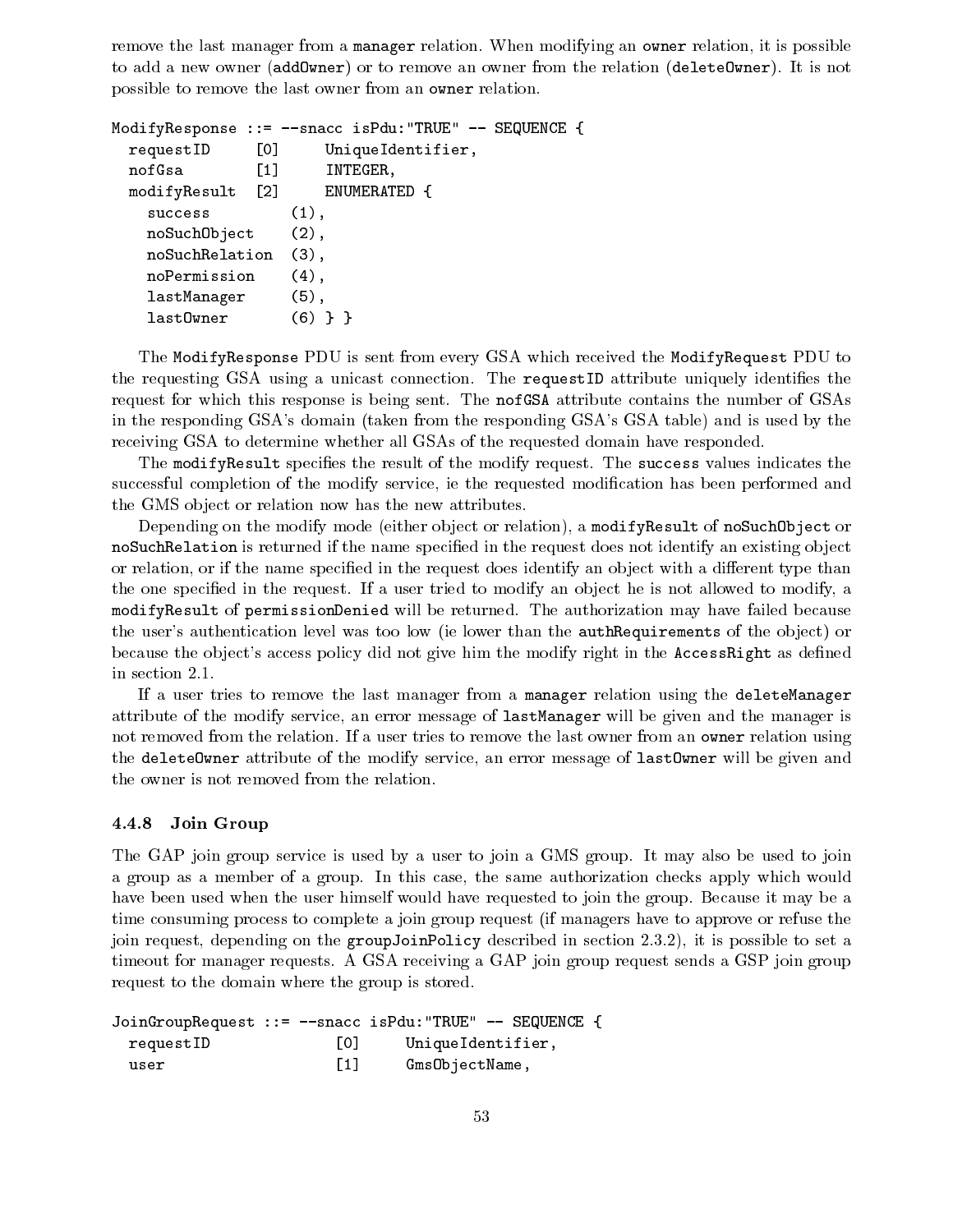| userAuthLevel              | [2] | AuthLevel,              |
|----------------------------|-----|-------------------------|
| userGroups                 | [3] | UserGroups,             |
| groupName                  | [4] | GmsObjectName,          |
| joiningGroupName           | F51 | GmsObjectName OPTIONAL, |
| waitForManagersTimeout [6] |     | INTEGER OPTIONAL }      |

The JoinGroupRequest PDU is sent from the GSA which received the GAP join group request to a domain using the domain's multicast address. The PDU contains a requestID attribute, which is used to uniquely identify this request. The user attribute specifies the user who wants to join a group (or who wants to join a group to a group, if the joiningGroupName attribute is used). The userAuthLevel and userGroups attributes contain the user's authentication level and the groups he is member of, which are necessary for authorization checking. The groupName attribute identifies the name of the group the user wants to join.

If the optional joiningGroupName attribute is used, it specifies the name of the group to be joined. Joining groups to groups is only allowed if the user is manager of both groups. The optional waitForManagersTimeout attribute specifies an upper bound for the time to be waited for manager responses. If this attribute is not used, no timeout has been specied by the user.

```
JoinGroupResponse ::= --snacc isPdu:"TRUE" -- SEQUENCE {
 requestID [0] UniqueIdentifier,
  nofGsa in International International International International International International International In
 joinGroupResult [2] ENUMERATED {
   success (1),
   timeout (2),
   refuse (3),
   noSuchGroup (4),
   authentificationInsuf (5),
   notAuthorized (6),
   alreadyMember (7),
   alreadyIndirectMember (8),
   joinPending (9),
   joinPendingLimitExceeded (10) } }
```
The JoinGroupResponse PDU is sent from every GSA which received the JoinGroupRequest PDU to the requesting GSA using a unicast connection. The requestID attribute uniquely identifies the request for which this response is being sent. The nofGSA attribute contains the number of GSAs in the responding GSA's domain (taken from the responding GSA's GSA table) and is used by the receiving GSA to determine whether all GSAs of the requested domain have responded.

The joinGroupResult attribute indicates the result of the join group request. If the responding GSA stores the group to be joined and successfully performed the join group operation (which implies that authorization checking was successful and possibly a number of manager requests as described in section 4.4.14), a result of success is returned.

A joinGroupResult attribute value of timeout will only occur if the join group request's wait-ForManagersTimeout attribute has been set and the time passed without enough manager replies to successfully join the group. A joinGroupResult attribute value of refuse indicates that too many managers refused the join request make a successful join request possible (eg, if the group's groupJoinPolicy is set to a relativeQuorum value of hundred, one refuse response from a manager is enough to make a successful join group request impossible). This joinGroupResult attribute value only is possible if the waitForManagersTimeout attribute has been set.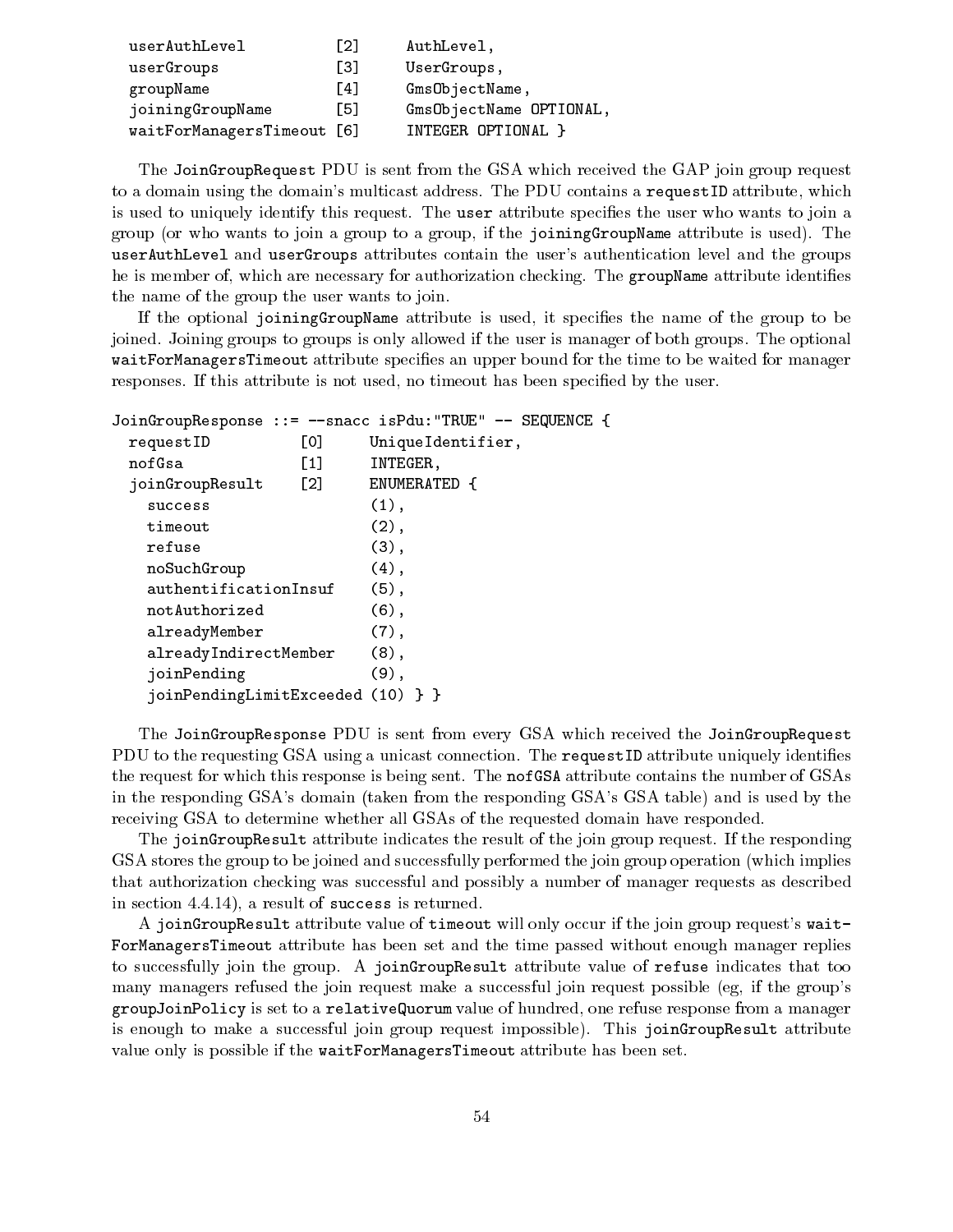The noSuchGroup result indicates that the group specified in the groupName attribute of the JoinGroupRequest PDU does not exist. A authenticationInsufficient result indicates that the specified group's authRequirements are higher than the user's current AuthLevel (as given in the JoinGroupRequest PDU). A notAuthorized result indicates that the user is not authorized to join the group specied in the joiningGroupName attribute because he is not a manager of the group which shall be joined and/or not a manager of the group which shall join.

Two results are concerned with the consistency of the structure of users and groups. Both results indicate that the join group request is not processed because the user or group to be joined to a group is already member of that group. The alreadyMember result indicates that the user or group to be joined is already a direct member of the group, ie a join group request has been successfully processed before. A alreadyIndirectMember result indicates that the user or group to be joined is already an indirect member of the group, through one or more indirections.

A joinGroupResult of joinPending means that all checks which are not depending on managers have been completed successfully and that the managers will now be queried. If the GSA is not able to handle more asynchronous join group requests, it will respond with a joinPendingLimitExceeded result. It is then up to the user to decide whether to process the join group request synchronously or to wait some time and to try again with an asynchronous join group request.

#### 4.4.9 Join Session

The GAP join session service is used by a user to join a GMS session. The concept of a session and its flows is described in sections  $2.3.4$  and  $2.3.5$ . Because a user does not have to join all flows of a session, the flows to be joined have to be specified when the join session service is used. Because it may be a time consuming process to complete a join session request (if managers have to approve or refuse the join request, depending on the sessionJoinPolicy described in section 2.3.5), it is possible to set a timeout for manager requests. A GSA receiving a GAP join session request sends a GSP join session request to the domain where the session is stored.

|                           |                                                        |       | JoinSessionRequest ::= --snacc isPdu:"TRUE" -- SEQUENCE { |
|---------------------------|--------------------------------------------------------|-------|-----------------------------------------------------------|
| requestID                 | [0]                                                    |       | Unique Identifier,                                        |
| user                      | $\left[1\right]$                                       |       | GmsObjectName,                                            |
| userGroups                | $\lceil 2 \rceil$                                      |       | UserGroups,                                               |
| userAuthLevel             | $\left[\begin{smallmatrix} 3 \end{smallmatrix}\right]$ |       | AuthLevel,                                                |
| sessionName               | [4]                                                    |       | Gms ObjectName,                                           |
| flows                     | [5]                                                    |       | SET OF SET {                                              |
| flowName                  |                                                        | гот   | GmsObjectName,                                            |
| joinRole                  |                                                        | $[1]$ | ENUMERATED {                                              |
| sender                    |                                                        |       | $(1)$ ,                                                   |
| receiver                  |                                                        |       | $(2)$ ,                                                   |
| senderAndReceiver         |                                                        |       | $(3)$ } },                                                |
| waitForManagerTimeout [6] |                                                        |       | INTEGER                                                   |

The JoinSessionRequest PDU is sent from the GSA which received the GAP join session request to a domain using the domain's multicast address. The PDU contains a requestID attribute, which is used to uniquely identify this request. The user attribute specifies the user who wants to join a session. The userAuthLevel and userGroups attributes contain the user's authentication level and the groups he is member of, which are necessary for authorization checking. The sessionName attribute identifies the name of the session the user wants to join.

The flows attribute is used to specify the set of flows the user wants to join. Each of these flows is identified by a flowName and a joinRole. The joinRole attribute specifies whether the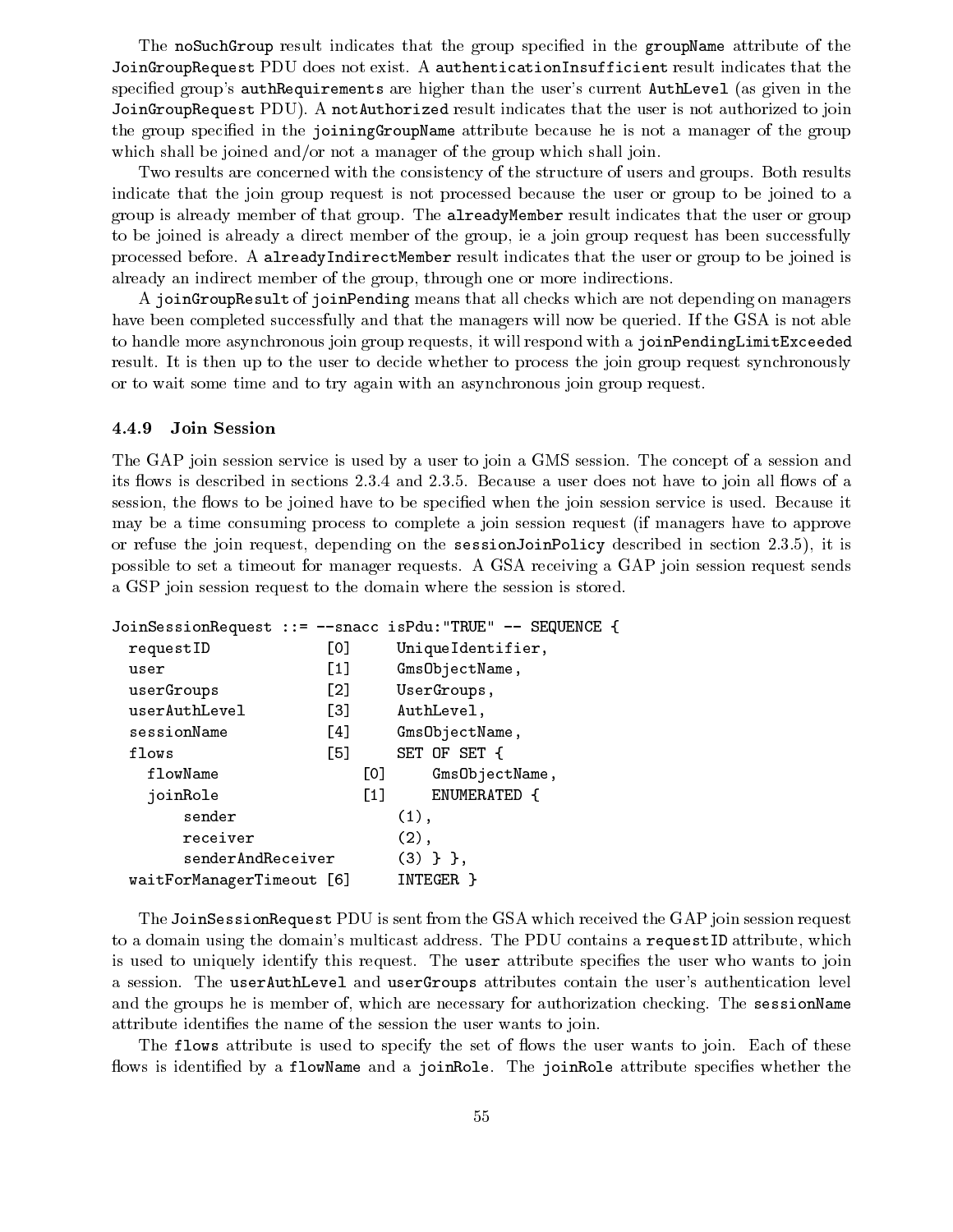user wants to join this flow as a sender, as a receiver, or as senderAndReceiver. The optional waitForManagersTimeout attribute specifies an upper bound for the time to be waited for manager responses. If this attribute is not used, no timeout has been specied by the user.

|                          |                   | JoinSessionResponse ::= --snacc isPdu: "TRUE" -- SEQUENCE { |
|--------------------------|-------------------|-------------------------------------------------------------|
| requestID                | L0J               | UniqueIdentifier,                                           |
| nofGsa                   | $\lceil 1 \rceil$ | INTEGER,                                                    |
| joinSessionResult        | $\lceil 2 \rceil$ | ENUMERATED {                                                |
| success                  |                   | $(1)$ ,                                                     |
| timeout                  |                   | $(2)$ ,                                                     |
| refuse                   |                   | $(3)$ ,                                                     |
| noSuchSession            |                   | $(4)$ ,                                                     |
| noSuchFlow               |                   | $(5)$ ,                                                     |
| authInsufficient         |                   | $(6)$ ,                                                     |
| notAuthorized            |                   | $(7)$ ,                                                     |
| alreadyParticipant       |                   | $(8)$ ,                                                     |
| joinPending              |                   | $(9)$ ,                                                     |
| joinPendingLimitExceeded |                   | $(10)$ ,                                                    |
| missingReceiverAddress   |                   | (11),                                                       |
| missingDependencies      |                   | (12),                                                       |
| flowLimitExceeded        |                   | $(13)$ } }                                                  |

The JoinSessionResponse PDU is sent from every GSA which received the JoinSessionRequest PDU to the requesting GSA using a unicast connection. The requestID attribute uniquely identifies the request for which this response is being sent. The nofGSA attribute contains the number of GSAs in the responding GSA's domain (taken from the responding GSA's GSA table) and is used by the receiving GSA to determine whether all GSAs of the requested domain have responded.

The joinGroupResult attribute indicates the result of the join group request. If the responding GSA stores the group to be joined and successfully performed the join group operation (which implies that authorization checking was successful and possibly a number of manager requests as described in section 4.4.14), a result of success is returned.

A joinSessionResult attribute value of timeout will only occur if the join session request's waitForManagerReplies attribute has been set and the time passed without enough manager replies to successfully join the session. A joinSessionResult attribute value of refuse indicates that too many managers refused the join session request make a successful join session request possible (eg, if the session's sessionJoinPolicy is set to managed and a relativeQuorum value of hundred, one refuse response from a manager is enough to make a successful join session request impossible). This joinSessionResult attribute value only is possible if the waitForManagerReplies attribute has been set.

The noSuchSession result indicates that the session specified in the sessionName attribute of the JoinSessionRequest PDU does not exist. The noSuchFlow result indicates that at least one of the flows specified in the flows attribute of the JoinSessionRequest PDU does not exist. A authenticationInsufficient result indicates that the specified session's authRequirements are higher than the user's current AuthLevel (as given in the binding's AuthType described in section 2.3.1). A notAuthorized result indicates that the user is not authorized to join the session specied in the sessionName. This happens if the session's sessionJoinPolicy is set to group, but the user requesting the join is not member of the group to which the session is associated. A result of alreadyParticipant indicates that the user is already a participant of the session he requested to join.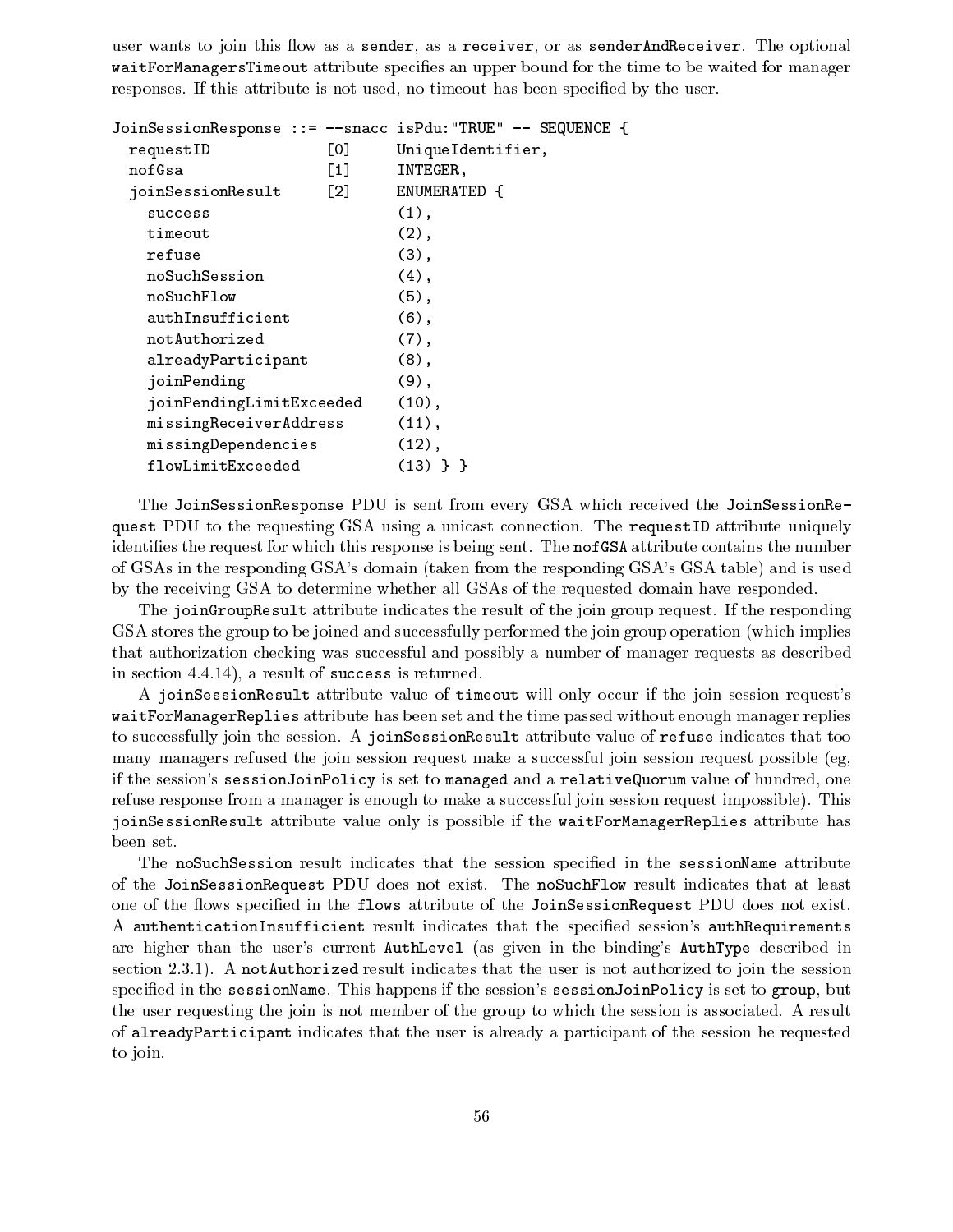A joinSessionResult of joinPending means that all checks which are not depending on managers have been completed successfully and that the managers will now be queried. If the GSA is not able to handle more asynchronous join session requests, it will respond with a joinPendingLimitExceeded result.

A joinSessionResult of missingReceiverAddress indicates that the GUA failed to provide the receiverAddress in the flowsBeingJoined attribute of the admission control response in case of joining a sender-oriented addressed flow as a receiver. This would make it impossible for the GMS to maintain a complete receiver list of this flow. Consequently, in this case the join session request is refused.

If the flows specified in the JoinSessionRequest PDU did have any dependencies relations defined (described in section  $2.4.2$ ), and the flows attribute specified a flow to join but not a flow it depends on, a joinSessionResult of missingDependencies is returned in the join session response. This result may also be returned if the flows actually being joined (as reported by in the Admission-ControlResponse PDU described below) differ from the flows in the JoinSessionRequest PDU and this caused a missing dependency. If one of the flows to be joined has reached its participantLimits (described in section 2.3.4), it is not possible to join the flow and a joinSessionResult of flowLimitExceeded is returned.

```
AdmissionControlRequest ::= --snacc isPdu:"TRUE" -- SEQUENCE {
 requestID [0] UniqueIdentifier,
 flows [1] SET OF SET {
  flowName [0] GmsObjectName,
  flowAttributes [1] FlowAttributes,
  flowQosParameters [2] SET OF QosParameter,
  flowAddress [3] CHOICE {
    receiverOriented [0] OCTET STRING,
    senderOriented [1] SET OF OCTET STRING } } OPTIONAL,
 flowRelations [3] SET OF CHOICE {
   dependency [0] Dependency,
   synchronization [1] Synchronization } OPTIONAL }
```
If the authorization control has been successful (ie the requesting user is allowed to join the session), an AdmissionControlRequest PDU is sent from the GSA storing the session object to the GSA which requested the join session using a unicast connection. This happens regardless of synchronous or asynchronous mode of the join session service. The requestID identifies the join session request for which this admission control request is being sent.

The flows attribute contains a set of flows. Each flow is specified by its flowName, the flowAttributes, and flowQosParameters. These attributes are described in detail in section 2.3.4. The flowAddress attribute contains addressing information. If the flow uses receiver0riented addressing, the flowAddress simply contains the group address to join. If the flow uses sender Oriented addressing, the flowAddress contains the set of receiver addresses which are necessary to join the flow as a sender. In case of joining the a sender Oriented flow as a receiver, the flowAddress is not necessary and consequently not present.

The flowRelations attribute contains all relations which are used for these flows and necessary for joining them properly, ie dependency and synchronization relations. These relations are described in sections 2.4.2 and 2.4.10.

|                  |       | AdmissionControlResponse ::= --snacc isPdu:"TRUE" -- SEQUENCE { |  |
|------------------|-------|-----------------------------------------------------------------|--|
| requestID        | 0     | UniqueIdentifier,                                               |  |
| flowsBeingJoined | T31 - | SET OF SET {                                                    |  |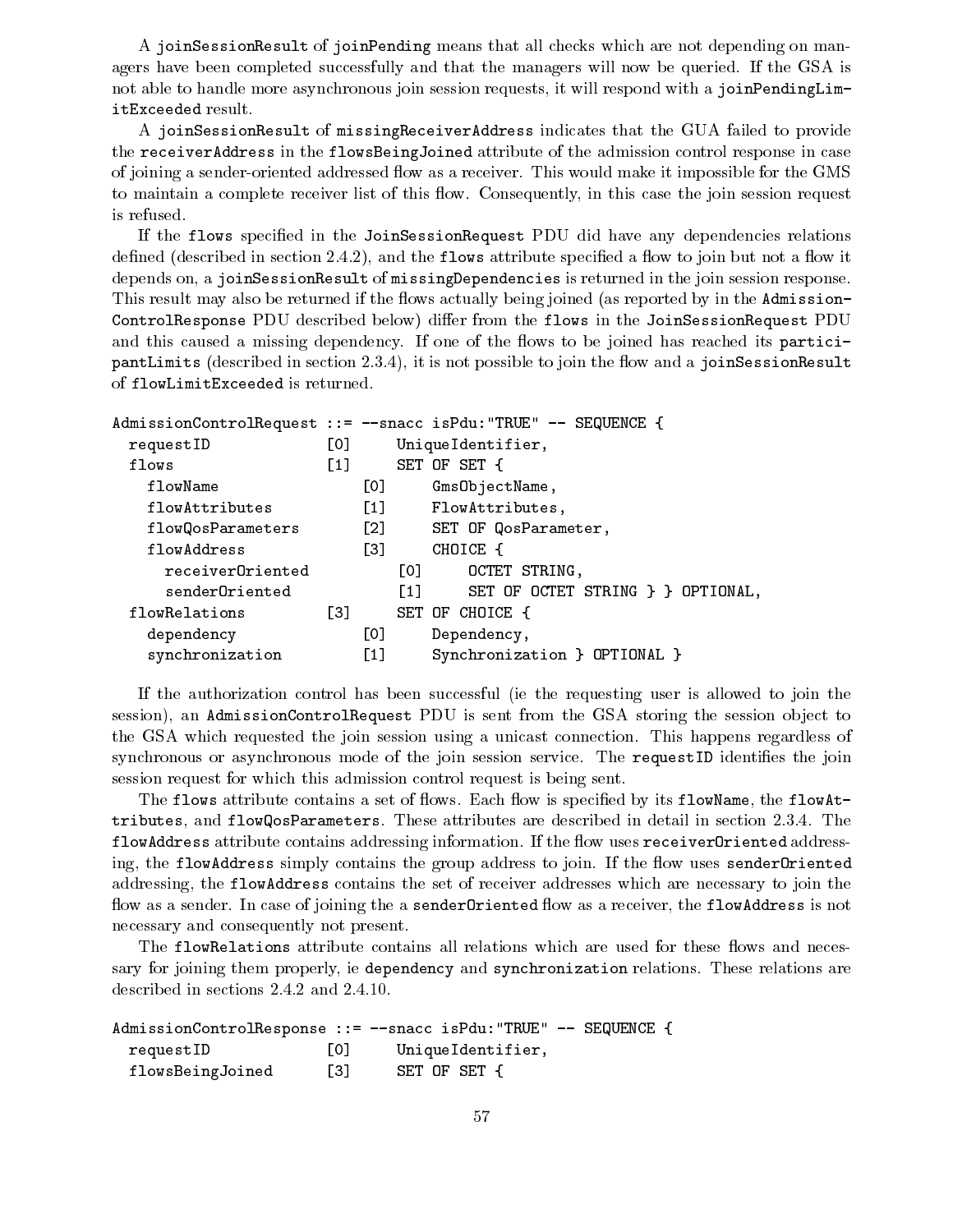| flow            | GmsObjectName,                    |
|-----------------|-----------------------------------|
| receiverAddress | OCTET STRING OPTIONAL } OPTIONAL, |

The AdmissionControlResponse PDU is sent from the GSA which originally requested the session join to the GSA which sent the AdmissionControlRequest PDU using a unicast connection. The request ID attribute uniquely identifies the request for which this response is being sent.

The flowsBeingJoined attribute of the AdmissionControlResponse PDU specifies which flows are eventually being joined by the user. The attribute contains a set of flows, each flow being identified by its name and (if the flow uses sender-oriented addressing and has been joined as receiver or senderAndReceiver) an optional receiverAddress, which is added to the flow's addressingInfo described in section 2.3.4. Because the flowsBeingJoined may differ from the flows requested in the JoinSessionRequest PDU, it is possible that there are missing dependencies. In this case, the JoinSessionResponse PDU will contain a joinSessionResult attribute with a value of missingDependencies and the join session service is cancelled, ie the user will not become a participant of the session.

The GAP leave session service is used to leave a session. Leaving a session means that all flows which are part of this session are left and no more data can be sent to or received from these flows. Leaving a session is pretty straightforward because no other structures depend on the participation in a session. The GSA receiving a GAP leave session PDU simply sends a GSP leave session PDU to the domain of the session object.

|             |                   | Leave Session Request ::= $-$ -snacc is Pdu: "TRUE" $-$ - SEQUENCE { |
|-------------|-------------------|----------------------------------------------------------------------|
| requestID   | 101               | UniqueIdentifier,                                                    |
| user        | $\lceil 1 \rceil$ | GmsObjectName,                                                       |
| sessionName | $\lceil 2 \rceil$ | GmsObjectName                                                        |

The LeaveSessionRequest PDU is sent from the GSA which received the GAP leave session request to a domain using the domain's multicast address. The PDU contains a requestID attribute, which is used to uniquely identify this request. The user attribute specifies the user who wants to leave a session. The sessionName attribute identifies the session which should be left.

|                    |     | LeaveSessionResponse ::= $--$ snacc isPdu:"TRUE" $--$ SEQUENCE { |
|--------------------|-----|------------------------------------------------------------------|
| requestID          | L0J | Unique Identifier,                                               |
| nofGsa             | F11 | INTEGER,                                                         |
| leaveSessionResult | F21 | ENUMERATED {                                                     |
| success            |     | $(1)$ ,                                                          |
| noSuchSession      |     | $(2)$ .                                                          |
| noSuchParticipant  |     | $(3)$ 1                                                          |

The LeaveSessionResponse PDU is sent from every GSA which received the LeaveSessionRequest PDU to the requesting GSA using a unicast connection. The requestID attribute uniquely identifies the request for which this response is being sent. The not GSA attribute contains the number of GSAs in the responding GSA's domain (taken from the responding GSA's GSA table) and is used by the receiving GSA to determine whether all GSAs of the requested domain have responded.

The leaveSessionResult attribute indicates the result of the leave session request. If the responding GSA stores the session object and successfully performed the leave session operation (which involves local changes and the modification of remote relations), a result of success is returned. If the GSA does not store the session object, a leave SessionResult of noSuchSession is returned in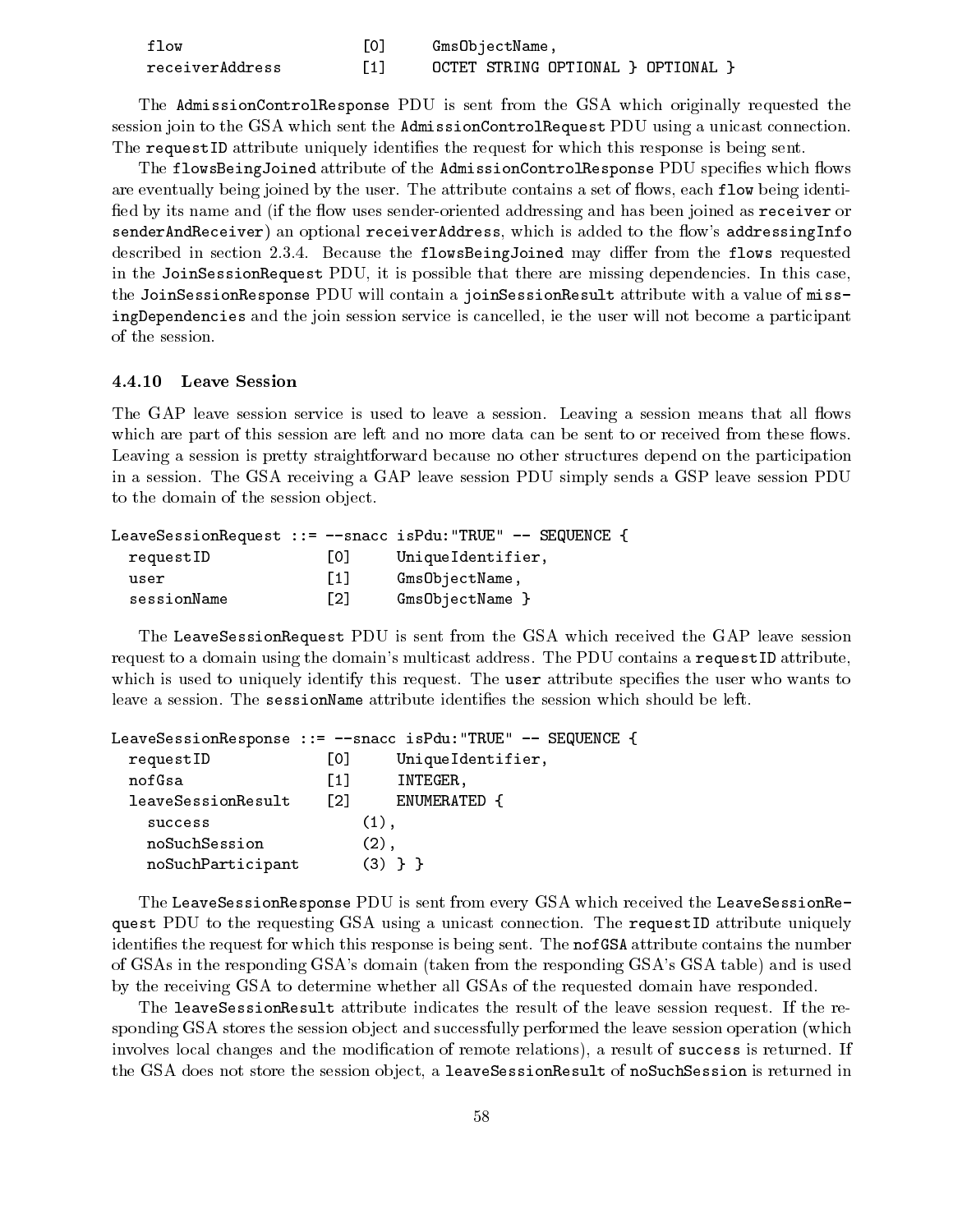the LeaveSessionResponse PDU. A noSuchMember result indicates that the session does exist, but the participant to be removed from the session is not participant of the session.

### 4.4.11 Leave Group

The GAP leave group service is used to leave a group. It may either be used to leave a group the issuing user is a member of, or to remove other users or groups from a group. In the second case, it is necessary that the user requesting the leave group service is a manager of the affected group. If a user wants to leave a group and is still participant of one or more associated sessions, he is not allowed to leave the group. The GSA receiving a GAP leave group PDU simply sends a GSP leave group PDU to the domain of the group object.

|                   |                   |                   | LeaveGroupRequest ::= --snacc isPdu:"TRUE" -- SEQUENCE { |
|-------------------|-------------------|-------------------|----------------------------------------------------------|
| requestID         | [0]               |                   | UniqueIdentifier,                                        |
| user              | $\lceil 1 \rceil$ |                   | GmsObjectName,                                           |
| groupName         | $\lceil 2 \rceil$ |                   | GmsObjectName,                                           |
| leavingMemberName | - F3 T            |                   | CHOICE {                                                 |
| user              |                   | L01               | GmsObjectName,                                           |
| group             |                   | $\lceil 1 \rceil$ | GmsObjectName } OPTIONAL }                               |

The LeaveGroupRequest PDU is sent from the GSA which received the GAP leave group request to a domain using the domain's multicast address. The PDU contains a requestID attribute, which is used to uniquely identify this request. The user attribute specifies the user who wants to leave a group. The groupName attribute identifies the group which should be left. If not the user himself wants to leave the group, but he wants to remove another member from the group, the optional leavingMemberName is specified. It specifies whether a user or a group shall be removed from the group.

```
LeaveGroupResponse ::= --snacc isPdu:"TRUE" -- SEQUENCE {
 requestID [0] UniqueIdentifier,
 nofGsa [1] INTEGER,
 leaveGroupResult [2] ENUMERATED {
   success (1),
   noSuchGroup (2),
   noSuchMember (3),
   notManager (4),
   activeSessionWithinGroup (5) } }
```
The LeaveGroupResponse PDU is sent from every GSA which received the LeaveGroupRequest PDU to the requesting GSA using a unicast connection. The requestID attribute uniquely identifies the request for which this response is being sent. The nofGSA attribute contains the number of GSAs in the responding GSA's domain (taken from the responding GSA's GSA table) and is used by the receiving GSA to determine whether all GSAs of the requested domain have responded.

The leaveGroupResult attribute indicates the result of the leave group request. If the responding GSA stores the group object and successfully performed the leave group operation (which involves local changes and the modification of remote relations), a result of success is returned.

A noSuchGroup result indicates that the groupName specified in the LeaveGroupRequest PDU does not exist. A noSuchMember result indicates that the group does exist, but the member to be removed from the group (either the requesting user or the member specied by the leavingMember-Name attribute) is not member of the group. If the leavingMemberName attribute has been used in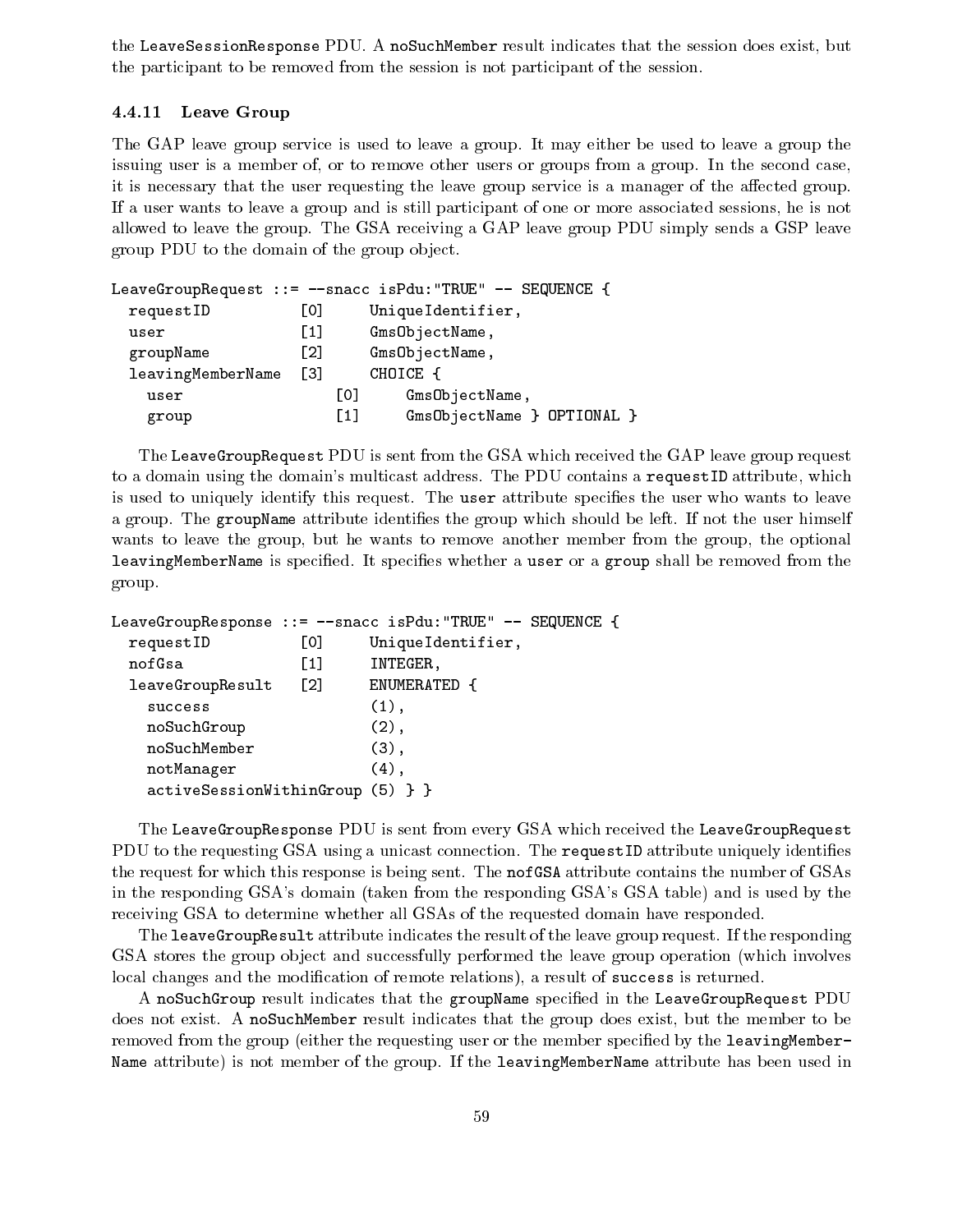the request, but the requesting user is not manager of the group, a notManager result is returned. Finally, the activeSessionWithinGroup result indicates that the group may not be left because there are active sessions associated with that group which have to left first.

#### 4.4.12 Delete

The GAP delete service is used to delete an object from the GMS. Because most object types (except flow templates and certificates) are used for many other services, only objects which are in a certain state (ie there are no related objects which might be affected by deleting the object) may be deleted. A GSA receiving a GAP delete request sends a GSP delete request to the domain where the object is stored.

```
DeleteRequest ::= --snacc isPdu:"TRUE" -- SEQUENCE {
 requestID [0] UniqueIdentifier,
 user [1] GmsObjectName,
 userAuthLevel [2] AuthLevel,
 userGroups [3] UserGroups,
 objectName [4] GmsObjectName }
```
The DeleteRequest PDU is sent from the GSA which received the GAP delete request to a domain using the domain's multicast address. The PDU contains a requestID attribute, which is used to uniquely identify this request. The user attribute specifies the user who wants to delete an object. The userAuthLevel and userGroups attributes contain the user's authentication level and the groups he is member of, which are necessary for authorization checking. The objectName attribute identifies the name of the object the user wants to delete.

```
DeleteResponse ::= --snacc isPdu:"TRUE" -- SEQUENCE {
 requestID [0] UniqueIdentifier,
 nofGsa [1] INTEGER,
 deleteResult [2] ENUMERATED {
   success (1),
   noSuchObject (2),
   permissionDenied (3),
   existingRelations (4) } }
```
The DeleteResponse PDU is sent from every GSA which received the DeleteRequest PDU to the requesting GSA using a unicast connection. The requestID attribute uniquely identifies the request for which this response is being sent. The nofGSA attribute contains the number of GSAs in the responding GSA's domain (taken from the responding GSA's GSA table) and is used by the receiving GSA to determine whether all GSAs of the requested domain have responded.

The deleteResult attribute indicates the result of the delete request. If the responding GSA stores the object to be deleted and successfully performed the delete operation (which implies that authorization checking was successful), a result of success is returned.

If the deleteResult is noSuchObject, the objectName specied in the DeleteRequest PDU does not refer to an existing object. If the result is permissionDenied, the object exists, but the user is not authorized to delete the object. The authorization may have failed because the user's authentication level was too low (ie lower than the authRequirements of the ob ject) or because the object's access policy did not give him the delete right in the **Access Right** as defined in section 2.1. If the object which should be deleted is still in use, the deleteResult will be existingRelations meaning that there are still relations between the object to be deleted and other objects which should be deleted using other GMS services before deleting the object will be successful.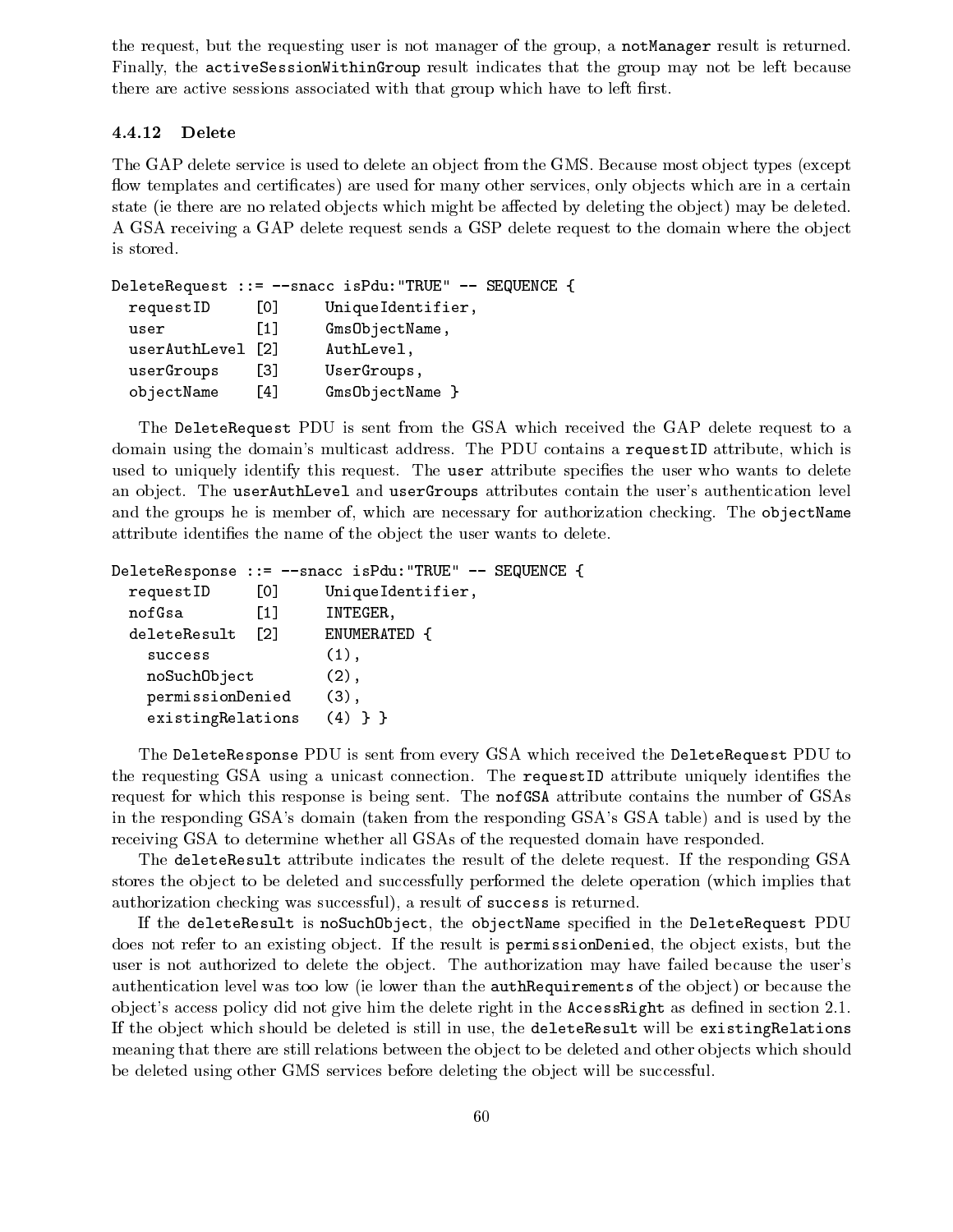#### 4.4.13 Renegotiate

The GAP renegotiate service is used to change one or more QoS parameters of a flows. The concept of a QoS renegotiation is described in section 2.2.GMS currently does not provide support to actually carry out a renegotiation in terms of exchanging proposed values, collecting answers and then deciding which new QoS value to choose. In the current version of GSP, it is only possible to propagate a set of new QoS values to all flow participants. The GSA receiving a GAP renegotiate PDU simply sends a GSP group session PDU to the domain of the flow object.

|                      |       | RenegotiateRequest ::= $-$ snacc isPdu: "TRUE" -- SEQUENCE { |
|----------------------|-------|--------------------------------------------------------------|
| requestID            | Lo J  | UniqueIdentifier,                                            |
| requestingUser       | $[1]$ | GmsObjectName,                                               |
| flow                 | [2]   | GmsObjectName,                                               |
| renegotiatedQosParam | [3]   | SET OF QosRenegotiation }                                    |

The RenegotiateRequest PDU is sent from the GSA which received the GAP renegotiate request to a domain using the domain's multicast address. The PDU contains a requestID attribute, which is used to uniquely identify this request. The requesting User attribute specifies the user who wants to renegotiate a flow. The flow attribute identifies the flow which is subject of the QoS renegotiation. The renegotiatedQosParam attribute is a set of QosRenegotiation values, which are described in section 2.2. This attribute defines the set of QoS parameters which should be set to new values.

|                            |                   | RenegotiateResponse ::= --snacc isPdu: "TRUE" -- SEQUENCE { |
|----------------------------|-------------------|-------------------------------------------------------------|
| requestID                  | [0]               | Unique Identifier,                                          |
| nofGsa                     | $\lceil 1 \rceil$ | INTEGER,                                                    |
| renegotiateResult          | $\lceil 2 \rceil$ | ENUMERATED {                                                |
| success                    |                   | $(1)$ ,                                                     |
| noSuchFlow                 |                   | $(2)$ ,                                                     |
| notAuthorized              |                   | $(3)$ ,                                                     |
| notRenegotiable            |                   | $(4)$ ,                                                     |
| noSuchQosParameter         |                   | $(5)$ ,                                                     |
| nameTypeMissmatch          |                   | $(6)$ ,                                                     |
| illegalRenegotiationValues |                   |                                                             |

The RenegotiateResponse PDU is sent from every GSA which received the RenegotiateRequest PDU to the requesting GSA using a unicast connection. The requestID attribute uniquely identifies the request for which this response is being sent. The nofGSA attribute contains the number of GSAs in the responding GSA's domain (taken from the responding GSA's GSA table) and is used by the receiving GSA to determine whether all GSAs of the requested domain have responded.

The renegotiateResult attribute indicates the result of the renegotiation request. If the responding GSA stores the flow object and successfully performed the renegotiation operation (which only involves local changes), a result of success is returned. Depending on the flow's renegotiation policy (described in section 2.3.4), renegotiation PDUs (described in section 4.4.17) will be sent to senders, receivers, or managers of the flow.

Possible error messages of the renegotiateResult are as follows. noSuchFlow indicates that the flow specified in the RenegotiateRequest PDU does not exist. The notAuthorized result indicates that the requesting user is not authorized to perform a QoS renegotiation for that flow (the authorization check is based on the users identity and the renegotiation attribute of the flow's FlowAttributes described in section 2.3.4). If the flow is not renegotiable at all, the notRenegotiable result is returned.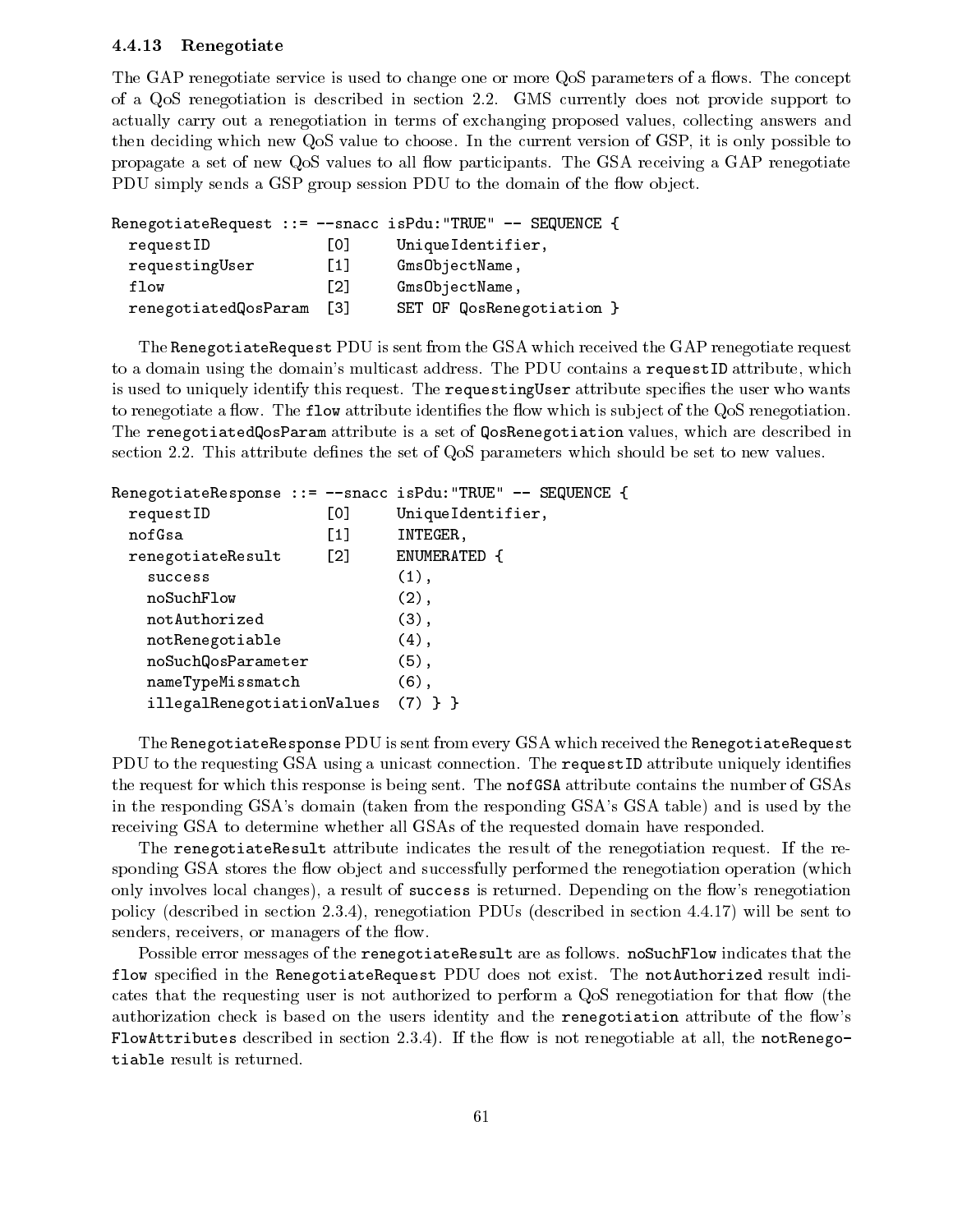The last three results refer to the renegotiatedQosParameters in the RenegotiateRequest. The noSuchQosParameter result indicates that a QosRenegotiation with a non-existing QoS parameter has been specified. The nameTypeMismatch indicates that a QosRenegotiation contained an existing parameter name, but specified the wrong type for that parameter. Finally, the illegalRenegotiationValues result is returned if the new values specied in a QosRenegotiation lie outside the renegotiation limits for this parameter.

#### 4.4.14 Manager

The GAP manager service is used by the GMS to query managers (of groups or sessions) about their response to join requests issued by users. If a GSA getting a GAP join group or join session request determines that it is necessary to query one or more managers about the join request, it uses the GSP manager service to send these requests to the GSAs to which the managers are bound.

| ManagerRequest ::= --snacc isPdu:"TRUE" -- SEQUENCE { |                   |                  |                  |          |                       |
|-------------------------------------------------------|-------------------|------------------|------------------|----------|-----------------------|
| requestID                                             | [0]               |                  |                  |          | Unique Identifier,    |
| manager                                               | [1]               |                  |                  |          | GmsObjectName,        |
| managerRequestType                                    | $\lceil 2 \rceil$ |                  |                  | CHOICE { |                       |
| joinGroupRequest                                      |                   | [0]              |                  | SET {    |                       |
| joinedGroup                                           |                   |                  | [0]              |          | GmsObjectName,        |
| memberCandidate                                       |                   |                  | $\left[1\right]$ |          | CHOICE {              |
| user                                                  |                   |                  |                  | [0]      | GmsObjectName,        |
| group                                                 |                   |                  |                  | $[1]$    |                       |
| joinSessionRequest                                    |                   | $\left[1\right]$ |                  | SET {    |                       |
| joinedSession                                         |                   |                  | [0]              |          | GmsObjectName,        |
| participantCandidate                                  |                   |                  | $[1]$            |          | $GmsObjectName \} \}$ |

The ManagerRequest PDU is sent from the GSA to which the user requesting the join group or join session is bound to the GSA to which the manager is bound using a unicast connection. The PDU contains a requestID attribute, which is used to uniquely identify this request. The manager attribute specifies the manager which should be requested to approve or refuse the join request.

The managerRequestType determines whether the manager is requested because of a join group or because of a join session request. If it is set to joinGroupRequest, the manager request contains a joinedGroup specifying the group to be joined and a memberCandidate attribute, which specifies the user or the group requesting the join.

If the managerRequestType attribute is set to joinSessionRequest, the manager request contains a joinedSession specifying the session to be joined and a participantCandidate attribute, which specifies the user who wants to join the session.

|                       |                   | ManagerResponse ::= --snacc isPdu: "TRUE" -- SEQUENCE { |  |
|-----------------------|-------------------|---------------------------------------------------------|--|
| requestID             | LOJ               | Unique Identifier,                                      |  |
| managerResult         | $\lceil 1 \rceil$ | ENUMERATED {                                            |  |
| approve               |                   | $(1)$ .                                                 |  |
| noMorePendingRequests |                   | $(2)$ .                                                 |  |
| refuse                |                   | (3)                                                     |  |

The ManagerResponse PDU is sent from the GSA to which the manager is bound to the requesting GSA using a unicast connection. The requestID attribute uniquely identifies the request for which this response is being sent. The managerResult specifies the result of the manager query, ie contains the response the manager gave using the GAP manager service. It may either specify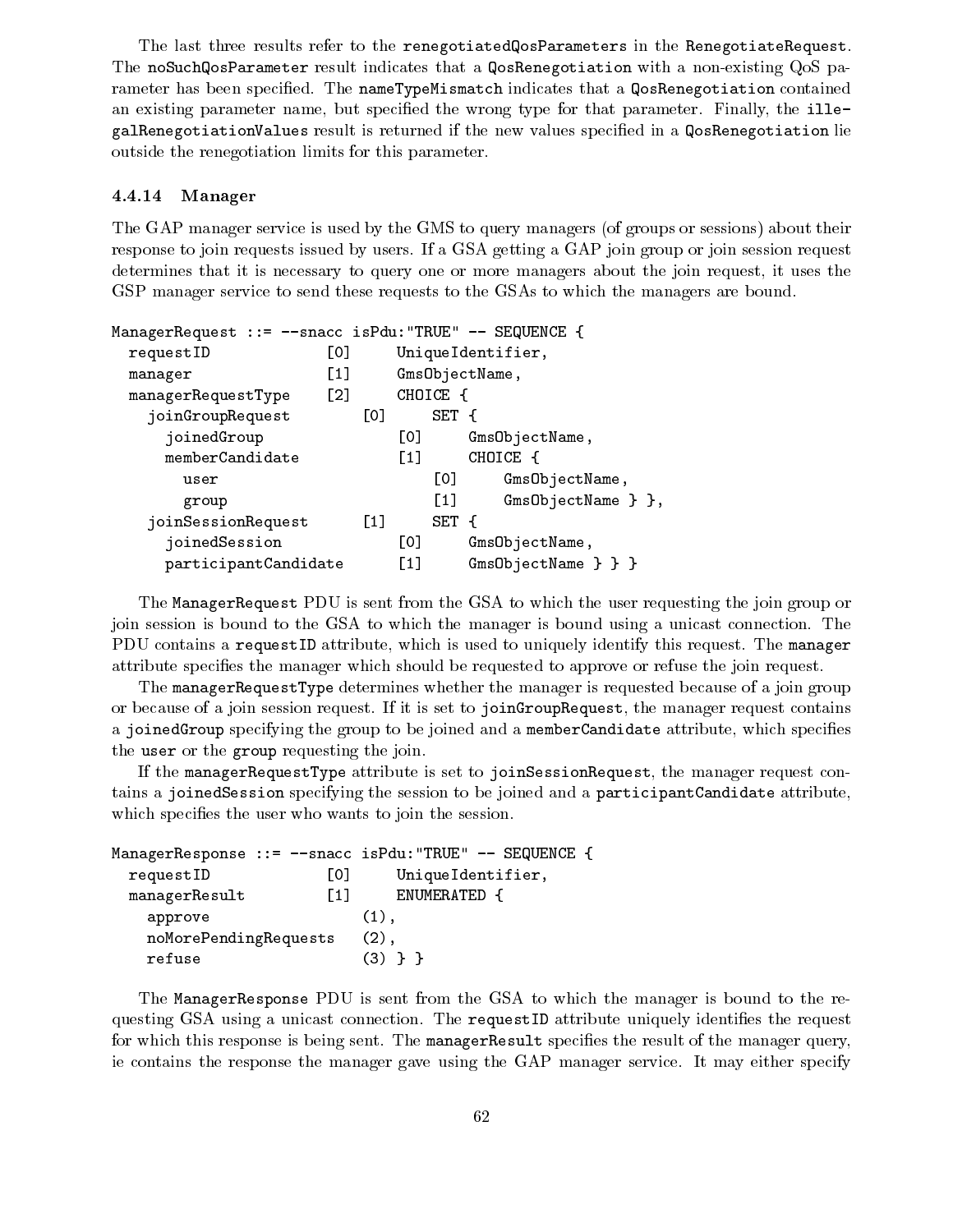the manager's approval (approve) or refusal (refuse) of the join request. A third result value is noMorePendingRequests, which is signaling that the manager's GUA can currently not handle more outstanding manager requests.

#### 4.4.15 Notication

The GAP notification service is used to inform users about certain events. Depending on the content of the notication service PDU, a number of events can be notied. Basically, there are two classes of notifications (which may contain more than one notification type). The first class informs users about group members binding or unbinding, changes in the members set, or new or deleted associated sessions of a group they are a member of. The second class informs users about changes in the participants set of a session they are a participant of. The GSP notification service is used to inform a GSA that a user bound to it should be notified using the GAP notification service.

| NotificationRequest ::= --snacc isPdu: "TRUE" -- SEQUENCE { |                     |                   |          |                       |
|-------------------------------------------------------------|---------------------|-------------------|----------|-----------------------|
| notifiedUser                                                | $\lceil 1 \rceil$   |                   |          | GmsObjectName,        |
| notificationType                                            | $\lbrack 2 \rbrack$ |                   | CHOICE { |                       |
| bindNotification                                            | [0]                 |                   | SET {    |                       |
| userName                                                    |                     | [0]               |          | GmsObjectName,        |
| groupName                                                   |                     | $\left[1\right]$  |          | GmsObjectName },      |
| unbindNotification                                          | $\left[1\right]$    |                   | SET {    |                       |
| userName                                                    |                     | [0]               |          | GmsObjectName,        |
| groupName                                                   |                     | $\left[1\right]$  |          | GmsObjectName },      |
| joinGroupNotification                                       | [2]                 |                   | SET {    |                       |
| joinedGroup                                                 |                     | [0]               |          | GmsObjectName,        |
| newMember                                                   |                     | $\left[1\right]$  |          | GmsObjectName },      |
| leaveGroupNotification                                      | [3]                 |                   | SET {    |                       |
| leftGroup                                                   |                     | гот               |          | GmsObjectName,        |
| leavingMember                                               |                     | $[1]$             |          | GmsObjectName },      |
| createSessionNotification [4]                               |                     |                   | SET {    |                       |
| groupName                                                   |                     | [0]               |          | GmsObjectName,        |
| associatedSession                                           |                     | [1]               |          | GmsObjectName },      |
| deleteSessionNotification [5]                               |                     |                   | SET {    |                       |
| groupName                                                   |                     | [0]               |          | GmsObjectName,        |
| associatedSession                                           |                     | $\lceil 1 \rceil$ |          | GmsObjectName },      |
| joinSessionNotification [6]                                 |                     |                   | SET {    |                       |
| joinedSession                                               |                     | [0]               |          | GmsObjectName,        |
| newParticipant                                              |                     | $[1]$             |          | GmsObjectName },      |
| leaveSessionNotification [7]                                |                     |                   | SET {    |                       |
| leftSession                                                 |                     | [0]               |          | GmsObjectName,        |
| leavingParticipant                                          |                     | [1]               |          | $GmsObjectName \} \}$ |

The NotificationRequest PDU is sent to the GSA to which the user who shall receive the NotificationRequest is bound using a unicast connection. The notifiedUser attribute specifies the name of the user to be notified. The notificationType specifies which type of event occured and will be described according to the two available classes of notifications.

The first class of notifications is associated with the group membership of a user. Each group has a groupNotificaPolicy attribute (described in section 2.3.2) which describes the events which should be notified, and whether managers, members, or managers AndMembers should be notified. A bindNotification notifies a user that a member (specified by the userName) of the group groupName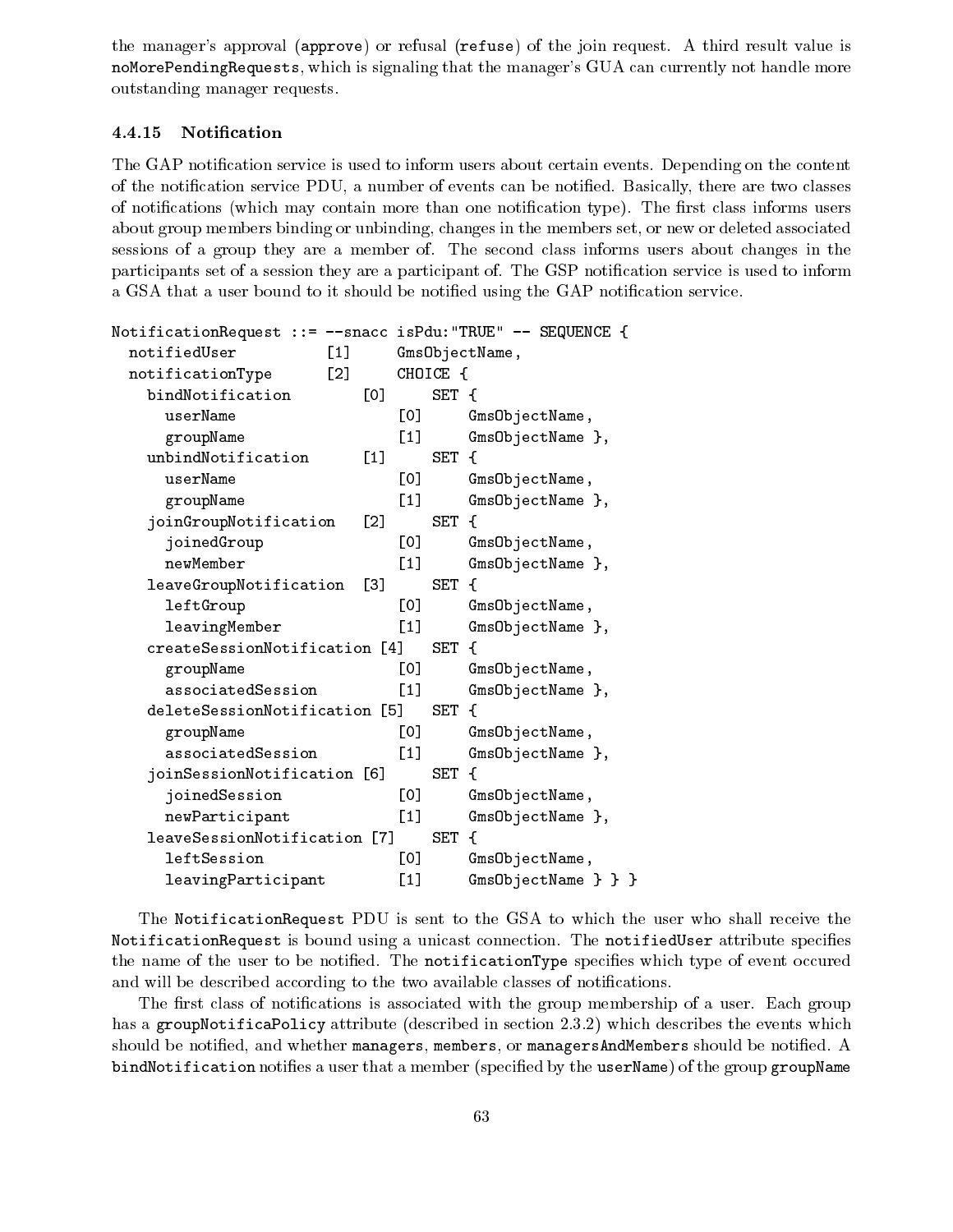successfully bound to the GMS. A unbindNotification notifies a user that a member (specified by the userName) of the group groupName unbound from the GMS. A joinGroupNotification notifies about a successful join to the group joinedGroup of the new member newMember. A leaveGroup-Notification notifies a user that the group member leavingMember left the group leftGroup. A createSessionNotification noties a user that a new session associatedSession has been associated with the group groupName. A deleteSessionNotification notifies a user that the session associatedSession which has been associated with groupName has been deleted. All these noti fications are only sent to a user if he is member or manager of the affected group and the group's groupNotificaPolicy attribute is set accordingly.

The second class of notifications informs users about changes in the participants set of a session they are a participant of. Each session has a sessionNotifiPolicy attribute (described in section 2.3.5) which describes the events which should be notified, and whether managers, participants, or managersAndParticip should be notified. A joinSessionNotification notifies about a successful join to the session joinedSession of the new participant newParticipant. A leaveSessionNotification notifies a user that the session participant leavingParticipant left the session leftSession. All these notifications are only sent to a user if he is participant or manager of the affected session and the session's sessionNotifiPolicy attribute is set accordingly.

### 4.4.16 Invitation

The GAP invite service is used to invite another user to a specific event, which will usually be an application using a session. The GSA to which the inviting user is connected willforward the invitation to the invited user using the GSP invitation service.

| InvitationRequest ::= --snacc isPdu:"TRUE" -- SEQUENCE { |                   |                   |                   |
|----------------------------------------------------------|-------------------|-------------------|-------------------|
| invitedUser                                              | $\lceil 1 \rceil$ |                   | GmsObjectName,    |
| invitingUser                                             | $\lceil 2 \rceil$ |                   | GmsObjectName,    |
| invitationType                                           | $\left[3\right]$  |                   | CHOICE {          |
| gmsInviteMessage                                         |                   | [0]               | IA5String,        |
| appInviteMessage                                         |                   | $\lceil 1 \rceil$ | SET {             |
| application                                              |                   | $\lceil 0 \rceil$ | Application,      |
| message                                                  |                   | [1]               | OCTET STRING} } } |

The InvitationRequest PDU is sent to the GSA to which the user who shall receive the InvitationRequest is bound using a unicast connection. The invitedUser attribute specifies the user who is invited. The attribute invitingUser gives the name of the user who issued the invitation (using the GAP invite service). The invitationType of an invitation request may either be a gmsInviteMessage, which is a simple IA5String, or an appInviteMessage. In this case, the invitationType contains the application and the message as an application specific octet string.

#### 4.4.17 Renegotiation

The GAP renegotiation service is used by the GSA to inform users about a QoS renegotiation. The trigger for a renegotiation service request always is a renegotiate request (described in section 4.4.13) which modified a flow's QoS parameters. Renegotiation requests are only sent if the flow's renegotiation attribute (described in section 2.3.4) is set accordingly. Renegotiation requests may be sent to senders and/or receivers of a flow.

```
RenegotiationRequest ::= --snacc isPdu:"TRUE" -- SEQUENCE {
 notifiedUser [0] GmsObjectName,
 sessionName [1] GmsObjectName,
```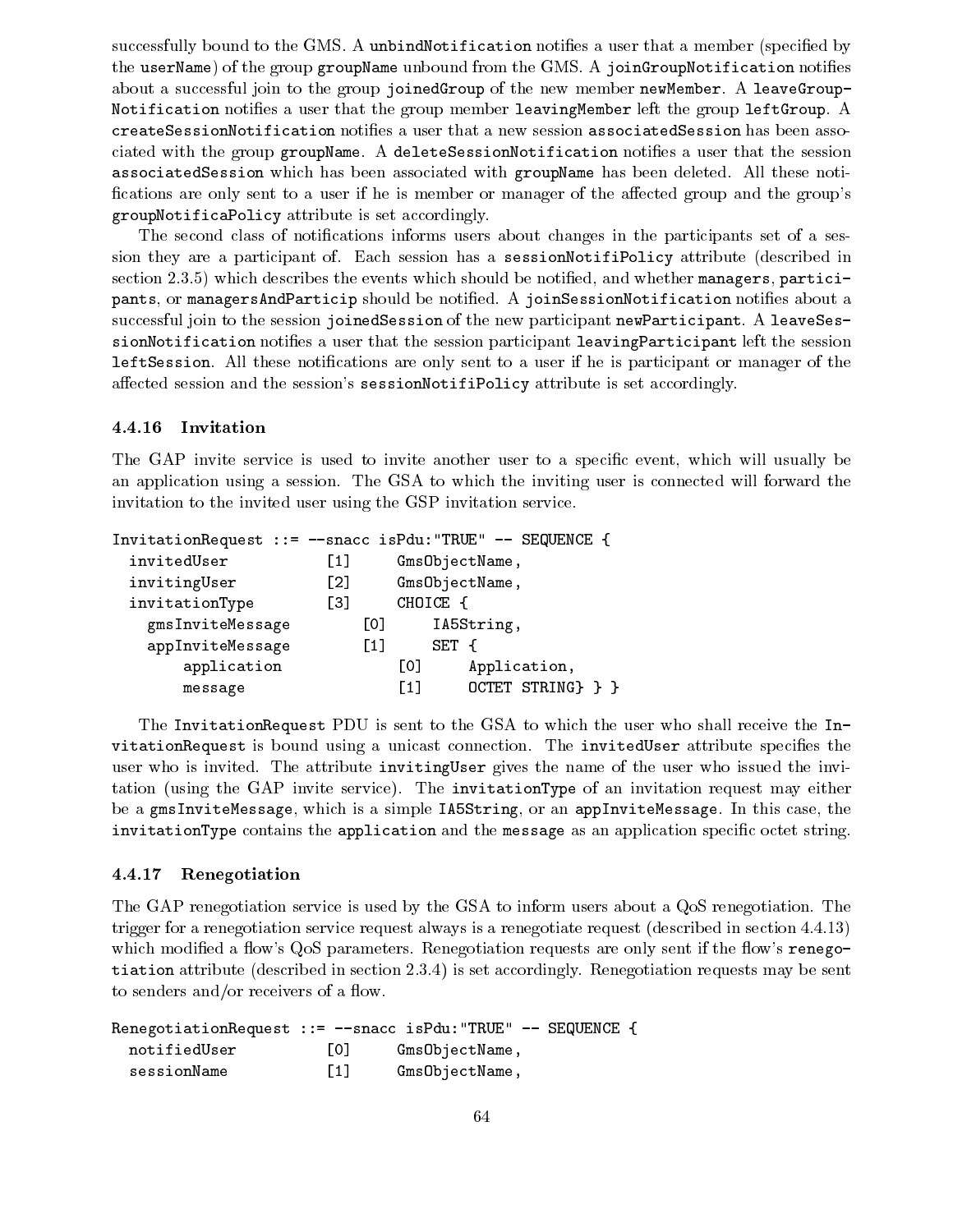| flowName             | F21 | GmsObjectName,            |
|----------------------|-----|---------------------------|
| renegotiatedQosParam |     | SET OF QosRenegotiation } |

END

The RenegotiationRequest PDU is sent to the GSA to which the user who shall receive the RenegotiationRequest is bound using a unicast connection. The notifiedUser attribute specifies the user who is notified of the flow's renegotiation. The sessionName and flowName attributes specify the flow which is renegotiated and the session it is in. The renegotiated QosParam attribute is a set of QosRenegotiation attributes (described in section 2.2) which specify the new QoS values. It is the same set which was specified in the renegotiatedQosParam attribute of the renegotiate service request (RenegotiateRequest) described in section 4.4.13.

# References

- [1] Daniel Bauer and Burkhard Stiller. An Error-Control Scheme for a Multicast Protocol Based on Round-Trip Time Calculations. In Proceedings of the 21st Conference on Local Computer Networks, Minneapolis, October 1996.
- [2] Daniel Bauer, Erik Wilde, and Bernhard Plattner. Design Considerations for a Multicast Communication Framework. In Proceedings of the Tenth Annual Workshop on Computer Communications, Eastsound, Washington, September 1995.
- [3] R. Braden. Extending TCP for Transactions Concepts. Internet RFC 1379, November 1992.
- [4] R. Braden.  $T/TCP TCP$  Extensions for Transactions Functional Specification. Internet RFC 1644, July 1994.
- [5] Andrew Campbell, Geoff Coulson, and David Hutchison. A Multimedia Enhanced Transport Service in a Quality of Service Architecture. In D. Shepherd, G. Blair, G. Coulson, N. Davies, and F. Garcia, editors, *Proceedings of the 4th International Workshop on Network and Operating* System Support for Digital Audio and Video, volume 846 of Lecture Notes in Computer Science, pages 124–137, Lancaster, UK, November 1993. Springer-Verlag.
- [6] Pascal Freiburghaus. System-Protokollarchitektur fur das Group and Session Management System. Master's thesis, Computer Engineering and Networks Laboratory, Swiss Federal Institute of Technology, Zurich, September 1996.
- [7] Walter Gora and Reinhard Speyerer. Abstract Syntax Notation One (ASN.1). DATACOM, Bergheim, Germany, second edition, 1990.
- [8] Vassos Hadzilacos and Sam Toueg. Fault-Tolerant Broadcasts and Related Problems. In Sape Mullender, editor, *Distributed Systems*, chapter 5, pages 97–145. ACM Press, New York, second edition, 1993.
- [9] International Organization for Standardization. Information technology Generic coding of moving pictures and associated audio information. ISO/DIS 13818, 1995.
- [10] International Telecommunication Union. Specication of Abstract Syntax Notation One (ASN.1). Recommendation X.208, 1988.
- [11] International Telecommunication Union. Specication of Basic Encoding Rules for Abstract Syntax Notation One (ASN.1). Recommendation X.209, 1988.